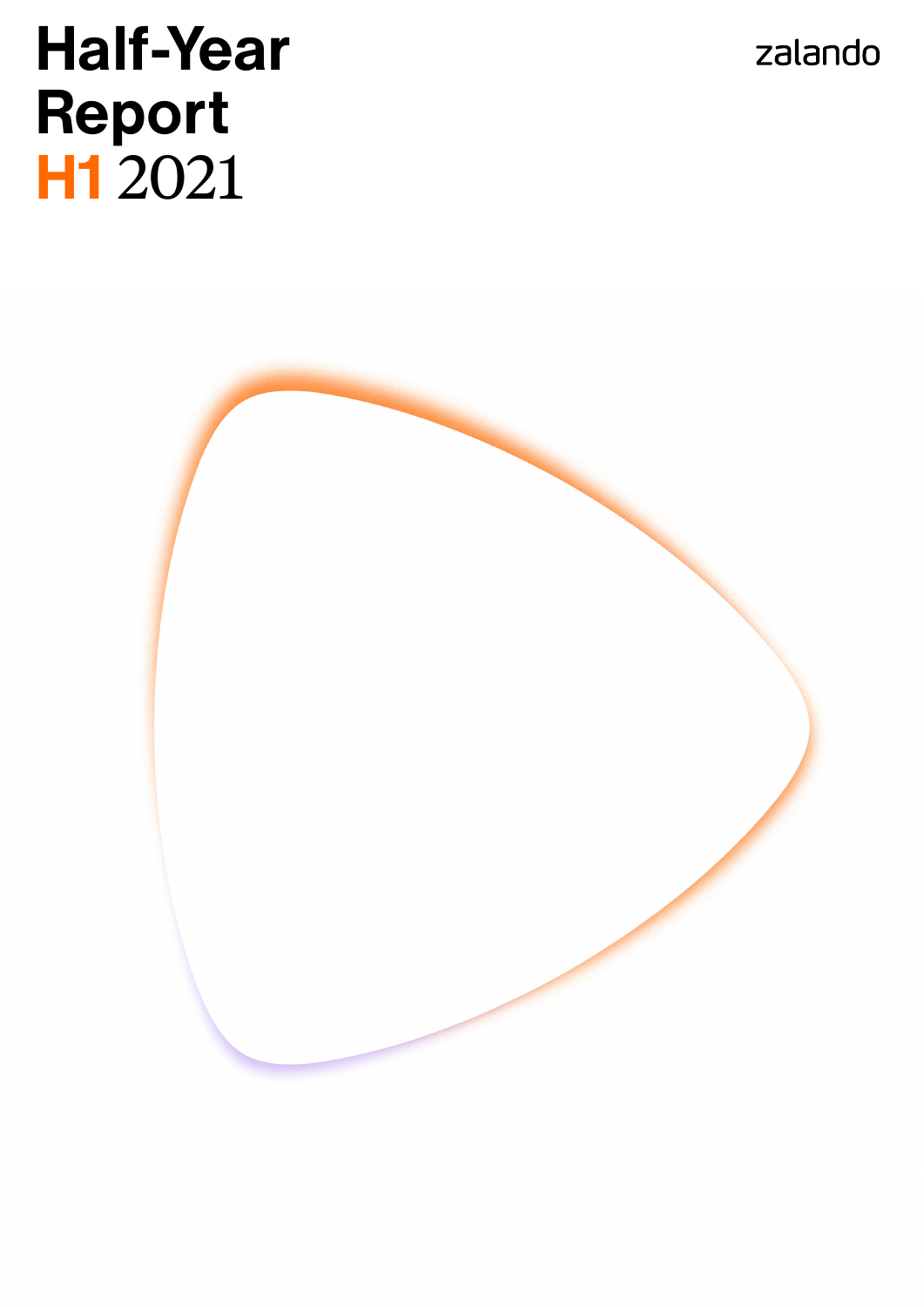# **Zalando at a Glance**

Key Figures

|                                                | Apr 1 -<br><b>Jun 30,</b><br>2021 | Apr 1-<br>Jun 30,<br>2020 | Jan 1 –<br>Jun 30,<br>2021 | Jan 1 -<br>Jun 30,<br>2020 |
|------------------------------------------------|-----------------------------------|---------------------------|----------------------------|----------------------------|
| Group key performance indicators               |                                   |                           |                            |                            |
| Site visits* (in millions)                     | 1,688.9                           | 1,296.2                   | 3,396.9                    | 2,433.7                    |
| Mobile visit share* (as a %)                   | 87.9                              | 85.9                      | 87.6                       | 85.3                       |
| Active customers (in millions)                 | 44.5                              | 34.1                      | 44.5                       | 34.1                       |
| Number of orders (in millions)                 | 65.6                              | 46.5                      | 121.6                      | 83.5                       |
| Average orders per active customer (LTM)       | 5.0                               | 4.7                       | 5.0                        | 4.7                        |
| Average basket size (LTM, in EUR)              | 57.7                              | 57.0                      | 57.7                       | 57.0                       |
| <b>Results of operations</b>                   |                                   |                           |                            |                            |
| Gross merchandise volume** (GMV) (in EUR m)    | 3,787.8                           | 2,706.1                   | 6,943.6                    | 4,733.2                    |
| Revenue (in EUR m)                             | 2,733.1                           | 2,034.7                   | 4,970.9                    | 3,558.9                    |
| EBIT (in EUR m)                                | 186.4                             | 198.4                     | 264.9                      | 85.3                       |
| EBIT (as % of revenue)                         | 6.8                               | 9.8                       | 5.3                        | 2.4                        |
| Adjusted EBIT (in EUR m)                       | 184.1                             | 211.9                     | 277.4                      | 113.3                      |
| Adjusted EBIT (as % of revenue)                | 6.7                               | 10.4                      | 5.6                        | 3.2                        |
| EBITDA (in EUR m)                              | 243.6                             | 250.7                     | 375.5                      | 188.2                      |
| EBITDA (as % of revenue)                       | 8.9                               | 12.3                      | 7.6                        | 5.3                        |
| Adjusted EBITDA (in EUR m)                     | 241.3                             | 264.1                     | 387.9                      | 216.1                      |
| Adjusted EBITDA (as % of revenue)              | 8.8                               | 13.0                      | 7.8                        | 6.1                        |
| <b>Financial position</b>                      |                                   |                           |                            |                            |
| Net working capital (in EUR m)                 | 12.8                              | $-87.4***$                | 12.8                       | $-87.4***$                 |
| Equity ratio (as % of total assets)            | 33.5                              | $33.1***$                 | 33.5                       | $33.1***$                  |
| Cash flow from operating activities (in EUR m) | 361.8                             | 385.8                     | 259.0                      | 125.0                      |
| Cash flow from investing activities (in EUR m) | $-51.8$                           | $-43.3$                   | $-91.6$                    | $-85.1$                    |
| Free cash flow (in EUR m)                      | 310.2                             | 342.5                     | 167.6                      | 39.9                       |
| Capex (in EUR m)                               | $-51.6$                           | $-43.3$                   | $-91.4$                    | $-91.1$                    |
| Cash and cash equivalents (in EUR m)           | 2,298.7                           | 1,377.5                   | 2,298.7                    | 1,377.5                    |
| Other                                          |                                   |                           |                            |                            |
| Employees (as of the reporting date)           | 15,822                            | 14,194***                 | 15,822                     | 14,194***                  |
| Basic earnings per share (in EUR)              | 0.46                              | 0.49                      | 0.60                       | 0.15                       |
| Diluted earnings per share (in EUR)            | 0.45                              | 0.47                      | 0.60                       | 0.14                       |

pp = percentage points<br>For an explanation of the performance indicators, please refer to the glossary.<br>Founding differences may arise in the percentages and numbers shown in this interim report.<br>\* Due to a change in consen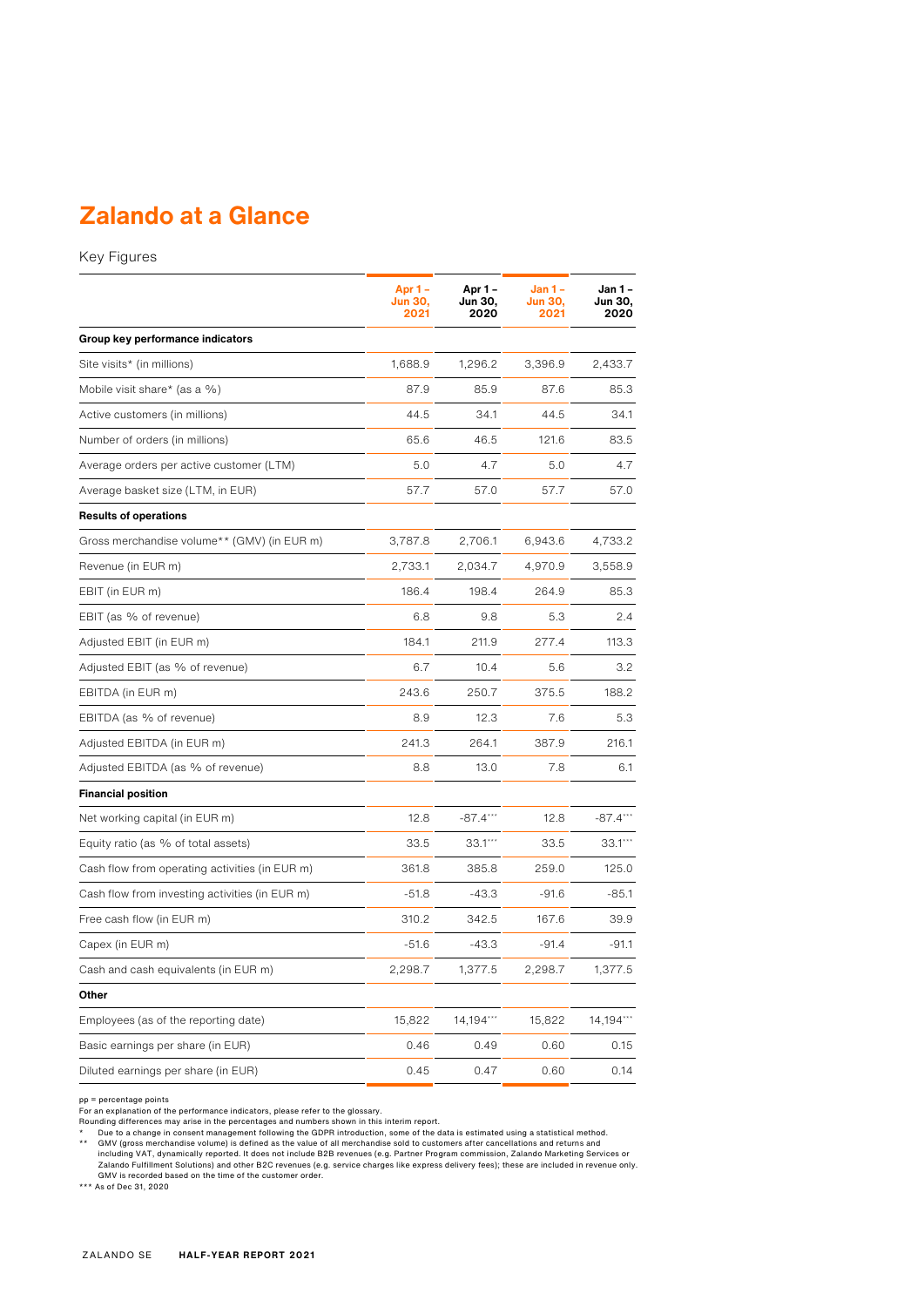# **Content**

# **Interim Group Management Report**

| 1.1 <sub>1</sub> | <b>Background to the Group</b>     | 4  |
|------------------|------------------------------------|----|
| 1.2 <sub>1</sub> | <b>Report on Economic Position</b> | 4  |
| 1.3              | <b>Subsequent Events</b>           | 17 |
| 1.4              | <b>Risk and Opportunity Report</b> | 17 |
| $1.5^{\circ}$    | <b>Outlook</b>                     | 18 |

# **Interim Consolidated Financial Statements**

|                  | 2.1 Consolidated Statement of Comprehensive Income           | 21 |
|------------------|--------------------------------------------------------------|----|
|                  | 2.2 Consolidated Statement of Financial Position             | 23 |
|                  | 2.3 Consolidated Statement of Changes in Equity              | 25 |
|                  | 2.4 Consolidated Statement of Cash Flows                     | 27 |
|                  | 2.5 Condensed Notes to the Consolidated Financial Statements | 29 |
| 2.6 <sup>°</sup> | <b>Responsibility Statement by the Management Board</b>      | 39 |
| $2.7^{\circ}$    | <b>Review Report</b>                                         | 40 |

# **Service**

| 3.1 Glossary                | 42 |
|-----------------------------|----|
| 3.2 Financial Calendar 2021 | 44 |
| 3.3 Imprint                 | 44 |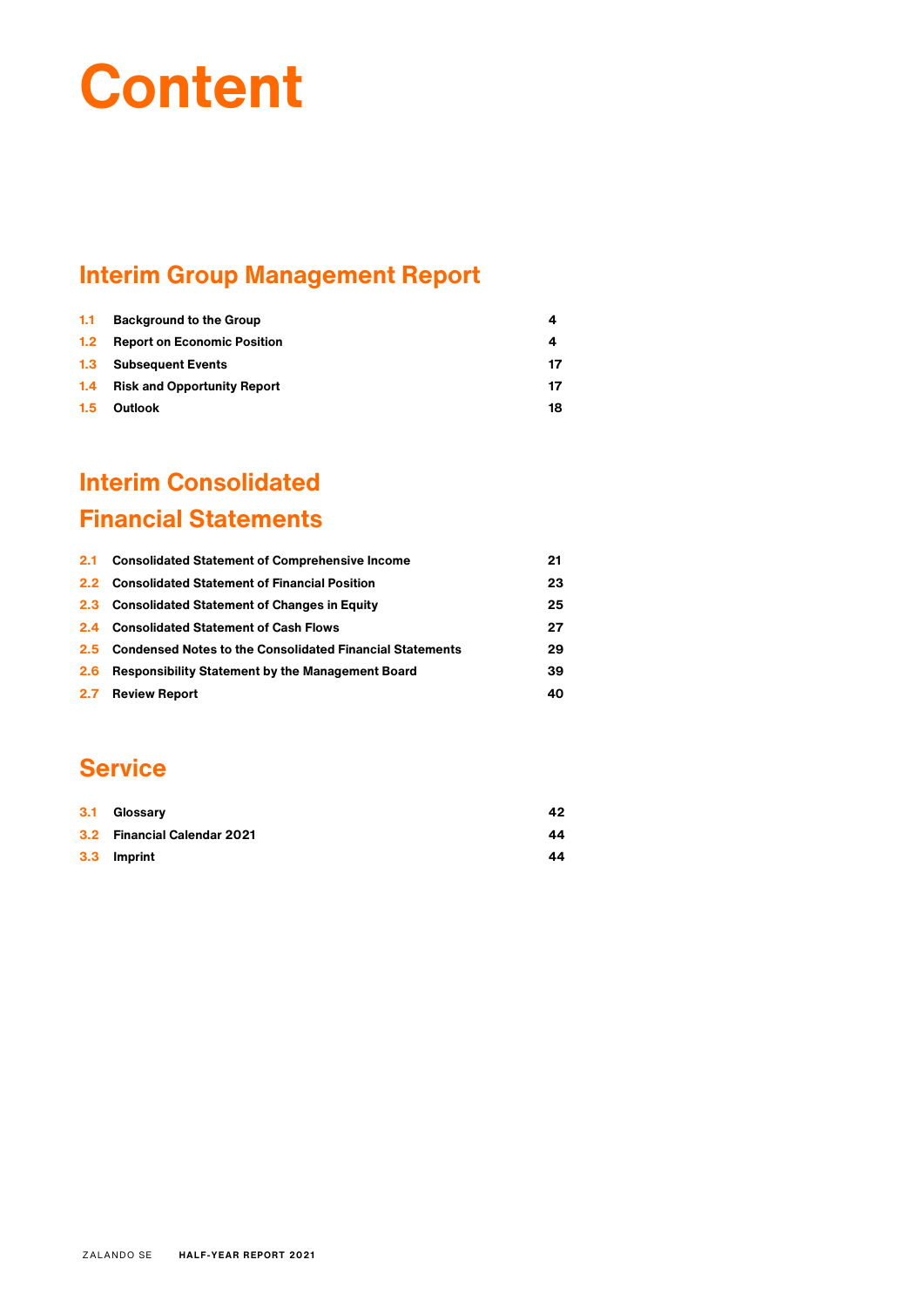# **Interim Group Management Report**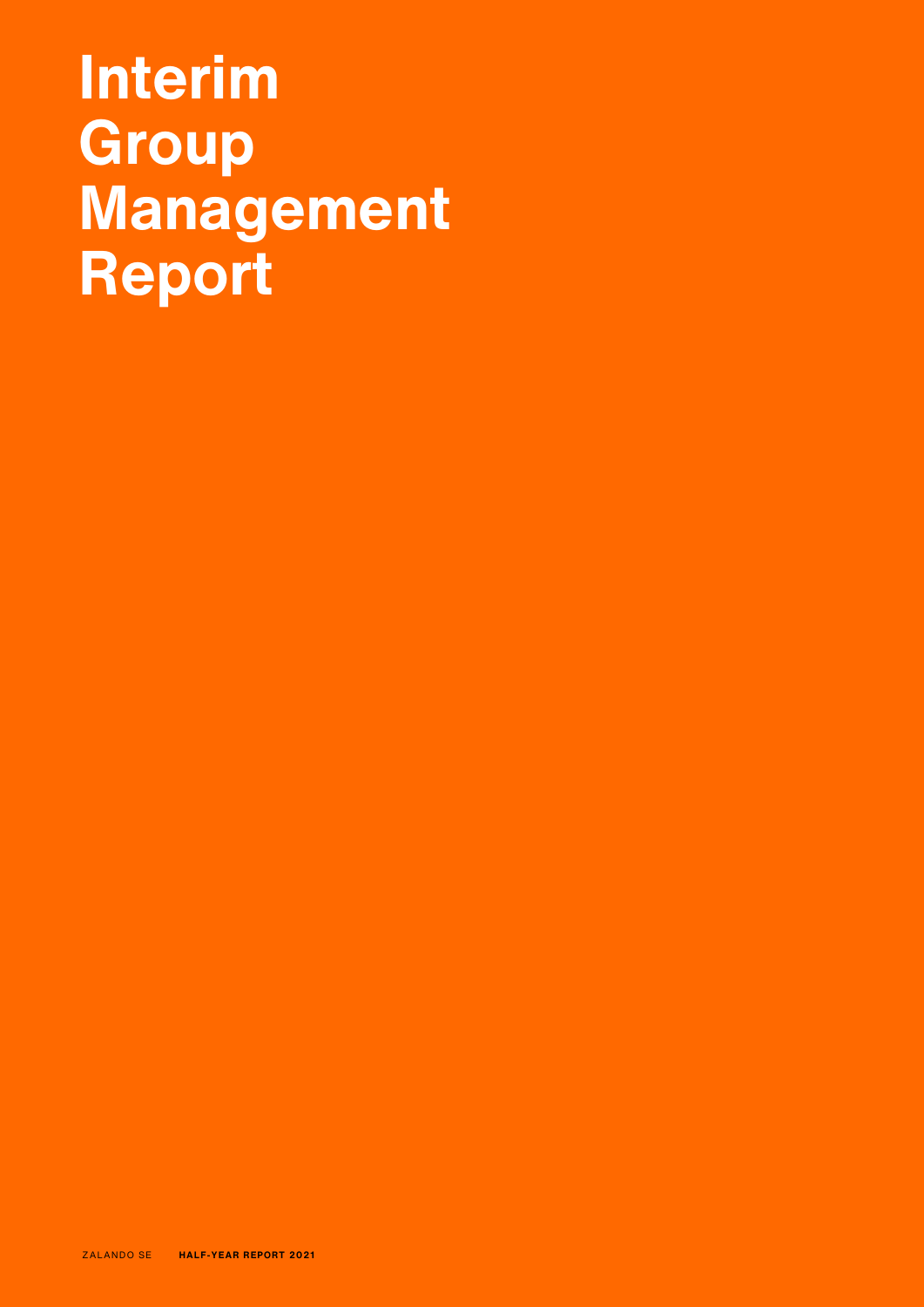# <span id="page-4-0"></span>**1.1 Background to the Group**

The statements made in the annual report 2020 on the business model, the group structure, the strategy and objectives of the group, the management system, research and development as well as sustainability in the Zalando group still apply at the time this interim report was issued for publication.

# <span id="page-4-1"></span>**1.2 Report on Economic Position**

## **1.2.1 Macroeconomic and Sector-Specific Environment in HY1 2021**

The first half year of 2021 was characterized by the ongoing COVID-19 pandemic, which brought strict lockdown measures at the beginning of the year and the gradual re-opening of European economies from March as the reported-case growth decelerated and vaccinations have become more widely available.

While the majority of European economies have rebounded from the COVID-19 crisis, most of them have not yet reached their pre-crisis levels. The pace of recovery among the different sectors of the economies is also noticeably different. While the manufacturing sector has recovered strongly and reached one of the highest readings on record, as indicated by the sector Purchasing Managers' Indices, the service sector, especially those services relying on direct contact between providers and customers, such as restaurants and brick-and-mortar shopping, are still at an early stage of recovery. In private consumption, the lifting of the con-tainment measures and high household savings have resulted in sizable pent-up demand.<sup>[1](#page-4-2)</sup> Due to these effects, private consumption throughout the euro area is estimated to have increased by [2](#page-4-3).5% (2020: down 8.0%).<sup>2</sup> Germany, currently our most important sales mar-ket, has shown only a modest decline of around 0.[3](#page-4-4)% (2020: down 6.3%).<sup>3</sup>

Looking at German fashion retail in more detail, brick-and-mortar fashion retail suffered considerable declines during the first half of the year. Overall, the strict measures on brickand-mortar fashion retailing resulted in a 40% sales decline year-on-year in the first six months of 2021, except for June that experienced positive sales growth of 26% year-on-year. This exception stems, however, from low comparable values in the prior year (June 2020: down 22%). [4](#page-4-5) In contrast, German e-commerce fashion retail (apparel & shoes) showed a positive development in HY1 2021 with revenue growth of 21.6%, leading to absolute revenue of EUR 10,736m including VAT.<sup>[5](#page-4-6)</sup>

### **1.2.2 Financial Performance of the Group**

In the second quarter of 2021, sales and overall performance continued the outstanding growth seen in Q1 2021 despite much stronger comparables in Q2 2020: GMV and revenue grew by 40.0% and 34.3% respectively. The exceptional growth was driven by intensive new customer acquisition, the strong performance of our Partner Business and a successful End of

<span id="page-4-2"></span><sup>1)</sup> OECD Economic Outlook – May 2021

<span id="page-4-3"></span><sup>2)</sup> OECD Economic Outlook – May 2021

<span id="page-4-4"></span><sup>3)</sup> OECD Economic Outlook – May 2021 4) Textilwirtschaft Revenue statistics – July 2021

<span id="page-4-6"></span><span id="page-4-5"></span><sup>5)</sup> BEVH consumer study – July 2021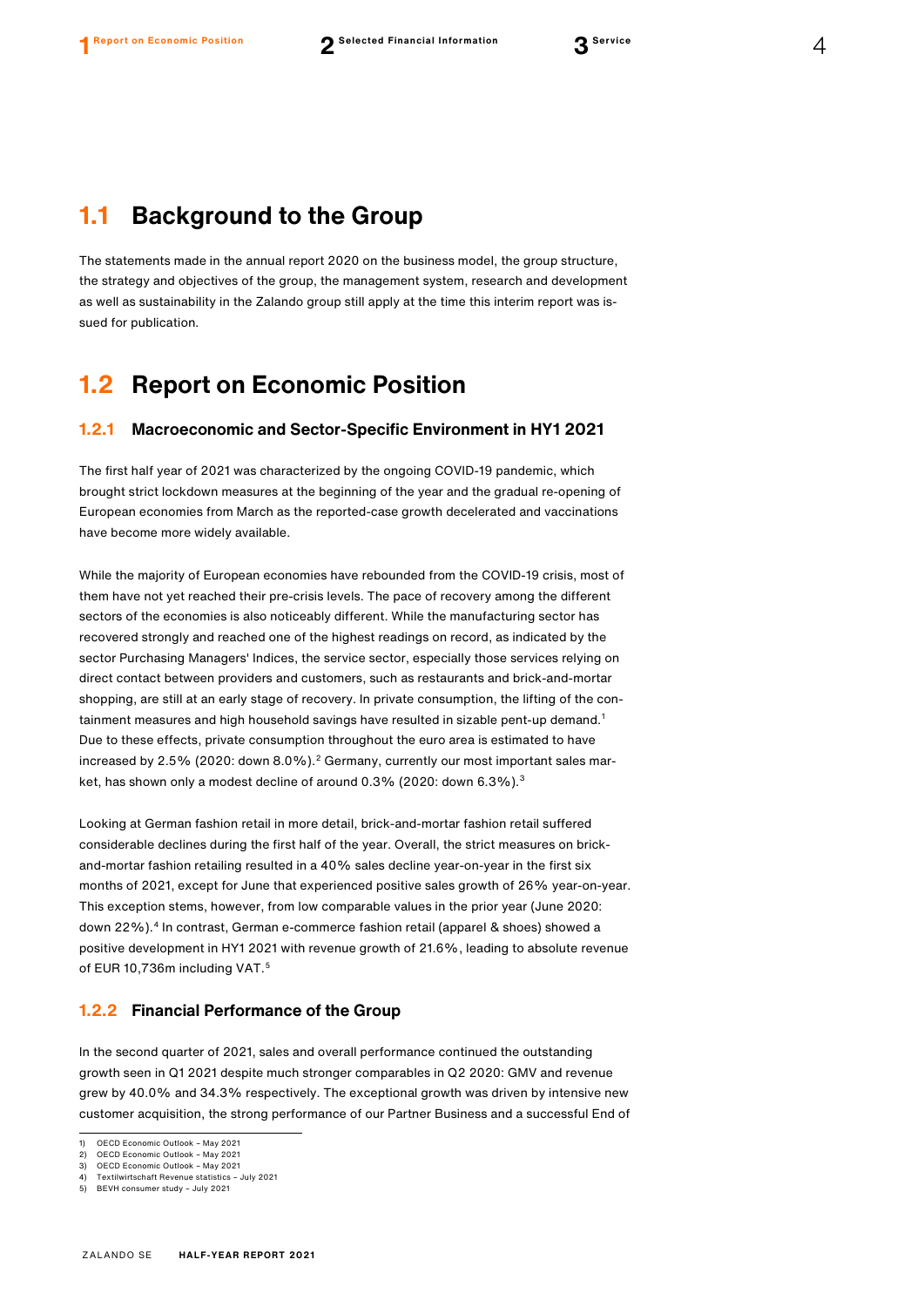Season Sale. As a result of the extended lockdowns throughout Europe customers have continued to rely on digital services. Together with the outstanding top line growth, Zalando achieved solid profitability with EBIT and adjusted EBIT of EUR 186.4m (EUR 264.9m) and EUR 184.1m (EUR 277.4m) respectively for the second quarter of 2021 (first six months of 2021).

## Condensed Consolidated Income Statement Q2 2021

| IN EUR M                                  | Apr 1 -<br><b>Jun 30,</b><br>2021 | As % of<br>revenue | Apr 1 -<br><b>Jun 30,</b><br>2020 | As % of<br>revenue | Change            |
|-------------------------------------------|-----------------------------------|--------------------|-----------------------------------|--------------------|-------------------|
| Revenue                                   | 2,733.1                           | 100.0%             | 2,034.7                           | 100.0%             | 0.0 <sub>pp</sub> |
| Cost of sales                             | $-1,524.2$                        | $-55.8%$           | $-1,131.4$                        | $-55.6%$           | $-0.2$ pp         |
| <b>Gross profit</b>                       | 1,208.9                           | 44.2%              | 903.3                             | 44.4%              | $-0.2pp$          |
| <b>Fulfillment costs</b>                  | $-662.1$                          | $-24.2%$           | $-517.2$                          | $-25.4%$           | 1.2 <sub>pp</sub> |
| Marketing costs                           | $-267.7$                          | $-9.8%$            | $-105.3$                          | $-5.2%$            | $-4.6pp$          |
| Administrative expenses                   | $-107.8$                          | $-3.9%$            | $-81.5$                           | $-4.0%$            | 0.1 <sub>pp</sub> |
| Other operating income                    | 17.4                              | $0.6\%$            | 1.5                               | $0.1\%$            | 0.6 <sub>pp</sub> |
| Other operating expenses                  | $-2.4$                            | $-0.1%$            | $-2.3$                            | $-0.1%$            | 0.0 <sub>pp</sub> |
| Earnings before interest and taxes (EBIT) | 186.4                             | 6.8%               | 198.4                             | $9.8\%$            | $-2.9pp$          |

#### Condensed Consolidated Income Statement HY 2021

| IN EUR M                                  | $Jan 1 -$<br><b>Jun 30,</b><br>2021 | As $%$ of<br>revenue | Jan 1 -<br><b>Jun 30,</b><br>2020 | As % of<br>revenue | Change            |
|-------------------------------------------|-------------------------------------|----------------------|-----------------------------------|--------------------|-------------------|
| Revenue                                   | 4,970.9                             | 100.0%               | 3,558.9                           | 100.0%             | 0.0 <sub>pp</sub> |
| Cost of sales                             | $-2,849.0$                          | $-57.3%$             | $-2,117.6$                        | $-59.5%$           | 2.2 <sub>pp</sub> |
| <b>Gross profit</b>                       | 2,122.0                             | 42.7%                | 1,441.3                           | 40.5%              | 2.2 <sub>pp</sub> |
| <b>Fulfillment costs</b>                  | $-1,232.9$                          | $-24.8%$             | $-973.3$                          | $-27.3%$           | 2.5 <sub>pp</sub> |
| Marketing costs                           | $-440.7$                            | $-8.9%$              | $-228.8$                          | $-6.4%$            | $-2.4pp$          |
| Administrative expenses                   | $-199.9$                            | $-4.0%$              | $-165.7$                          | $-4.7%$            | 0.6 <sub>pp</sub> |
| Other operating income                    | 19.9                                | $0.4\%$              | 15.6                              | $0.4\%$            | 0.0 <sub>pp</sub> |
| Other operating expenses                  | $-3.4$                              | $-0.1%$              | $-3.7$                            | $-0.1%$            | 0.0 <sub>pp</sub> |
| Earnings before interest and taxes (EBIT) | 264.9                               | 5.3%                 | 85.3                              | 2.4%               | 2.9 <sub>pp</sub> |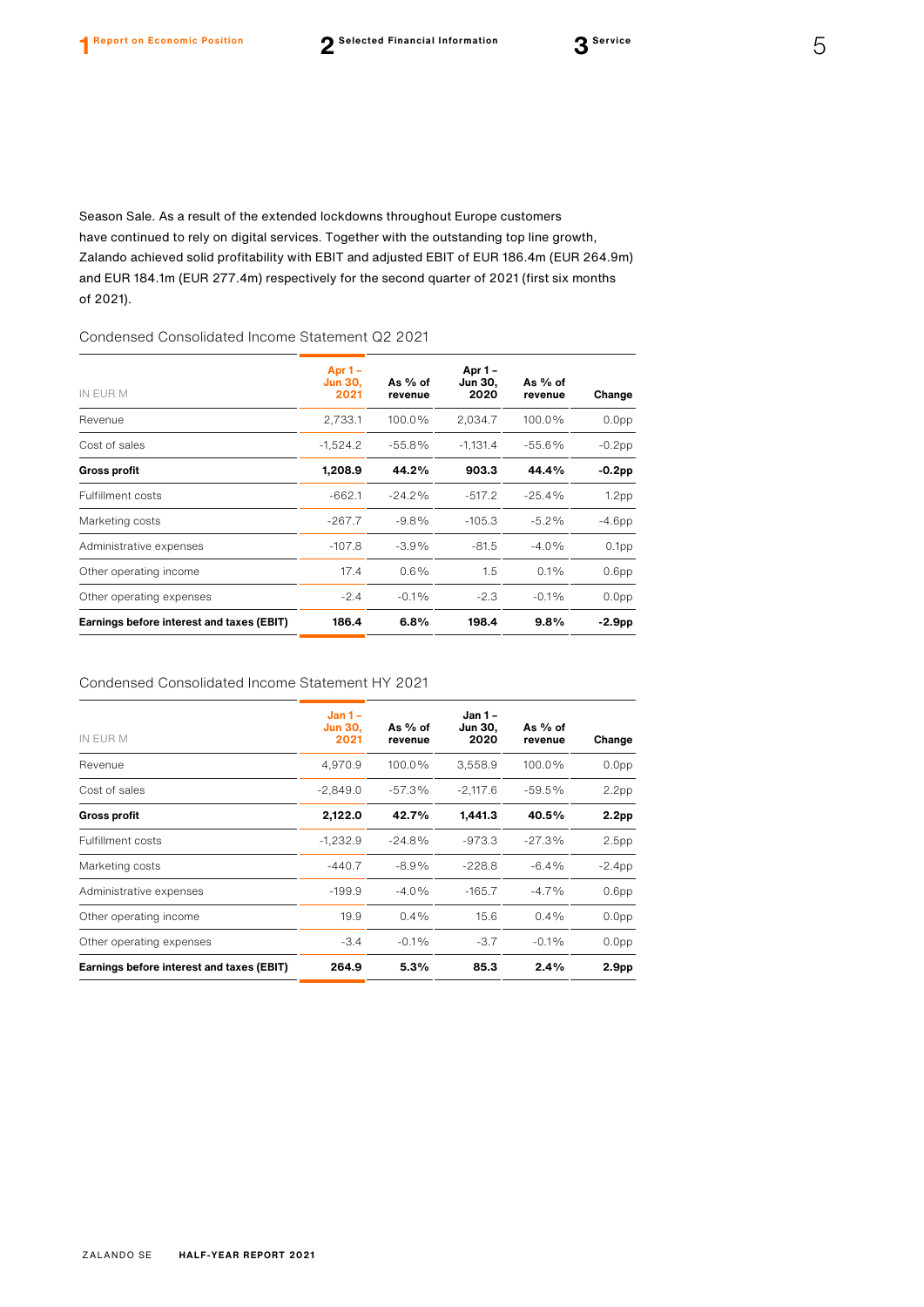|                                              | Apr $1 -$<br><b>Jun 30,</b><br>2021 | Apr 1-<br><b>Jun 30,</b><br>2020 | Change            | $Jan 1 -$<br><b>Jun 30,</b><br>2021 | Jan 1-<br>Jun 30,<br>2020 | Change            |
|----------------------------------------------|-------------------------------------|----------------------------------|-------------------|-------------------------------------|---------------------------|-------------------|
| Site visits* (in millions)                   | 1,688.9                             | 1,296.2                          | 30.3%             | 3,396.9                             | 2,433.7                   | 39.6%             |
| Mobile visit share*<br>(as % of site visits) | 87.9                                | 85.9                             | 2.0 <sub>pp</sub> | 87.6                                | 85.3                      | 2.3 <sub>pp</sub> |
| Active customers (in millions)               | 44.5                                | 34.1                             | 30.6%             | 44.5                                | 34.1                      | 30.6%             |
| Number of orders (in millions)               | 65.6                                | 46.5                             | 41.2%             | 121.6                               | 83.5                      | 45.6%             |
| Average orders per active<br>customer (LTM)  | 5.0                                 | 4.7                              | 6.4%              | 5.0                                 | 4.7                       | 6.4%              |
| Average basket size<br>(LTM, in EUR)         | 57.7                                | 57.0                             | 1.4%              | 57.7                                | 57.0                      | 1.4%              |
| Gross merchandise volume<br>(GMV) (in EUR m) | 3,787.8                             | 2,706.1                          | 40.0%             | 6,943.6                             | 4,733.2                   | 46.7%             |
| Revenue (in EUR m)                           | 2,733.1                             | 2,034.7                          | 34.3%             | 4,970.9                             | 3,558.9                   | 39.7%             |
| EBIT (in EUR m)                              | 186.4                               | 198.4                            | $-6.1%$           | 264.9                               | 85.3                      | 210.5%            |
| EBIT (as % of revenue)                       | 6.8                                 | 9.8                              | $-2.9pp$          | 5.3                                 | 2.4                       | 2.9 <sub>pp</sub> |
| Adjusted EBIT (in EUR m)                     | 184.1                               | 211.9                            | $-13.1%$          | 277.4                               | 113.3                     | 144.9%            |
| Adjusted EBIT<br>(as % of revenue)           | 6.7                                 | 10.4                             | $-3.7pp$          | 5.6                                 | 3.2                       | 2.4 <sub>pp</sub> |
| EBITDA (in EUR m)                            | 243.6                               | 250.7                            | $-2.8%$           | 375.5                               | 188.2                     | 99.5%             |
| Adjusted EBITDA (in EUR m)                   | 241.3                               | 264.1                            | $-8.6%$           | 387.9                               | 216.1                     | 79.5%             |
| Net working capital (in EUR m)               | 12.8                                | $-87.4**$                        | 114.6%            | 12.8                                | $-87.4**$                 | 114.6%            |
| Operating cash flow (in EUR m)               | 361.8                               | 385.8                            | $-6.2%$           | 259.0                               | 125.0                     | 107.2%            |
| Capex (in EUR m)                             | $-51.6$                             | $-43.3$                          | $-19.1%$          | $-91.4$                             | $-91.1$                   | $-0.4%$           |
| Free cash flow (in EUR m)                    | 310.2                               | 342.5                            | $-9.4%$           | 167.6                               | 39.9                      | 319.7%            |

pp = percentage points For an explanation of the performance indicators, please refer to the glossary. Rounding differences may arise in the percentages and numbers shown in this interim report.

Due to a change in the consent management following the GDPR introduction, some of the data is estimated using a statistical method. \*\* As of Dec 31, 2020

#### Development of GMV and Revenue in Q2 2021

In Q2 2021, GMV increased by EUR 1,081.8m compared to the prior-year period to

EUR 3,787.8m. This corresponds to year-on-year GMV growth of 40.0%. Performance was supported by the extended lockdowns throughout Europe directing consumer demand toward digital offerings. After a very strong spring/summer season start in Q1, Zalando saw its strong seasonal trading continue and achieved both a strong Mid Season Sale and a successful start into the End of Season Sale. As of June 30, 2021, the group had 44.5 million active customers compared to 34.1 million active customers as of June 30, 2020. This is an impressive increase of 30.6%. Along with that average orders per active customer reached a new all-time high of 5.0 (prior-year period: 4.7). The continued strong growth of our Partner Business led to an increased Partner Business share in GMV and also contributed to the increase in GMV and improvement of customer KPIs overall. Zalando saw its Partner Program grow strongly as brands and retailers increased their online activities and connected more stock to the Zalando platform in a bid to reach their customers across Europe.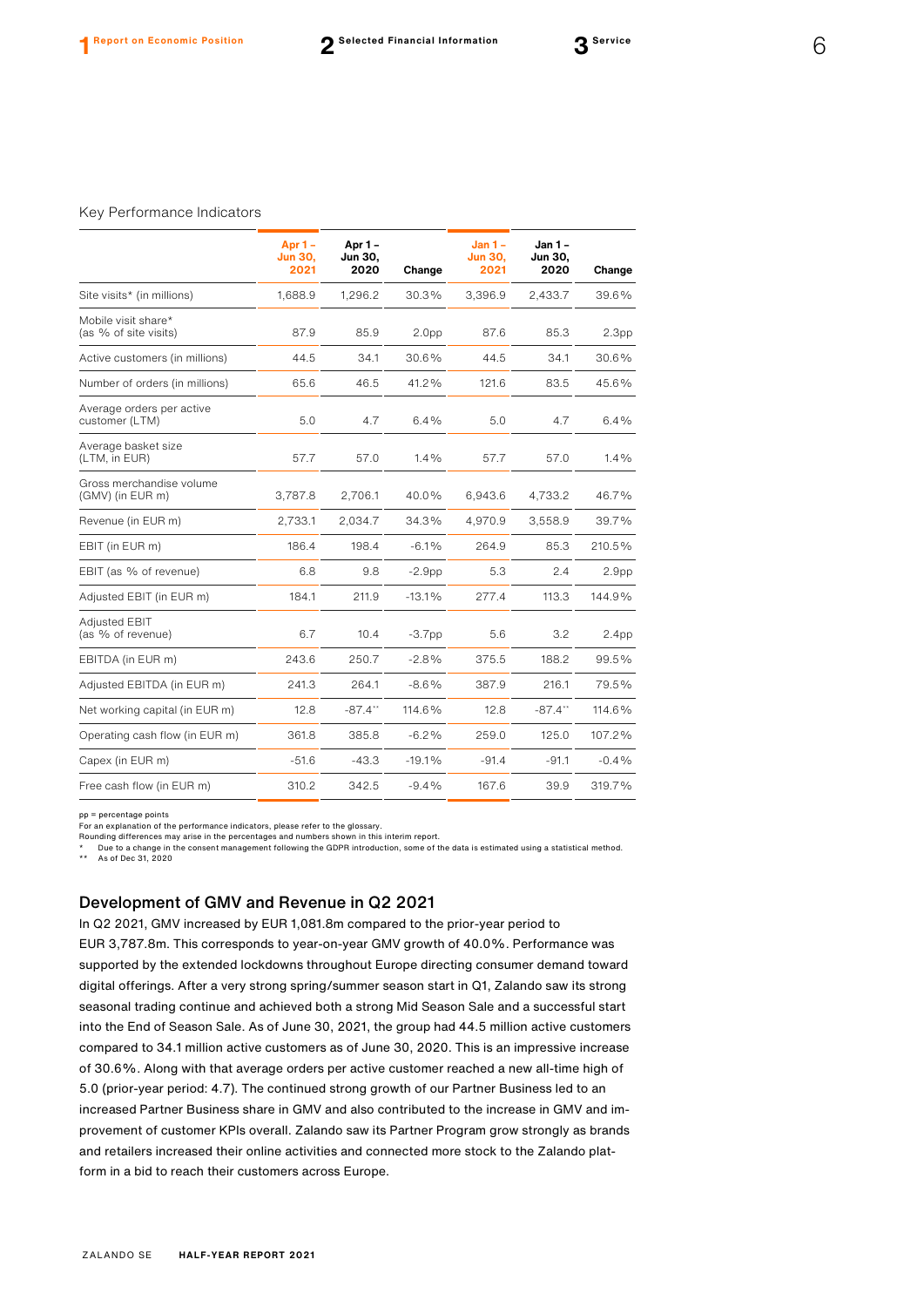

Revenue increased by EUR 698.4m from EUR 2,034.7m to EUR 2,733.1m compared to the prior-year period. This corresponds to year-on-year revenue growth of 34.3%. The increase in GMV was higher than the increase in revenue. This is the result of the strong growth of the Partner Business, as this is fully reflected in the GMV metric while revenue only includes the commission income and service fees from partners.

Revenue by Quarter (2019 – 2021)



## Development of EBIT in Q2 2021

The group recorded EBIT of EUR 186.4m in the second quarter of 2021 (prior-year period: EUR 198.4m). The EBIT margin declined by 2.9 percentage points from 9.8% in the prior-year period to 6.8% which is mainly driven by an increase in marketing costs.

In Q2 2021, cost of sales rose from EUR 1,131.4m to EUR 1,524.2m, with a stable gross margin. During the first quarter of 2020, Zalando had recognized an exceptional inventory write-down of EUR 40.2m which was partly reversed in Q2 2020 (EUR 11.3m).

The fulfillment costs in proportion to revenue decreased by 1.2 percentage points in the second quarter of 2021 compared to the prior-year period. The decrease in the fulfillment cost ratio is primarily attributable to lower logistic costs, driven by higher utilization rates across our European logistics network and a favorable return rate development.

The marketing cost ratio increased significantly by 4.6 percentage points to 9.8% compared to the prior-year period. This development mainly results from our decisive initial Corona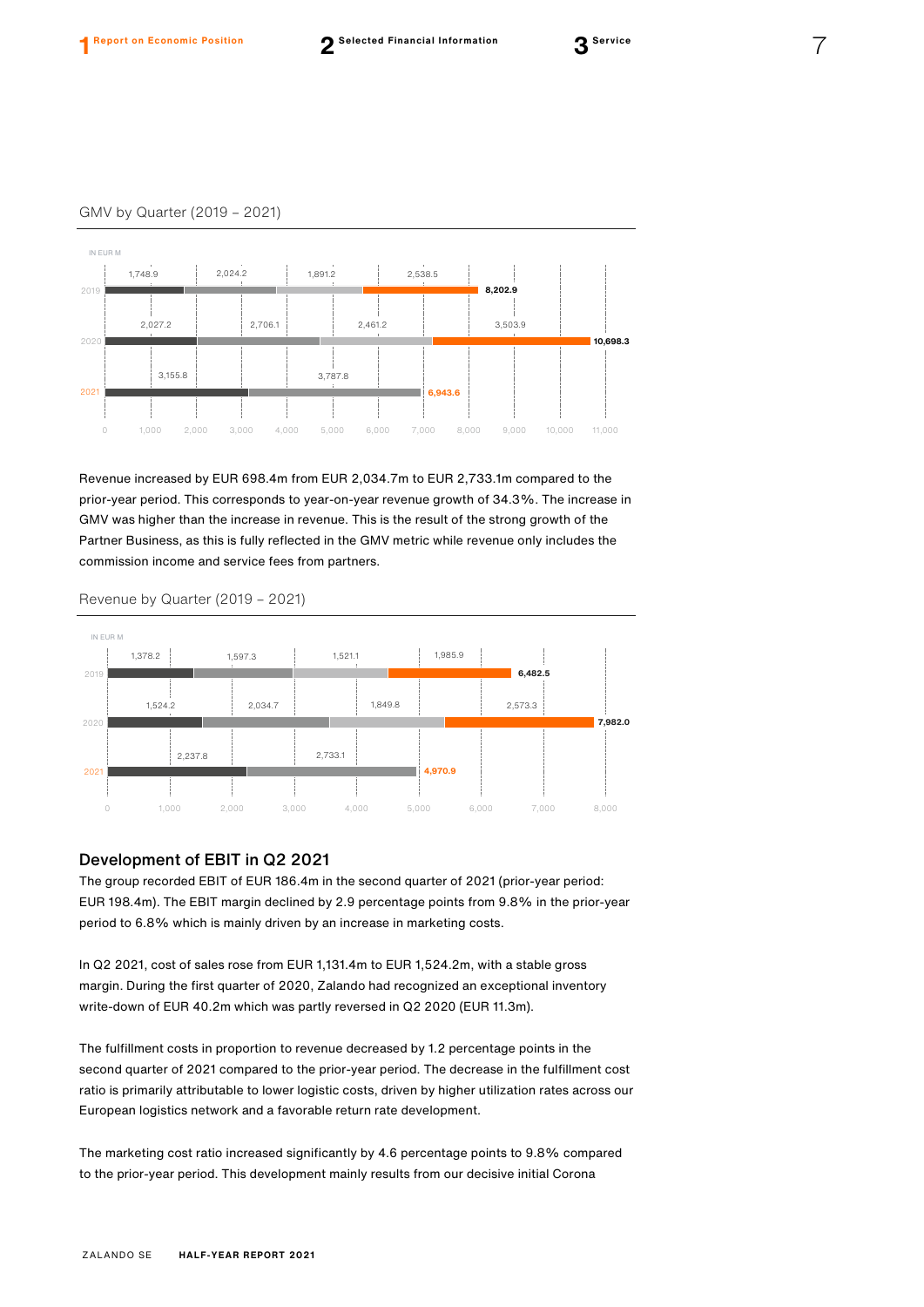response efforts in spring 2020 when we deliberately reduced our marketing spend to account for the uncertainty surrounding the further evolution of the pandemic. Furthermore, we took the opportunity in Q2 2021 to further scale up long-term oriented investments in personalized marketing across all markets in order to attract new customers and drive favorable existing customer development. Looking at the two-year development, the marketing cost ratio rose by just 1.6 percentage points.

Compared to the prior-year period, administrative expenses increased by EUR 26.3m from EUR 81.5m to EUR 107.8m in Q2 2021 with a stable proportion to revenue.

#### Development of GMV and Revenue in the First Six Months

The development in the first six months of 2021 can be summarized as follows: GMV and revenue increased by 46.7% and 39.7% respectively, reflecting outstanding growth in new customers and a strongly performing Partner Business during the first six months of 2021.

## Development of EBIT in the First Six Months

EBIT margin in proportion to revenue increased significantly by 2.9 percentage points from 2.4% in the first half of 2020 to 5.3% in the first half of 2021. The gross margin increased by 2.2 percentage points to 42.7%. The positive development of cost of sales can largely be explained by the exceptional inventory write-down of EUR 28.9m recognized in HY1 2020 as a result of revised sales expectations in response to the dramatic drop in demand due to the coronavirus crisis in Europe. Compared to the prior year, inventory write-downs were significantly lower in HY1 2021. Additionally, the gross profit margin benefited from a strong sell-through of fall/winter 2020 (FW20) and spring/summer 2021 (SS21), as well as the strong Partner Business performance in the first six months of this year. Fulfillment costs in proportion to revenue improved during HY1 2021 (down 2.5 percentage points). The fulfillment cost ratio largely benefited from higher utilization, driven by the strong business growth as well as lower average return volumes due to a favorable return rate development. The marketing cost ratio increased by 2.4 percentage points to 8.9% in the first half of 2021, resulting primarily from increased personalized marketing investments especially in Q2 2021 while in the prioryear period Zalando deliberately reduced investments in response to the coronavirus crisis.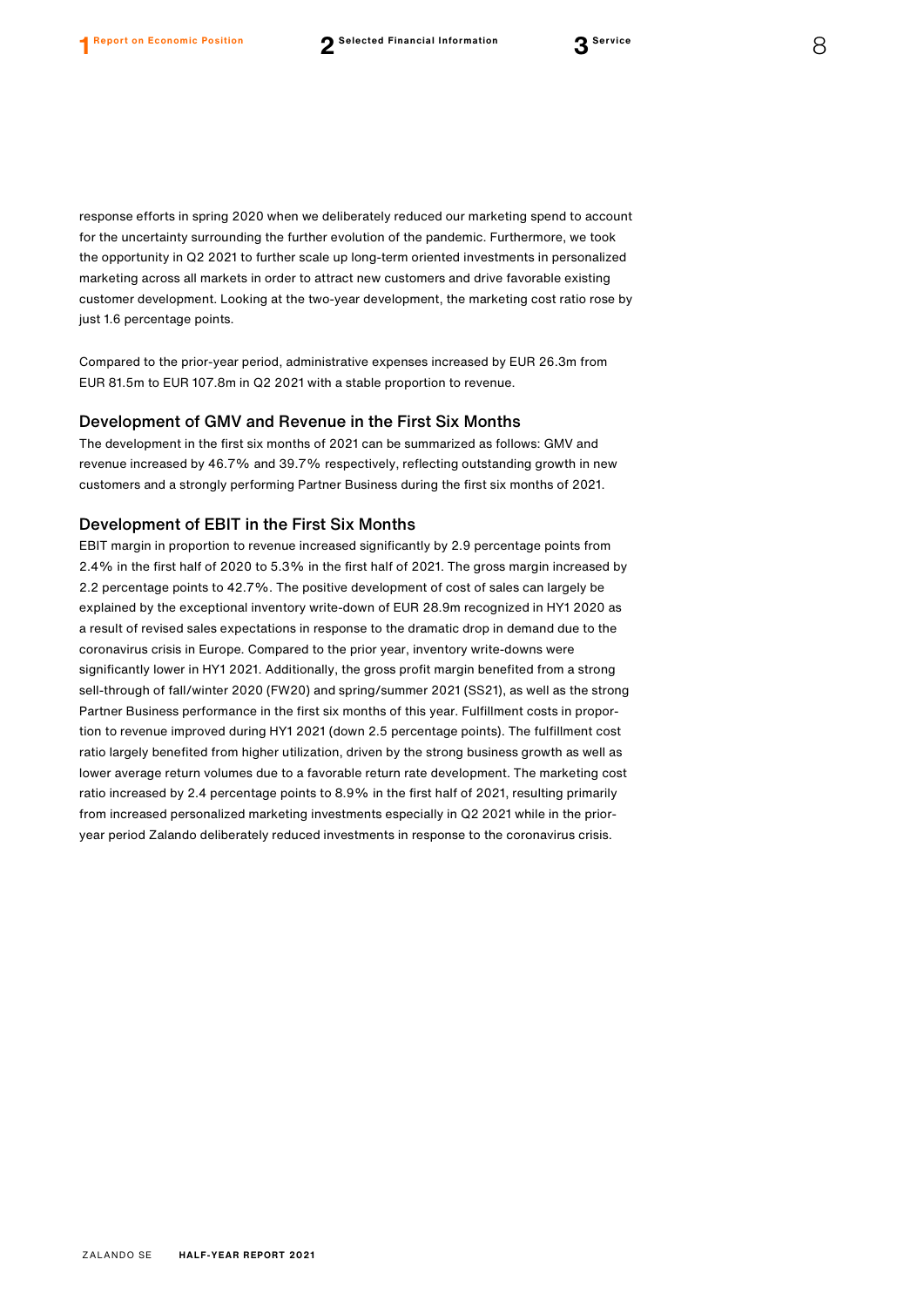Development of Adjusted EBIT in Q2 2021 and in the First Six Months

To assess the operating performance of the business, Zalando's management also considers adjusted EBIT and the adjusted EBIT margin before expenses for equity-settled share-based payments, restructuring costs and non-operating one-time effects.

In the second quarter of 2021, Zalando generated an adjusted EBIT of EUR 184.1m (prior-year period: EUR 211.9m), which translates into an adjusted EBIT margin of 6.7% (prior-year period: 10.4%). The adjusted EBIT for the first six months amounted to EUR 277.4m (prior-year period: EUR 113.3m). The development of adjusted EBIT and the adjusted EBIT margin mainly stems from the aforementioned drivers of unadjusted EBIT.

In the first six months of 2021, other income of EUR 13.6m was recognized due to the commencement of a sublease for office space and has been eliminated from EBIT as a non-recurring item. In the prior-year period, EBIT included no restructuring costs or other one-time effects.

In addition to that, EBIT includes the following expenses from equity-settled share-based payments which are excluded from adjusted EBIT. More information can be found in the notes to the annual financial statements 2020 (section 3.5.7 (20.)).

Share-Based Compensation Expenses per Functional Area

| IN EUR M                                                      | Apr $1 -$<br><b>Jun 30.</b><br>2021 | Apr 1 -<br><b>Jun 30,</b><br>2020 | Change | <b>Jan 1 -</b><br><b>Jun 30,</b><br>2021 | <b>Jan 1-</b><br><b>Jun 30,</b><br>2020 | Change |
|---------------------------------------------------------------|-------------------------------------|-----------------------------------|--------|------------------------------------------|-----------------------------------------|--------|
| <b>Expenses for</b><br>equity-settled<br>share-based payments | 11.3                                | 13.5                              | $-2.2$ | 26.0                                     | 27.9                                    | $-1.9$ |
| Cost of sales                                                 | 0.7                                 | 0.9                               | $-0.1$ | 1.7                                      | 1.8                                     | $-0.1$ |
| Selling and distribution costs                                | 2.4                                 | 2.6                               | $-0.3$ | 5.1                                      | 5.4                                     | $-0.3$ |
| thereof marketing costs                                       | 0.3                                 | 0.3                               | $-0.1$ | 0.7                                      | 1.0                                     | $-0.4$ |
| thereof fulfillment costs                                     | 2.1                                 | 2.3                               | $-0.2$ | 4.4                                      | 4.3                                     | 0.1    |
| Administrative expenses                                       | 8.2                                 | 10.0                              | $-1.8$ | 19.2                                     | 20.8                                    | $-1.5$ |
|                                                               |                                     |                                   |        |                                          |                                         |        |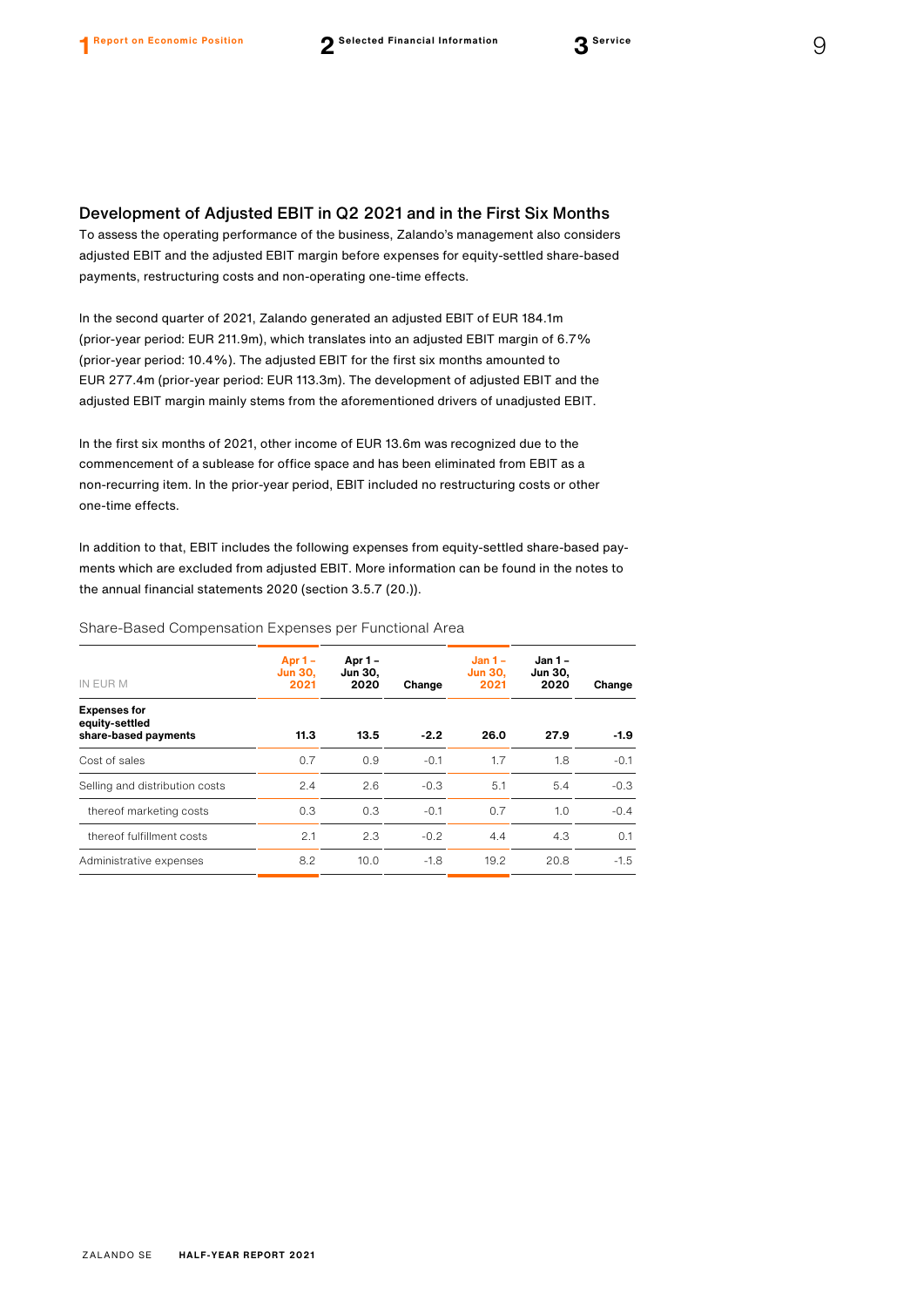The condensed segment results for the second quarter of 2021 highlight the strong performance as well as the continuous growth of the Fashion Store and Offprice segment.

# Segment Development for the Second Quarter

Segment Results of the Group Q2 2021

| IN EUR M                                     | <b>Fashion</b><br><b>Store</b> | <b>Offprice</b> | All other<br>segments | Total   | Recon-<br>ciliation | <b>Total</b><br>group |
|----------------------------------------------|--------------------------------|-----------------|-----------------------|---------|---------------------|-----------------------|
| Revenue                                      | 2,490.8                        | 360.5           | 66.8                  | 2.918.0 | $-184.9$            | 2,733.1               |
| thereof intersegment<br>revenue              | 173.1                          | 0.5             | 10.9                  | 184.5   | $-184.5$            | 0.0                   |
| Earnings before interest and<br>taxes (EBIT) | 159.1                          | 26.0            | $-0.5$                | 184.6   | 1.8                 | 186.4                 |
| <b>Adjusted EBIT</b>                         | 155.6                          | 27.0            | $-0.3$                | 182.3   | 1.8                 | 184.1                 |

# Segment Results of the Group Q2 2020

| IN EUR M                                     | <b>Fashion</b><br><b>Store</b> | <b>Offprice</b> | All other<br>segments | Total   | Recon-<br>ciliation | <b>Total</b><br>group |
|----------------------------------------------|--------------------------------|-----------------|-----------------------|---------|---------------------|-----------------------|
| Revenue                                      | 1,870.2                        | 252.2           | 40.1                  | 2.162.5 | $-127.8$            | 2,034.7               |
| thereof intersegment<br>revenue              | 118.4                          | 0.0             | 9.4                   | 127.8   | $-127.8$            | 0.0                   |
| Earnings before interest and<br>taxes (EBIT) | 186.9                          | 14.4            | $-2.2$                | 199.1   | $-0.7$              | 198.4                 |
| Adjusted EBIT                                | 198.1                          | 15.8            | $-1.3$                | 212.6   | $-0.7$              | 211.9                 |

Financial information for the Fashion Store segment, including intersegment transactions, breaks down into the regions Germany, Austria and Switzerland (DACH) and Rest of Europe as follows:

# Fashion Store by Region Q2 2021

| IN EUR M                                  | <b>DACH</b> | <b>Rest of</b><br><b>Europe</b> | <b>Fashion</b><br><b>Store</b> |
|-------------------------------------------|-------------|---------------------------------|--------------------------------|
| Revenue                                   | 1.159.3     | 1.331.4                         | 2,490.8                        |
| thereof intersegment revenue              | 88.8        | 84.2                            | 173.1                          |
| Earnings before interest and taxes (EBIT) | 121.9       | 37.1                            | 159.1                          |
| Adjusted EBIT                             | 119.9       | 35.7                            | 155.6                          |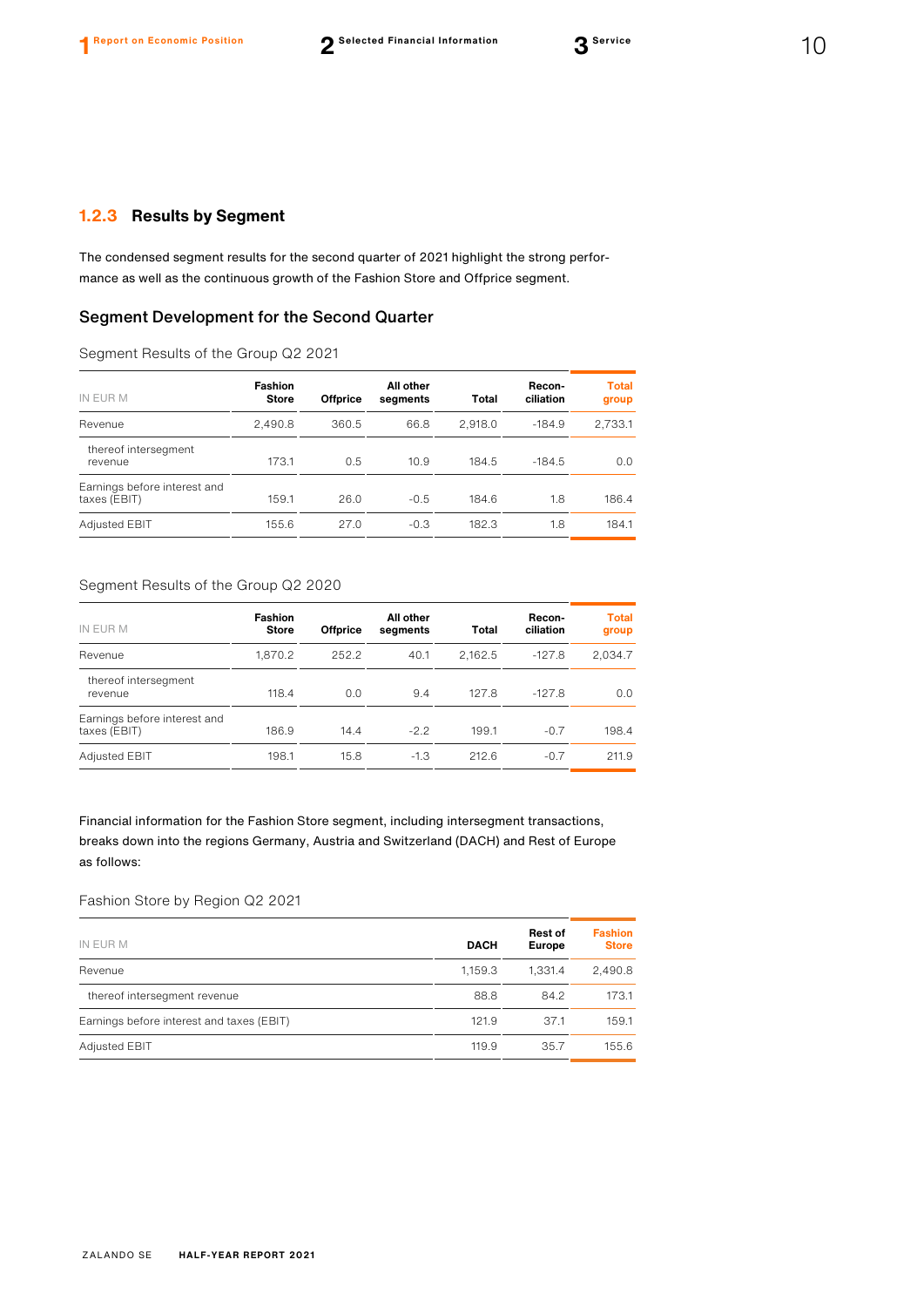#### Fashion Store by Region Q2 2020

| <b>DACH</b> | <b>Rest of</b><br><b>Europe</b> | <b>Fashion</b><br><b>Store</b> |
|-------------|---------------------------------|--------------------------------|
| 863.4       | 1.006.8                         | 1.870.2                        |
| 54.0        | 64.4                            | 118.4                          |
| 118.8       | 68.2                            | 186.9                          |
| 124.4       | 73.7                            | 198.1                          |
|             |                                 |                                |

In Q2 2021, revenue in the Fashion Store segment grew by 33.2%. The significant increase in revenue is mainly attributable to a significant increase in the number of orders on the back of strong new customer acquisitions and the exceptional engagement of Zalando's existing customer base. This was the combined result of a strongly growing Partner Program offering customers an even more attractive assortment, together with the persistently growing trend toward online shopping. Profitability remained positive in the Fashion Store segment, with an EBIT margin of 6.4% in Q2 2021, equivalent to a decrease of 3.6 percentage points compared to the prior-year period. The decline of the EBIT margin mainly results from the increase in the marketing cost ratio. In the prior-year period, Zalando had deliberately reduced investments in response to the coronavirus crisis while in Q2 2021 it increased personalized marketing investments. This was partly offset by the improvement in the fulfillment cost ratio thanks to the high utilization of our logistics infrastructure and favorable developments in return rates. Furthermore, the reduction can be explained by the partial reversal of the inventory write-downs in Q2 2020. During the first quarter of 2020, Zalando had recognized an exceptional inventory write-down of EUR 40.2m which was then partly reversed in Q2 2020 (EUR 11.3m).

The Offprice segment was able to maintain its outstanding performance with revenue growth of 42.9% in Q2 2021. The business of Zalando Lounge continued its steady growth trajectory, with the tailwind created by lockdown measures, and consumers' continued attraction to deals and discounts. At the same time, the Outlet stores experienced a faster than expected ramp up after lockdown restrictions were lifted. The Offprice segment recorded EBIT of EUR 26.0m with the EBIT margin increasing from 5.7% in the prior-year period to 7.2% in Q2 2021. The increase was largely driven by savings in fulfillment costs, partly offset by a decreased gross profit margin driven by high discount levels and higher marketing spending.

The revenue in all other segments grew by 66.5% in Q2 2021, primarily driven by the strong performance of Zalando Marketing Services (ZMS) as partners increasingly invested more in branding campaigns year on year, as well as solid revenue growth seen for our integration businesses. Profitability improved with the EBIT margin increasing by 4.7 percentage points to -0.8%, benefiting largely from the strong top-line performance.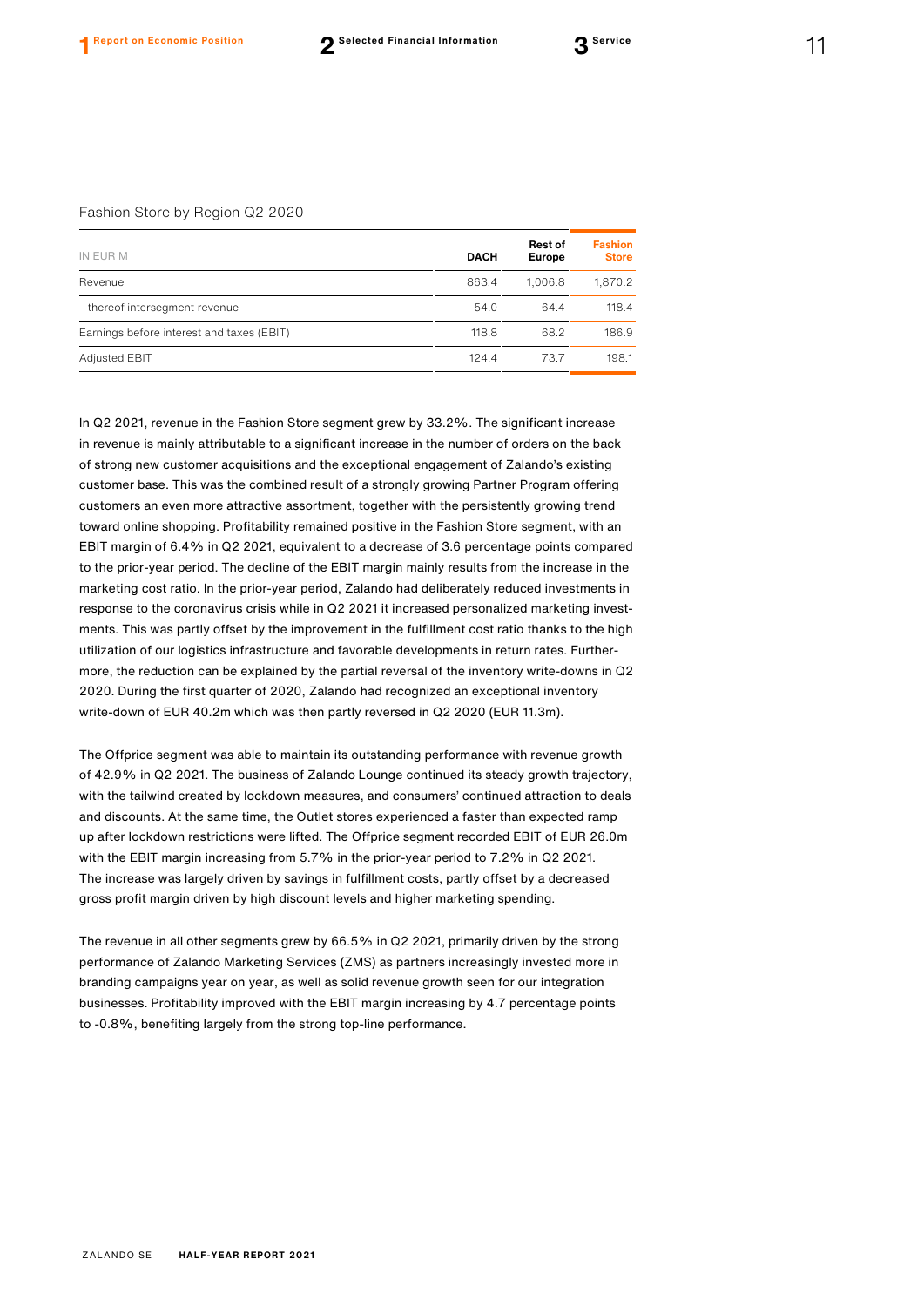# Segment Development for the First Six Months

#### Segment Results of the Group HY 2021

| <b>Fashion</b><br><b>Store</b> | <b>Offprice</b> | All other<br>segments | Total   | Recon-<br>ciliation | <b>Total</b><br>group |
|--------------------------------|-----------------|-----------------------|---------|---------------------|-----------------------|
| 4,500.0                        | 678.3           | 125.5                 | 5.303.8 | $-332.9$            | 4.970.9               |
| 307.7                          | 0.7             | 24.5                  | 332.9   | $-332.9$            | 0.0                   |
| 212.7                          | 50.0            | $-1.0$                | 261.8   | 3.2                 | 264.9                 |
| 221.1                          | 52.9            | 0.2                   | 274.2   | $3.2^{\circ}$       | 277.4                 |
|                                |                 |                       |         |                     |                       |

#### Segment Results of the Group HY 2020

| IN EUR M                                     | <b>Fashion</b><br><b>Store</b> | <b>Offprice</b> | All other<br>segments | <b>Total</b> | Recon-<br>ciliation | <b>Total</b><br>group |
|----------------------------------------------|--------------------------------|-----------------|-----------------------|--------------|---------------------|-----------------------|
| Revenue                                      | 3,261.8                        | 437.0           | 77.5                  | 3.776.3      | $-217.4$            | 3,558.9               |
| thereof intersegment<br>revenue              | 199.7                          | 0.0             | 17.7                  | 217.4        | $-217.4$            | 0.0                   |
| Earnings before interest and<br>taxes (EBIT) | 75.3                           | 20.6            | $-9.8$                | 86.1         | $-0.7$              | 85.3                  |
| <b>Adjusted EBIT</b>                         | 98.5                           | 23.6            | $-8.1$                | 114.0        | $-0.7$              | 113.2                 |

In the Fashion Store segment, revenue rose by 38.0% in the first six months of 2021 compared to the corresponding prior-year period. This development reflects the steady increase in customer demand fueled by the ongoing offline to online shift. The EBIT margin in the Fashion Store segment increased by 2.4 percentage points from 2.3% in the first six months of 2020 to 4.7% in the first six months of 2021. Key drivers were the improvement in the cost of sales ratio as there were no exceptional inventory write-downs comparable to those recognized in 2020 as well as a lower fulfillment cost ratio.

In the Offprice segment, revenue grew by 55.2% in the first six months of 2021 compared to the corresponding prior-year period. The Offprice segment recorded an EBIT margin of 7.4% – an increase of 2.7 percentage points compared to the prior-year period. The strong performance is largely attributable to the steady growth of Zalando Lounge during the first six months and supported by the reopening of the Outlet stores after lockdown restrictions were lifted.

In all other segments total revenue increased by 61.9% during the first half of the year compared to the prior-year period, the main reason being the strong performance of ZMS. The EBIT margin in all other segments increased by 11.9 percentage points to -0.8% in the first six months of 2021 in comparison to the first six months of 2020, benefiting largely from the strong top-line performance.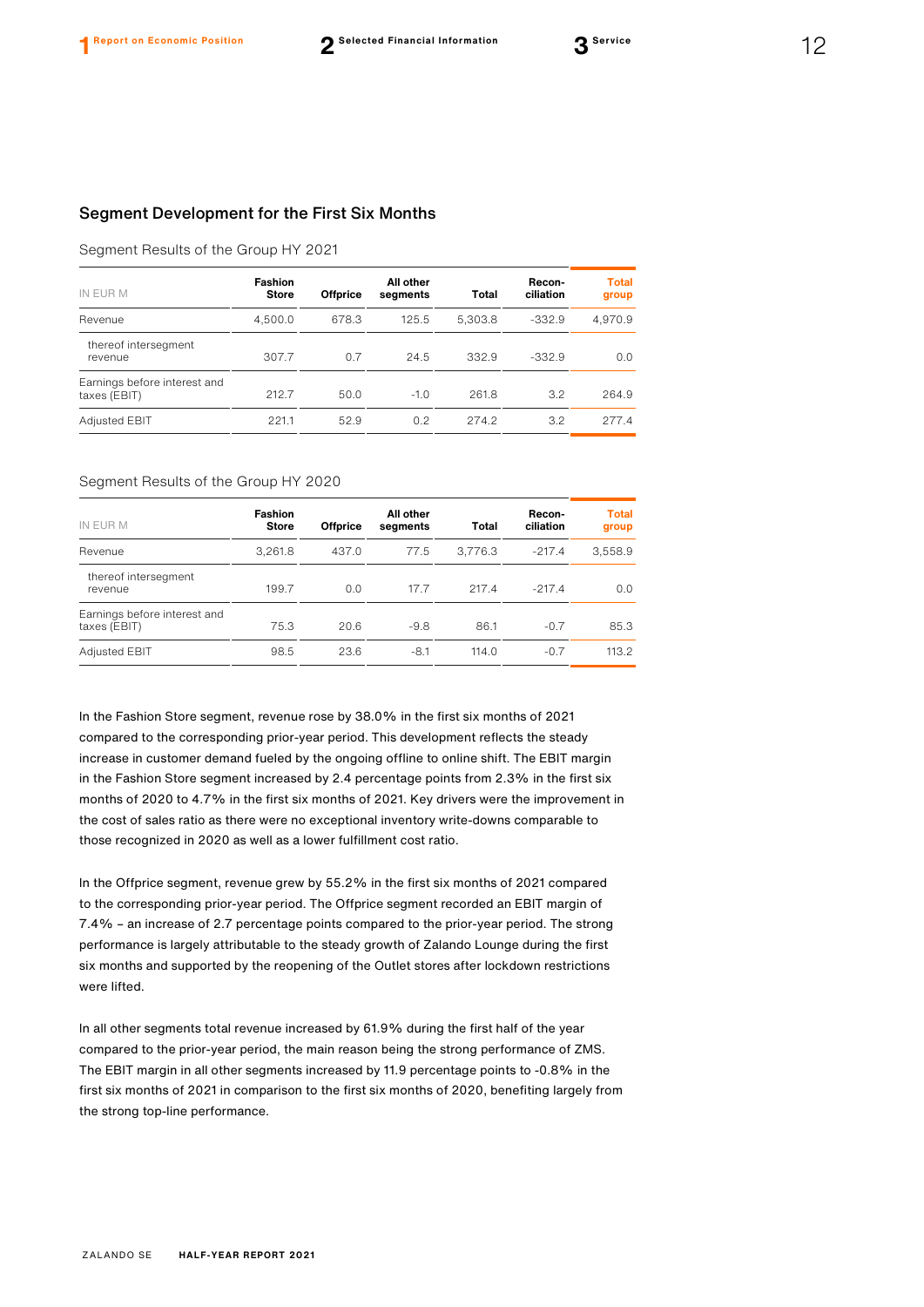EBIT includes the following expenses from equity-settled share-based payments:

Share-Based Compensation Expenses per Segment

| IN EUR M                                                  | Apr $1 -$<br><b>Jun 30,</b><br>2021 | Apr 1 –<br>Jun 30,<br>2020 | Change | $Jan 1 -$<br><b>Jun 30,</b><br>2021 | Jan 1 –<br><b>Jun 30.</b><br>2020 | Change |
|-----------------------------------------------------------|-------------------------------------|----------------------------|--------|-------------------------------------|-----------------------------------|--------|
| <b>Expenses for equity-settled</b><br>share-based payment | 11.3                                | 13.5                       | $-2.2$ | 26.0                                | 27.9                              | $-1.9$ |
| <b>Fashion Store</b>                                      | 9.1                                 | 11.1                       | $-2.1$ | 21.0                                | 23.2                              | $-2.2$ |
| Offprice                                                  | 1.4                                 | 1.5                        | 0.0    | 3.4                                 | 3.0                               | 0.4    |
| All other segments                                        | 0.8                                 | 0.8                        | $-0.1$ | 1.7                                 | 1.8                               | $-0.1$ |

The development of adjusted EBIT mainly stems from the aforementioned drivers of unadjusted EBIT. A one-time effect for income generated from the commencement of a sublease of EUR 13.6m was excluded from adjusted EBIT. It is mainly allocated to the Fashion Store segment. In the prior-year period, the development in adjusted EBIT resulted exclusively from share-based compensation as there were no restructuring or other one-time effects.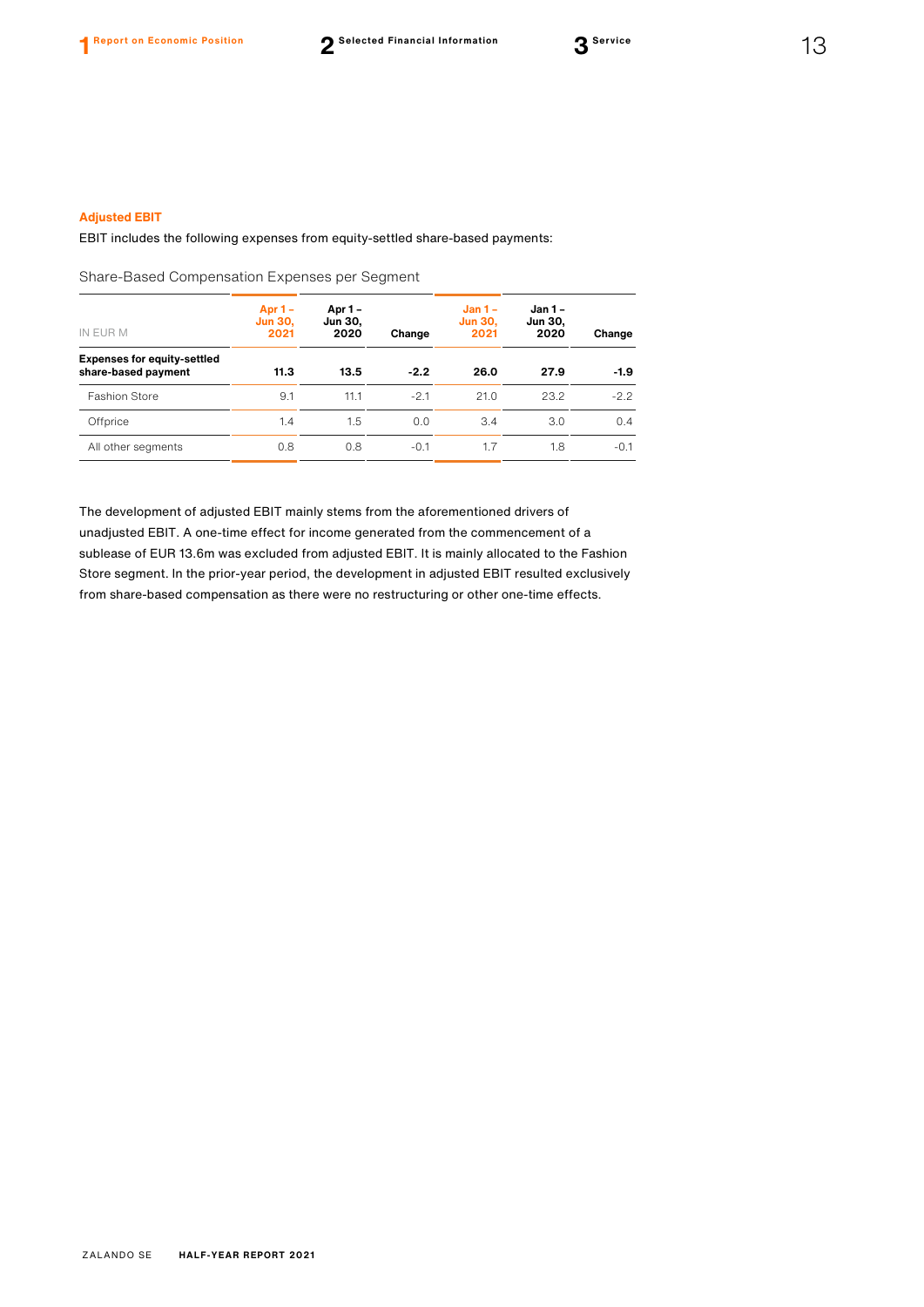The liquidity and the financial development of the Zalando group are presented in the following condensed statement of cash flows:

Condensed Statement of Cash Flows

| IN EUR M                                                                | Apr $1 -$<br><b>Jun 30.</b><br>2021 | Apr 1 –<br>Jun 30.<br>2020 | $Jan 1 -$<br><b>Jun 30.</b><br>2021 | Jan 1 -<br>Jun 30,<br>2020 |
|-------------------------------------------------------------------------|-------------------------------------|----------------------------|-------------------------------------|----------------------------|
| Cash flow from operating activities                                     | 361.8                               | 385.8                      | 259.0                               | 125.0                      |
| Cash flow from investing activities                                     | $-51.8$                             | $-43.3$                    | $-91.6$                             | $-85.1$                    |
| Cash flow from financing activities                                     | $-125.8$                            | 2.2                        | -503.9                              | 361.8                      |
| Change in cash and cash equivalents                                     | 184.3                               | 344.7                      | $-336.5$                            | 401.8                      |
| Exchange-rate related and other changes in<br>cash and cash equivalents | $-9.5$                              | $-1.3$                     | $-8.8$                              | $-0.8$                     |
| Cash and cash equivalents at the beginning<br>of the period             | 2,123.9                             | 1,034.0                    | 2.644.0                             | 976.5                      |
| Cash and cash equivalents as of Jun 30                                  | 2,298.7                             | 1.377.5                    | 2,298.7                             | 1.377.5                    |

In the first half of 2021, Zalando generated a positive cash flow from operating activities of EUR 259.0m (prior-year period: EUR 125.0m), an increase of EUR 134.0m compared to the prior-year period. The operating cash flow of the first six months of the year was largely driven by the strong positive net income, which was only partly offset by an overall negative impact stemming from the net working capital development. Predominantly, the net working capital development was impacted by an increase in inventories and trade receivables due to high stock inbound and business volumes.

Cash outflow from investing activities during the first six months of the year essentially contains capex, being the sum of the payments for investments in property, plant and equipment and intangible assets, amounting to EUR 91.4m (prior-year period: EUR 91.1m). Capex mainly consisted of investments in the logistics infrastructure, relating primarily to the fulfillment center in Rotterdam (Bleiswijk), the Netherlands, as well as investments in internally developed software. In HY1 2020, cash flow from investing activities also contained a compensating cash inflow of EUR 6.0m from the sale of a disposal group.

As a result, free cash flow improved by EUR 127.7m from EUR 39.9m to EUR 167.6m compared to the prior year.

In Q1 2021, Zalando repaid the revolving credit facility (RCF) drawn in Q1 2020, resulting in cash outflows from financing activities of EUR 375.0m. Additionally, Zalando spent EUR 105.7m to repurchase its own treasury shares in May and June 2021. In addition to this, cash flow from financing activities contains cash outflows for the repayment of the principal portion of lease liabilities of EUR 41.3m (prior-year period: EUR 32.8m) and strike price payments received from the exercise of employee stock options of EUR 19.4m (prior-year period: EUR 21.1m).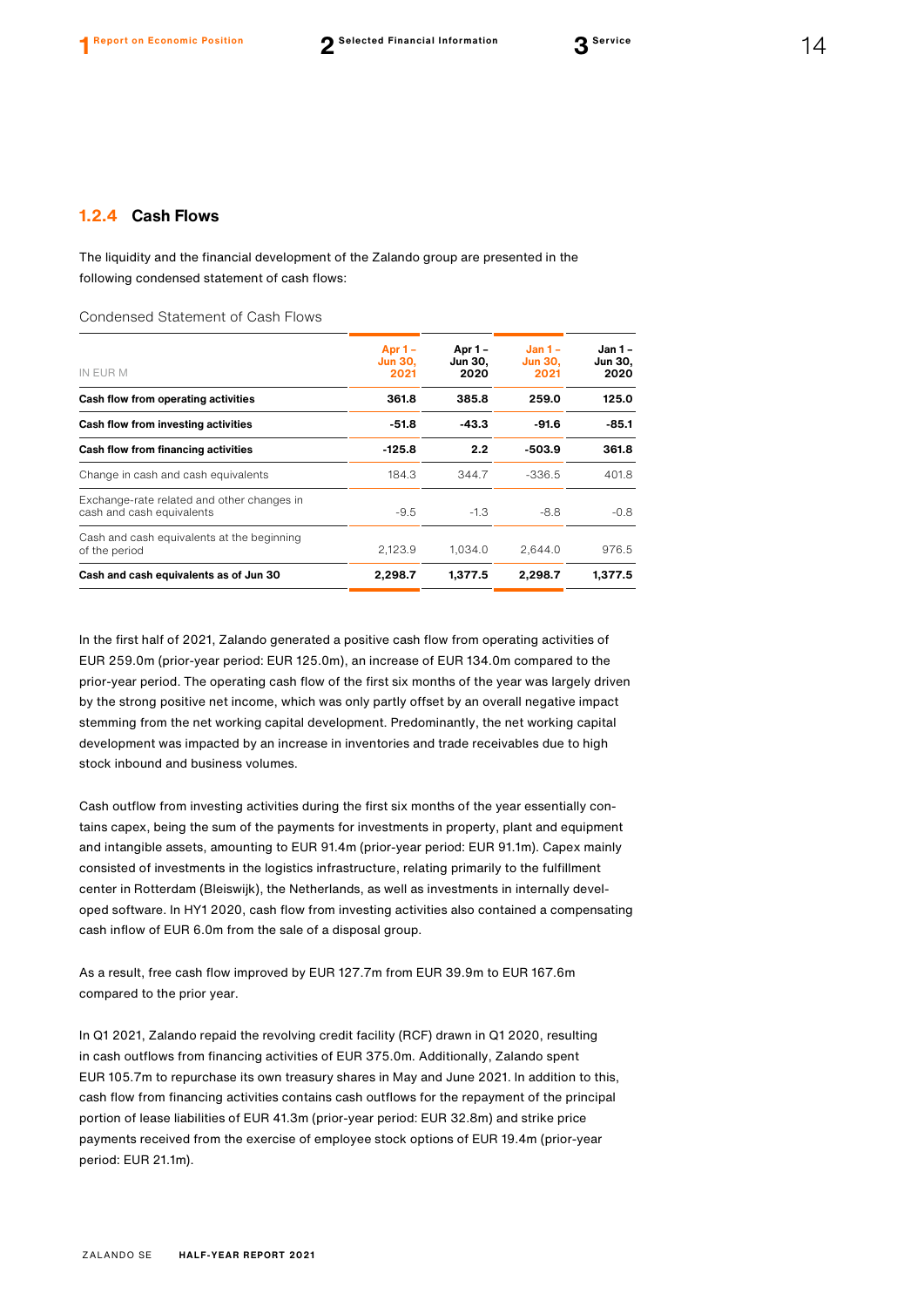Aggregate cash and cash equivalents decreased by EUR 345.4m in the first six months of 2021, resulting in Zalando carrying cash and cash equivalents of EUR 2,298.7m as of June 30, 2021.

# **1.2.5 Financial Position**

The group's financial position is shown in the following condensed statement of financial position.

#### Assets

| IN EUR M            | Jun 30, 2021 |          | Dec 31, 2020 |           | Change |         |
|---------------------|--------------|----------|--------------|-----------|--------|---------|
| Non-current assets  | 1.767.0      | $26.2\%$ | 1.560.0      | 24.0%     | 207.0  | 13.3%   |
| Current assets      | 4.976.6      | 73.8%    | 4.934.8      | 76.0%     | 41.8   | $0.8\%$ |
| <b>Total assets</b> | 6.743.6      | 100.0%   | 6.494.8      | $100.0\%$ | 248.8  | 3.8%    |

#### Equity and Liabilities

| IN EUR M                            | Jun 30, 2021 |        | Dec 31, 2020 |           | Change  |         |
|-------------------------------------|--------------|--------|--------------|-----------|---------|---------|
| Equity                              | 2,260.0      | 33.5%  | 2.151.1      | 33.1%     | 108.9   | 5.1%    |
| Non-current liabilities             | 1.559.1      | 23.1%  | 1.404.2      | 21.6%     | 154.9   | 11.0%   |
| Current liabilities                 | 2.924.5      | 43.4%  | 2.939.5      | 45.3%     | $-15.0$ | $-0.5%$ |
| <b>Total equity and liabilities</b> | 6,743.6      | 100.0% | 6.494.8      | $100.0\%$ | 248.8   | 3.8%    |

Compared to December 31, 2020, Zalando's total assets increased by EUR 248.8m to EUR 6,743.6m. The statement of financial position is dominated by working capital, cash and cash equivalents as well as equity.

In the first six months of 2021, additions to intangible assets amounted to EUR 43.2m (prior-year period: EUR 37.7m). Additions to property, plant and equipment totaled EUR 45.2m (prior-year period: EUR 41.0m), mainly relating to the fulfillment center in Rotterdam (Bleiswijk), the Netherlands, and were offset by amortization and depreciation.

Right-of-use assets have a carrying amount of EUR 591.0m as of June 30, 2021. The steep increase of EUR 179.7m in Q1 2021 that mainly resulted from the new lease contracts, starting in Q1 2021, for an office building in Berlin, Germany, a warehouse in Rotterdam (Bleiswijk), the Netherlands and two new Outlet stores in Constance and Düsseldorf, Germany, was partly offset in Q2 2021. With the commencement of a sublease agreement for office space in April 2021, right-of-use assets decreased by EUR 52.2m. Furthermore, a receivable from the sublease of EUR 65.8m has been recognized in non-current financial assets.

Inventories mainly comprise goods required for Zalando's wholesale business. During the first quarter of 2020, Zalando had recognized an exceptional inventory write-down of EUR 40.2m which was then partly reversed in Q2 2020 (EUR 11.3m). The increase in inventories from EUR 1,361.2m to EUR 1,550.7m largely relates to the higher stock inbound level in Q2 2021.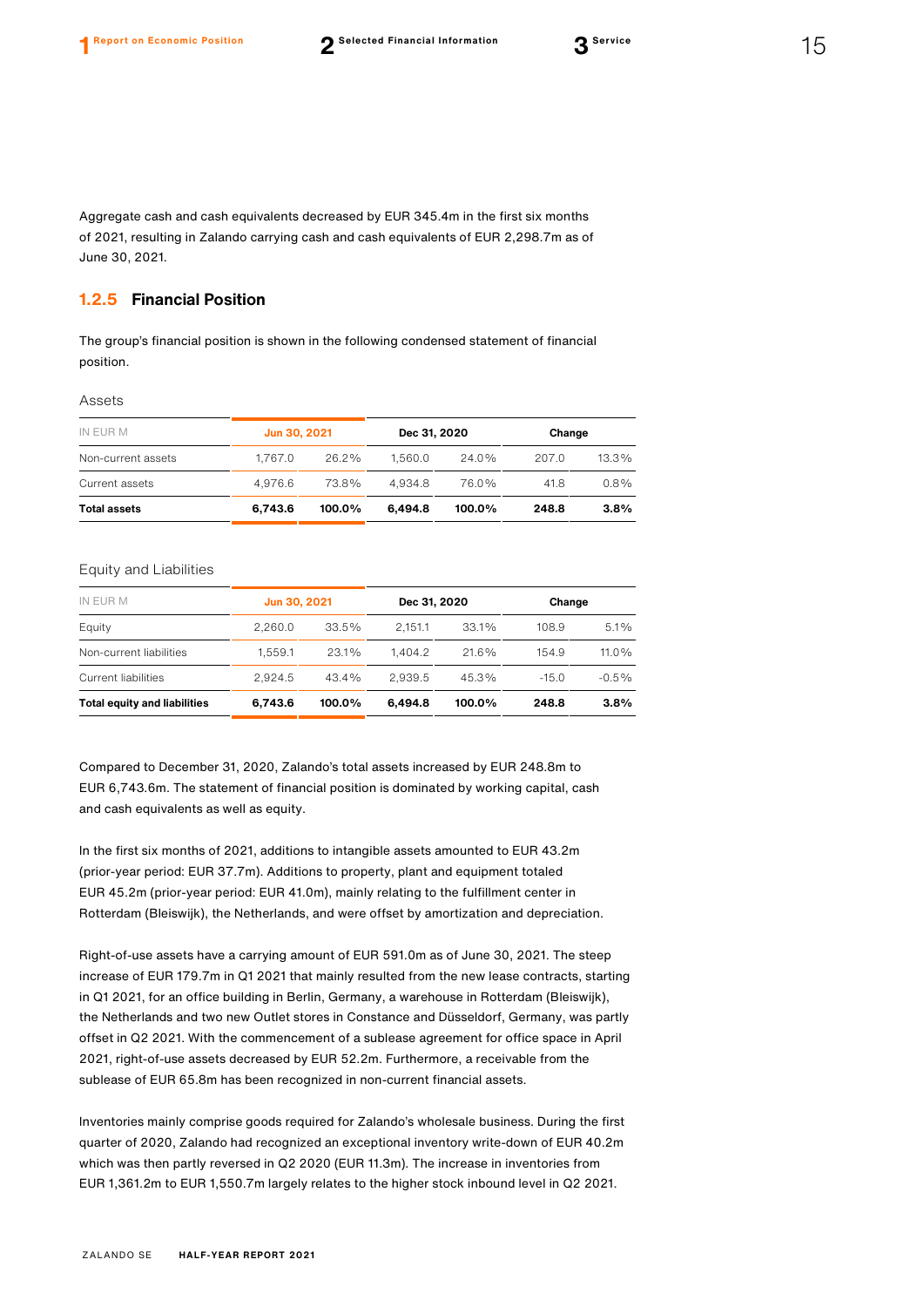Trade and other receivables as reported as of June 30, 2021 are all current. The increase by 17.2% to EUR 706.1m is primarily attributable to the higher sales volume. Prepayments are

In the first half of 2021, equity rose from EUR 2,151.1m to EUR 2,260.0m. The EUR 108.9m increase primarily stems from the positive net income in the period and from share-based compensation, partly offset by repurchases of treasury shares as part of the share buy-back program in May and June 2021. In the reporting period, the equity ratio increased from 33.1% at the beginning of the year to 33.5% as of June 30, 2021.

recognized in trade and other receivables and increased by EUR 0.2m to EUR 0.8m.

Lease liabilities have a carrying amount of EUR 684.9m as of June 30, 2021, thereof EUR 590.1m non-current, and EUR 94.9m current. They represent the discounted financial obligations resulting from lease contracts in accordance with IFRS 16. The steep increase by 32.6% results from the new lease contracts entered into Q1 2021.

Current borrowings dropped by EUR 376.4m, mainly resulting from the repayment of the revolving credit facility in Q1 2021, which was originally drawn in the first quarter of 2020. Trade payables and similar liabilities increased by EUR 193.5m to EUR 2,244.0m in the first six months of 2021, primarily due to deliveries of merchandise in connection with the higher business volume and higher stock inbounds.

Under reverse factoring agreements, suppliers' claims against Zalando totaling EUR 481.2m as of June 30, 2021 were transferred to various factoring providers (December 31, 2020: EUR 449.8m). These items were recognized in the statement of financial position under trade payables and similar liabilities.

Net working capital, consisting of inventories and trade and other receivables less trade payables and similar liabilities, rose from EUR -87.4m as of December 31, 2020 to EUR 12.8m as of June 30, 2021.

#### Overall Assessment

The Management Board views the business development in the first two quarters of 2021 as very positive. Zalando significantly increased its GMV and revenue, thanks to the company's ability to attract and retain customers and to grow its Partner Business. The group took advantage of the accelerated market transition from offline to online under the extended lock-downs in Europe and steadily grew its customer base and improved its customer KPIs. Zalando's EBIT margin improved well during the first half of 2021, driven by an increased gross margin, and a reduced fulfillment cost ratio, partly offset by higher marketing investments. Overall, Zalando is delivering on its target growth and margin corridor and can look back on a successful first half of 2021.

## **1.2.6 Employees**

The headcount increased by 1,628 to 15,822 employees as of June 30, 2021, compared to 14,194 employees as of December 31, 2020.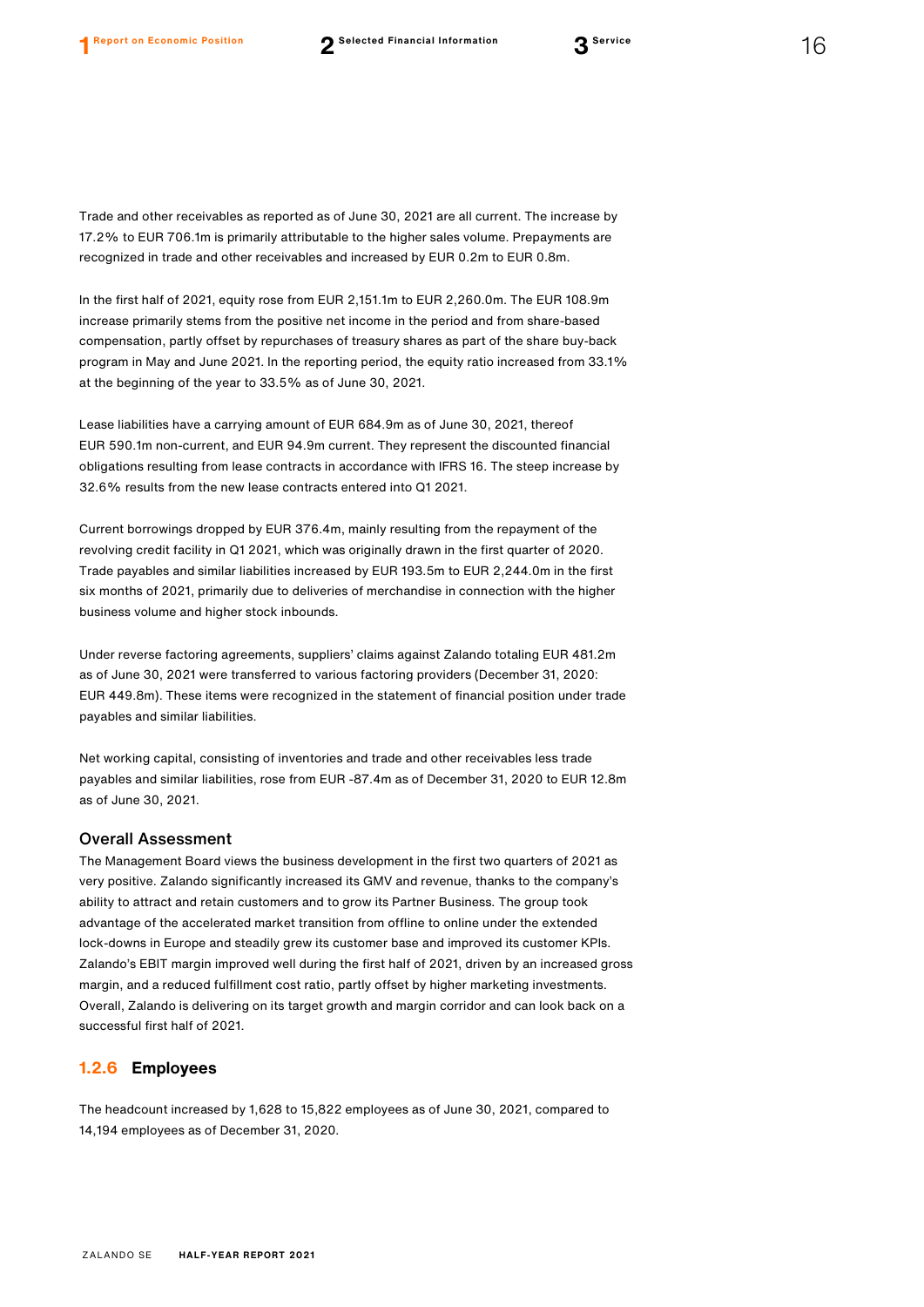# <span id="page-17-0"></span>**1.3 Subsequent Events**

No significant events occurred between the reporting date (June 30, 2021) and the date on which the interim consolidated financial statements and the interim group management report were authorized for issue by the Management Board (August 3, 2021) which could materially affect the presentation of the financial performance and position of the group.

# <span id="page-17-1"></span>**1.4 Risk and Opportunity Report**

Zalando's Risk & Opportunity Management system provides a framework to consistently assess Zalando's opportunities and risks in a changing environment. At present, by means of our enterprise risk assessment process we have not identified any risks that might threaten Zalando as a going concern.

Zalando is exposed to risks that may negatively impact business activities, the group's financial situation, or its assets, in particular in terms of reputation and image. With the recent easing of lockdowns, it has become more challenging than ever to appropriately forecast the exact transition path from pandemic to post-pandemic times. Uncertainties in regard to customer behavior present constant planning and forecasting challenges which are monitored to allow us to react quickly and to steer our business in a flexible and agile manner.

Nevertheless, the risk categories described in the Risk and Opportunity section in the annual report 2020 remain valid in the current reporting period. No additional risk clusters have been assessed as material or critical. Moreover, the return rate opportunity reported in the previous HY update has already been exploited since we were able to benefit from an ongoing, yet likely temporary reduction in return rates driven by the pandemic-induced customer mix, category mix and reduced customer mobility.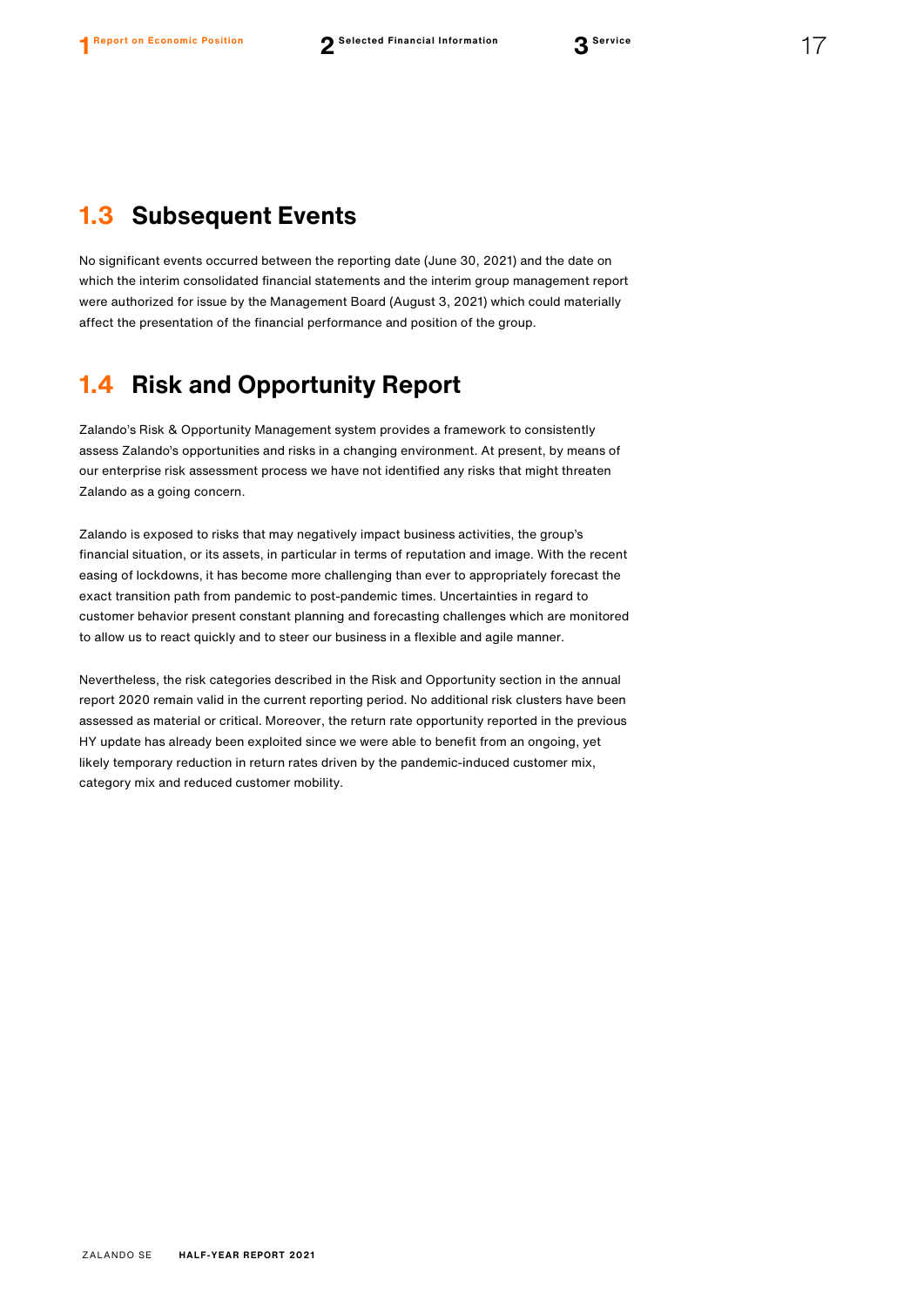# <span id="page-18-0"></span>**1.5 Outlook**

## **1.5.1 Future Macroeconomic and Industry-Specific Situation**

Rising vaccination rates in Europe are expected to create a positive economic outlook. However, the uncertainty caused by the pandemic persists, and the spread of virus variants still makes it difficult to predict to what extent and how fast which European economies will recover in the course of the year.

After the significant economic downturn in 2020, the latest OECD Economic Outlook predicts that the European economy will recover by the end of 2022. For 2021 and 2022, GDP growth is forecast at 4.3% and 4.4%, respectively. Accordingly, private consumption will also recover, although this recovery is expected to be more gradual. In Germany, private consumption is anticipated to decline only slightly in 2021, before rising almost to pre-pandemic levels in 2022. This delayed recovery can be explained by the fact that pandemic-related savings are more likely to be accumulated by higher income groups, who have a lower propensity to spend it on consumer goods. [6](#page-18-1) German GDP is projected to grow by 3.3% in 2021 and 4.4% in 2022.

The table below shows the percentage changes of private consumption for the period 2018 through 2022.

|             | <b>Historical data</b> |      |         | <b>Forecast projection</b> |      |
|-------------|------------------------|------|---------|----------------------------|------|
|             | 2018                   | 2019 | 2020    | 2021                       | 2022 |
| Europe Area | 1.5                    | 1.3  | $-8.0$  | 2.5                        | 6.0  |
| Germany     | 1.2                    | 1.7  | $-6.3$  | $-0.3$                     | 6.9  |
| Switzerland | 0.8                    | 1.4  | $-4.5$  | 3.6                        | 3.0  |
| Spain       | 1.8                    | 0.9  | $-12.1$ | 6.4                        | 5.6  |
| France      | 0.8                    | 1.5  | $-7.3$  | 4.4                        | 6.5  |
| Italy       | 0.9                    | 0.4  | $-10.7$ | 3.1                        | 5.2  |

Private Consumption Growth per Country

Source[: OECD Economic Outlook](https://read.oecd-ilibrary.org/economics/oecd-economic-outlook/volume-2020/issue-1_0d1d1e2e-en#page1) – May 2021

Easing governmental restrictions and the recovery in private consumption will likely benefit brick-and-mortar fashion retailers in particular. In conjunction with online retailing, which has increased its market share especially during the period affected by the pandemic, the Euro-pean fashion market is projected to grow by 8.[7](#page-18-2)% in 2021.<sup>7</sup> Also for the coming years, online penetration is expected to continue to increase and we remain convinced that Zalando is well positioned to continue on its strong growth trajectory and to gain additional market share going forward.

<span id="page-18-1"></span>6) OECD Economic Outlook – May 2021

<span id="page-18-2"></span><sup>7)</sup> Euromonitor, Europe excl. Russia – January 2021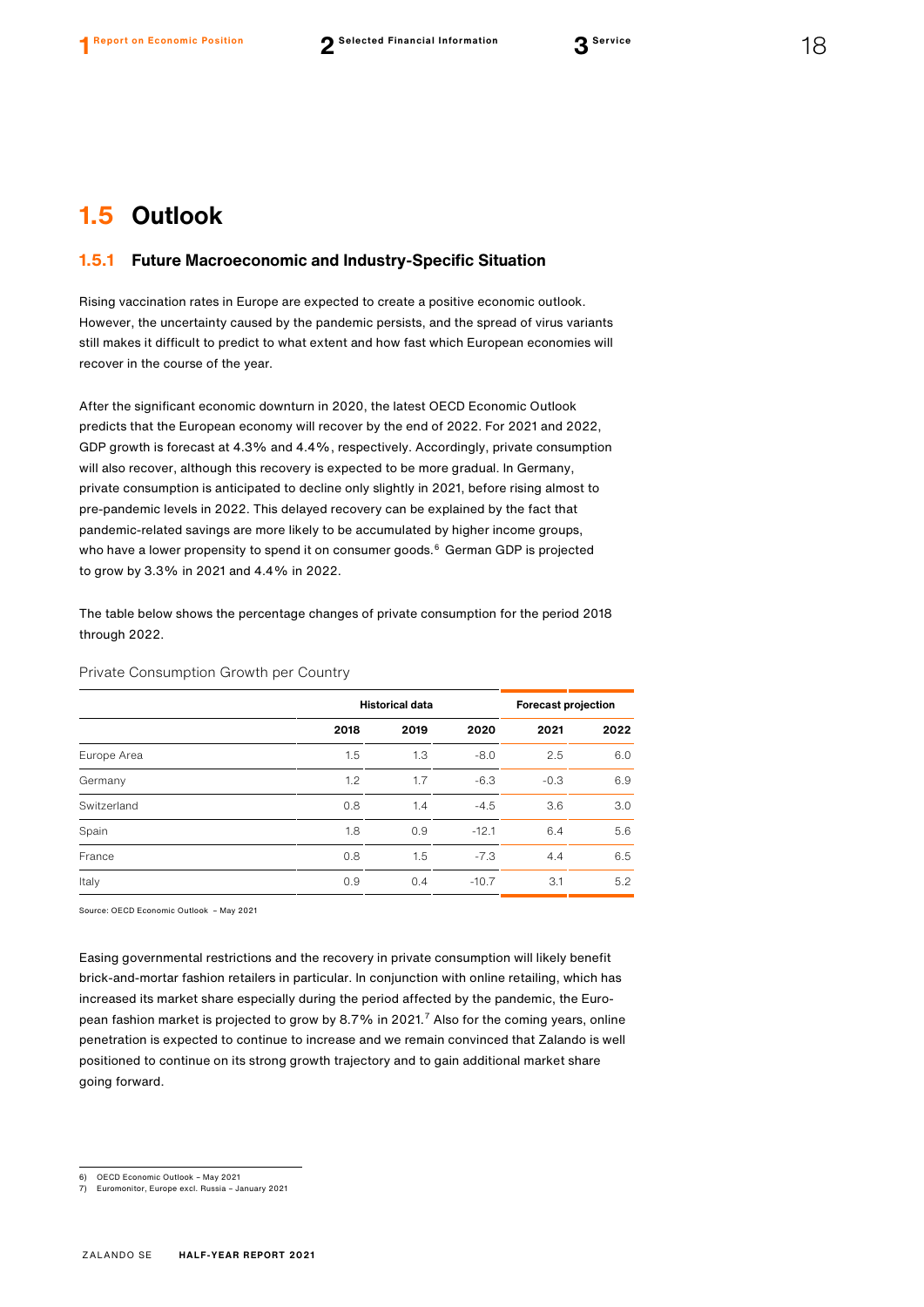During the first six month of 2021 the company continued to experience tailwinds from the continued strong shift in consumer demand from offline to online as well as changes in customer buying behaviour on its platform resulting in temporary return rate benefits.

Although significant uncertainty remains with regards to the further evolution of the pandemic throughout 2021, the company continues to assume a gradual return to the "new normal" in the second half of the year with some lighter restrictions remaining in place until the end of 2021.

Based on its strong half-year performance and unchanged expectations for the second half of the year, the company therefore confirms its full year guidance for 2021 as outlined in May.

Zalando continues to anticipate GMV growth between 31% and 36% and revenue growth between 26% and 31% for 2021. Based on an outstanding topline performance and continued return rate benefits in the first half of this year, the company now expects adjusted EBIT in the upper half of our guided range of EUR 400.0m to EUR 475.0m.

The company will continue to invest into its logistics and technology platform. In terms of capital expenditure, Zalando now expects that capital expenditures for 2021 will be around EUR 350.0m (initial guidance of EUR 350.0m to EUR 400.0m). All major logistics infrastructure projects to enable continued strong growth remain on track, yet some capital expenditure will be shifted into 2022. Furthermore, the group continues to expect negative net working capital for the fiscal year 2021.

## **1.5.3 Overall Assessment by the Management Board of ZALANDO SE**

Overall, the financial performance and position show that at the time of preparing the half-year report of the fiscal year 2021, the economic condition of the group remains good.

Berlin, August 3, 2021

The Management Board

Robert Gentz David Schneider James M. Freeman, II David Schröder Dr. Astrid Arndt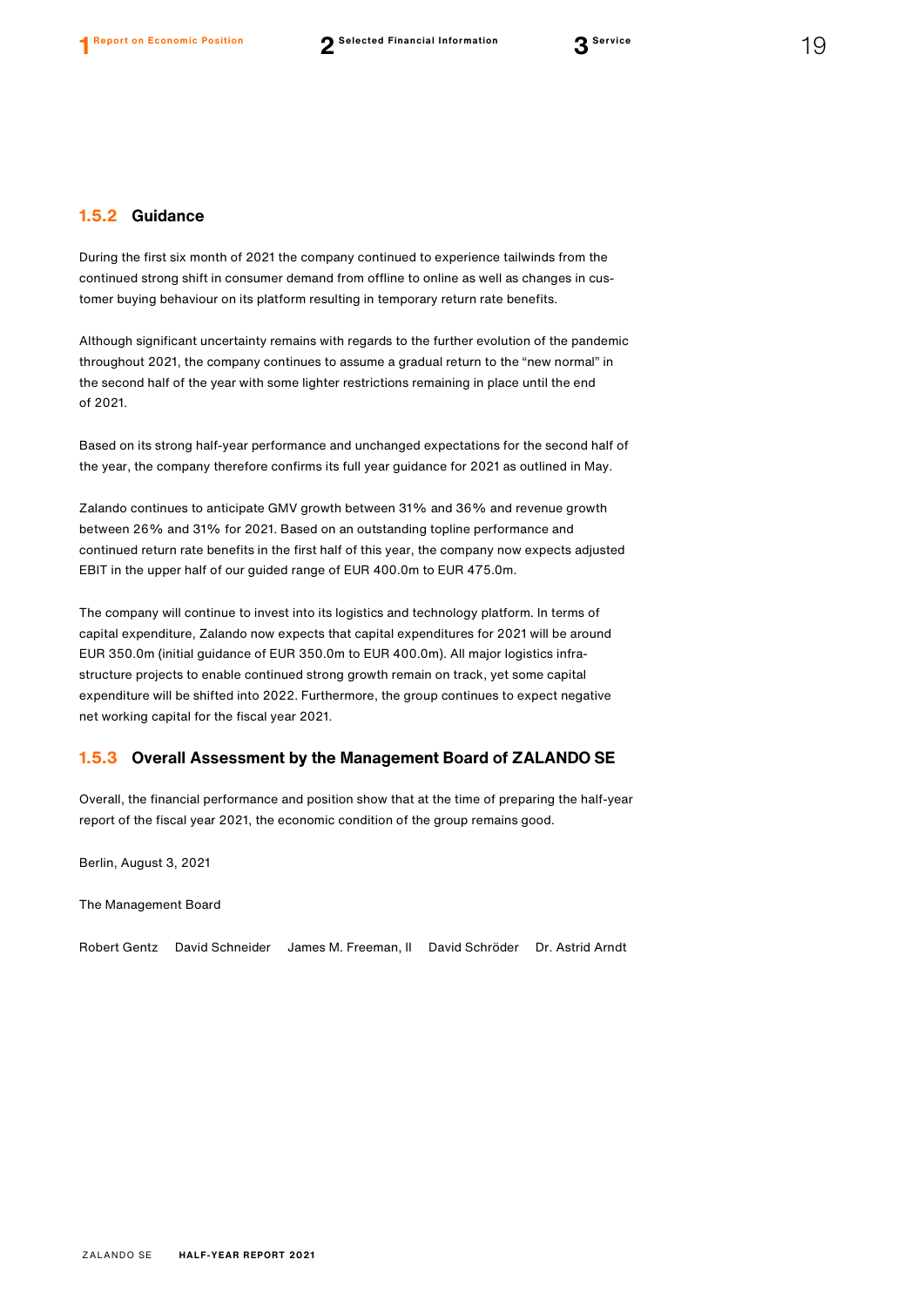# **Interim Consolidated Financial Statements**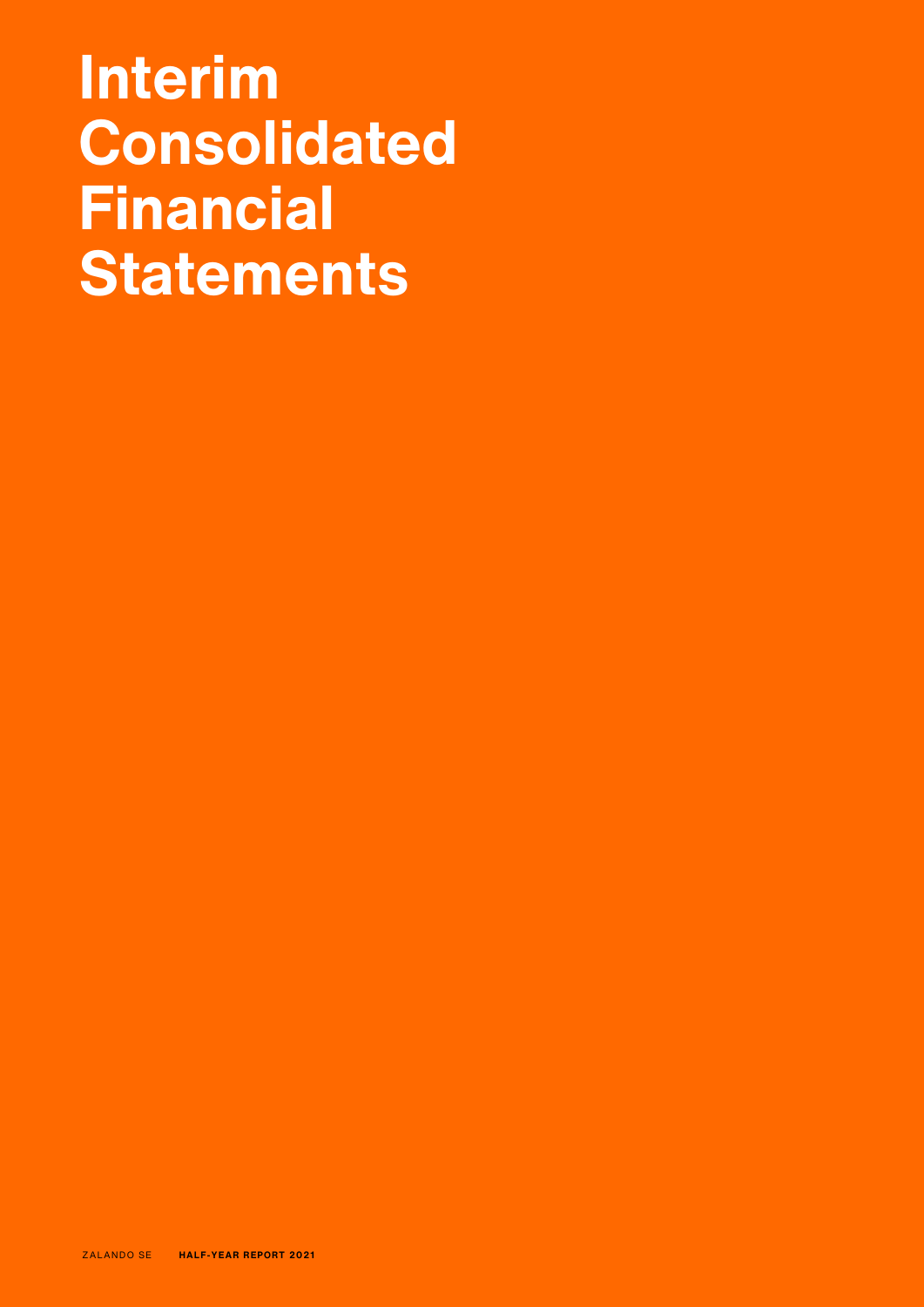# <span id="page-21-0"></span>**2.1 Consolidated Statement of Comprehensive Income**

Consolidated Statement of Comprehensive Income

| IN EUR M                                                             | <b>Notes</b> | Apr $1 -$<br>Jun 30,<br>2021 | Apr 1-<br><b>Jun 30,</b><br>2020 | $Jan 1 -$<br><b>Jun 30.</b><br>2021 | Jan 1 -<br><b>Jun 30.</b><br>2020 |
|----------------------------------------------------------------------|--------------|------------------------------|----------------------------------|-------------------------------------|-----------------------------------|
| Revenue                                                              | (1.)         | 2,733.1                      | 2,034.7                          | 4,970.9                             | 3,558.9                           |
| Cost of sales                                                        | (2.)         | $-1,524.2$                   | $-1,131.4$                       | $-2,849.0$                          | $-2,117.6$                        |
| <b>Gross profit</b>                                                  |              | 1,208.9                      | 903.3                            | 2,122.0                             | 1,441.3                           |
| <b>Fulfillment costs</b>                                             |              | $-662.1$                     | $-517.2$                         | $-1,232.9$                          | -973.3                            |
| Marketing costs                                                      |              | $-267.7$                     | $-105.3$                         | $-440.7$                            | $-228.8$                          |
| Administrative expenses                                              |              | $-107.8$                     | $-81.5$                          | $-199.9$                            | $-165.7$                          |
| Other operating income                                               |              | 17.4                         | 1.5                              | 19.9                                | 15.6                              |
| Other operating expenses                                             |              | $-2.4$                       | $-2.3$                           | $-3.4$                              | $-3.7$                            |
| Earnings before interest and taxes (EBIT)                            |              | 186.4                        | 198.4                            | 264.9                               | 85.3                              |
| Interest and similar income                                          |              | 3.1                          | 1.9                              | 1.8                                 | 3.7                               |
| Interest and similar expenses                                        |              | $-16.5$                      | $-7.3$                           | $-29.4$                             | $-17.0$                           |
| Result of investments accounted for using<br>the equity method       |              | 0.0                          | 0.0                              | 0.0                                 | 0.1                               |
| Other financial result                                               |              | 1.4                          | 4.6                              | $-11.9$                             | $-8.2$                            |
| <b>Financial result</b>                                              |              | $-11.9$                      | $-0.7$                           | $-39.4$                             | $-21.4$                           |
| Earnings before taxes (EBT)                                          |              | 174.5                        | 197.7                            | 225.5                               | 64.0                              |
| Income taxes                                                         | (3.)         | $-54.1$                      | $-75.1$                          | $-70.6$                             | $-27.8$                           |
| Net income for the period                                            |              | 120.4                        | 122.6                            | 154.9                               | 36.2                              |
| thereof net income attributable to the<br>shareholders of ZALANDO SE |              | 120.4                        | 122.6                            | 154.9                               | 36.2                              |
| thereof net income attributable to<br>non-controlling interests      |              | 0.0                          | 0.0                              | 0.0                                 | 0.0                               |
| Net income for the period as a<br>percentage of revenue              |              | 4.4%                         | $6.0\%$                          | 3.1%                                | $1.0\%$                           |
| Basic earnings per share (in EUR)                                    | (4.)         | 0.46                         | 0.49                             | 0.60                                | 0.15                              |
| Diluted earnings per share (in EUR)                                  | (4.)         | 0.45                         | 0.47                             | 0.60                                | 0.14                              |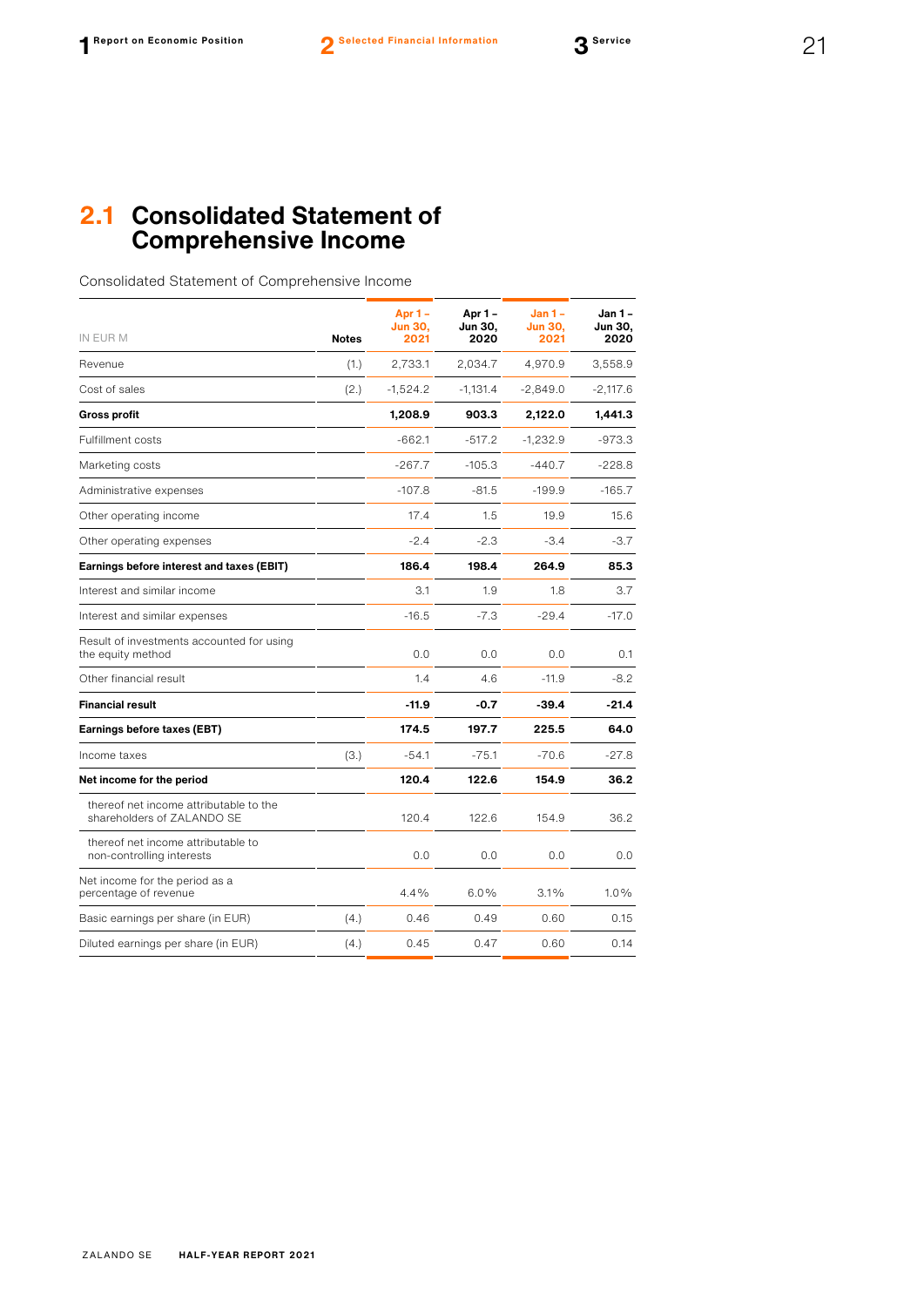# Consolidated Statement of Comprehensive Income

| IN EUR M                                                                              | Apr $1 -$<br><b>Jun 30,</b><br>2021 | Apr $1 -$<br><b>Jun 30,</b><br>2020 | $Jan 1 -$<br><b>Jun 30,</b><br>2021 | Jan 1 -<br><b>Jun 30.</b><br>2020 |
|---------------------------------------------------------------------------------------|-------------------------------------|-------------------------------------|-------------------------------------|-----------------------------------|
| Net income for the period                                                             | 120.4                               | 122.6                               | 154.9                               | 36.2                              |
| Items recycled to profit or loss in subsequent periods                                |                                     |                                     |                                     |                                   |
| Effective portion of gains/losses from<br>cash flow hedges, net of tax                | $-18.6$                             | 24.1                                | 10.3                                | 13.9                              |
| Exchange differences on translation of<br>foreign financial statements                | $-2.7$                              | 3.4                                 | $-9.3$                              | $-5.1$                            |
| Other comprehensive income                                                            | $-21.3$                             | 27.4                                | 1.0                                 | 8.8                               |
| <b>Total comprehensive income</b>                                                     | 99.1                                | 150.0                               | 155.9                               | 44.9                              |
| thereof total comprehensive income attributable to the<br>shareholders of ZAI ANDO SF | 99.1                                | 150.0                               | 155.9                               | 44.9                              |
| thereof total comprehensive income attributable to<br>non-controlling interests       | 0.0                                 | 0.0                                 | 0.0                                 | 0.0                               |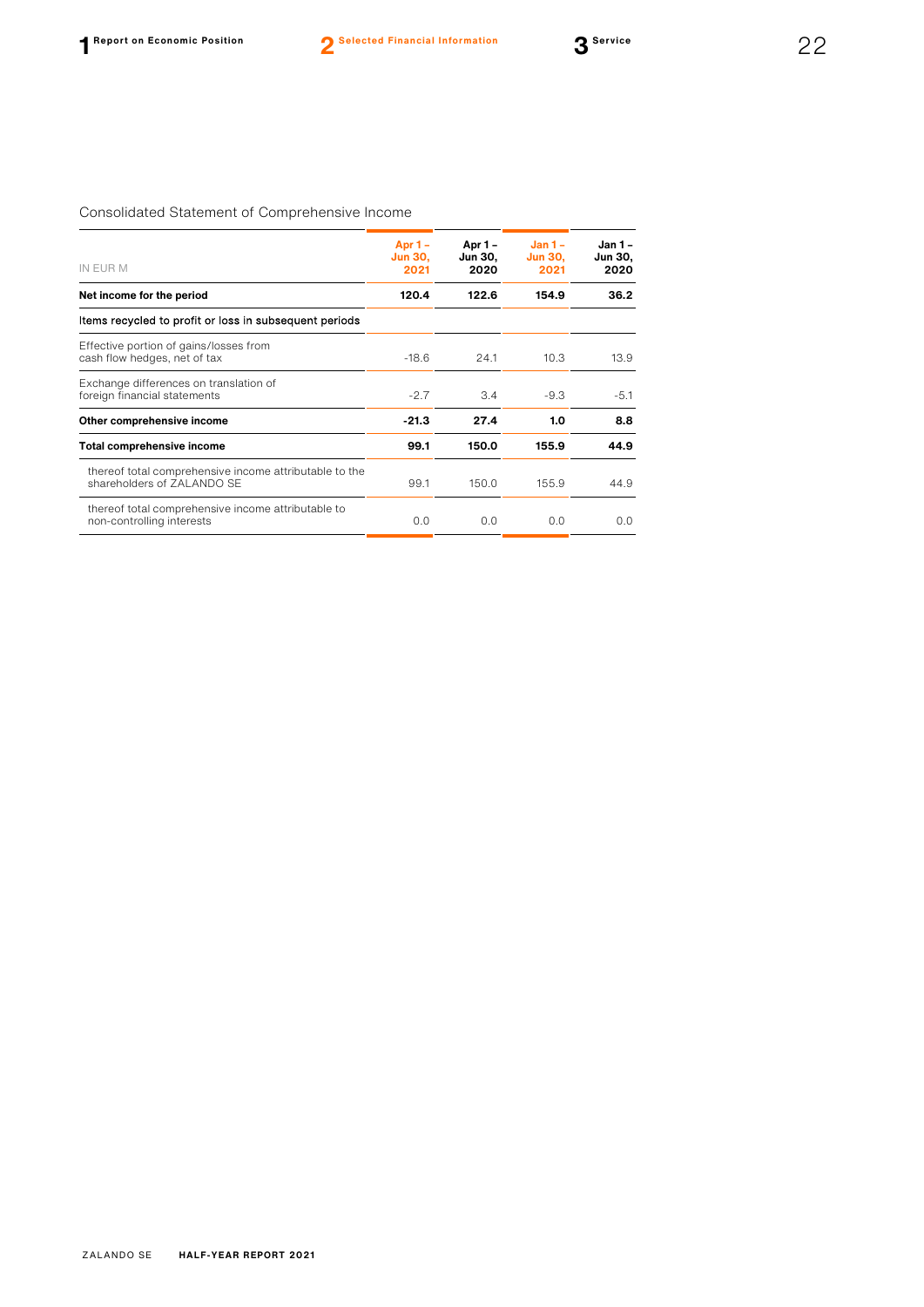# <span id="page-23-0"></span>**2.2 Consolidated Statement of Financial Position**

Consolidated Statement of Financial Position – Assets

| IN EUR M                                             | <b>Notes</b> | Jun 30, 2021 | Dec 31, 2020 |
|------------------------------------------------------|--------------|--------------|--------------|
| Non-current assets                                   |              |              |              |
| Intangible assets                                    |              | 248.4        | 236.0        |
| Property, plant and equipment                        |              | 807.8        | 810.1        |
| Financial assets                                     |              | 79.6         | 11.9         |
| Right-of-use assets                                  | (6.)         | 591.0        | 479.8        |
| Deferred tax assets                                  |              | 33.6         | 15.4         |
| Non-financial assets                                 |              | 5.0          | 5.1          |
| Investments accounted for<br>using the equity method |              | 1.7          | 1.7          |
|                                                      |              | 1,767.0      | 1,560.0      |
| <b>Current assets</b>                                |              |              |              |
| Inventories                                          | (5.)         | 1,550.7      | 1,361.2      |
| Trade and other receivables                          |              | 706.1        | 602.5        |
| Other financial assets                               |              | 46.4         | 32.0         |
| Other non-financial assets                           |              | 374.8        | 295.1        |
| Cash and cash equivalents                            | (9.)         | 2,298.7      | 2,644.0      |
|                                                      |              | 4,976.6      | 4,934.8      |
| <b>Total assets</b>                                  |              | 6,743.6      | 6,494.8      |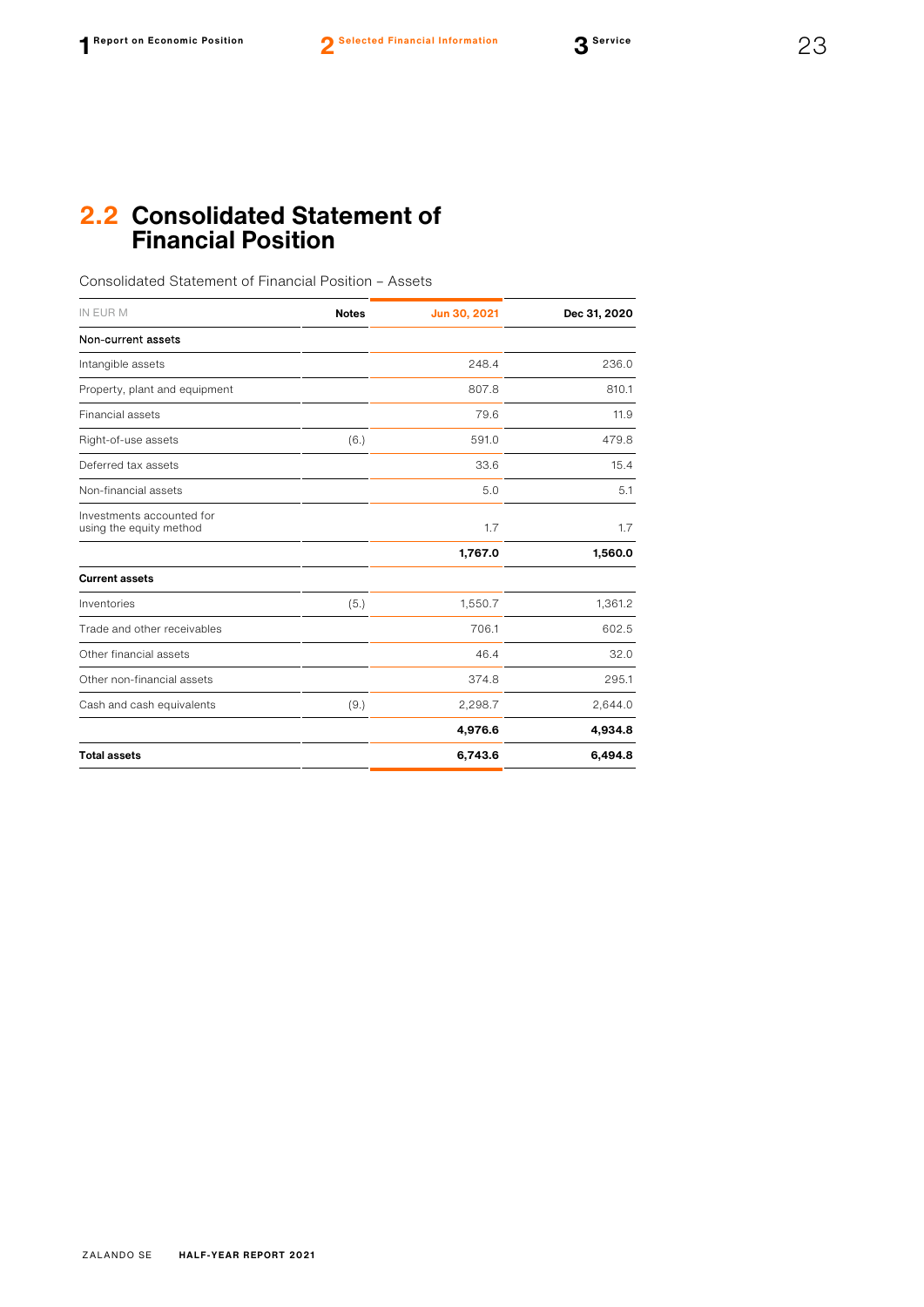| IN EUR M                               | <b>Notes</b> | Jun 30, 2021 | Dec 31, 2020 |
|----------------------------------------|--------------|--------------|--------------|
| Equity                                 |              |              |              |
| Issued capital                         |              | 258.9        | 253.1        |
| Capital reserves                       |              | 1,376.2      | 1,428.9      |
| Other reserves                         |              | $-6.4$       | $-7.3$       |
| Retained earnings                      |              | 631.5        | 476.6        |
| Equity of shareholders of ZALANDO SE   |              | 2,260.2      | 2,151.3      |
| Non-controlling interest               |              | $-0.2$       | $-0.2$       |
|                                        | (7.)         | 2,260.0      | 2,151.1      |
| <b>Non-current liabilities</b>         |              |              |              |
| Provisions                             |              | 47.5         | 47.7         |
| Lease liabilities                      | (6.)         | 590.1        | 443.0        |
| Convertible bonds                      |              | 884.3        | 873.7        |
| Other financial liabilities            |              | 12.0         | 15.6         |
| Other non-financial liabilities        |              | 4.7          | 5.1          |
| Deferred tax liabilities               |              | 20.6         | 19.1         |
|                                        |              | 1,559.1      | 1,404.2      |
| <b>Current liabilities</b>             |              |              |              |
| Provisions                             |              | 0.0          | 0.5          |
| Lease liabilities                      | (6.)         | 94.9         | 73.7         |
| Borrowings                             |              | 1.3          | 377.7        |
| Trade payables and similar liabilities | (8.)         | 2,244.0      | 2,050.5      |
| Prepayments received                   | (8.)         | 49.9         | 47.1         |
| Income tax liabilities                 |              | 38.9         | 9.6          |
| Other financial liabilities            |              | 164.0        | 145.6        |
| Other non-financial liabilities        |              | 331.5        | 234.8        |
|                                        |              | 2,924.5      | 2,939.5      |
| <b>Total equity and liabilities</b>    |              | 6,743.6      | 6,494.8      |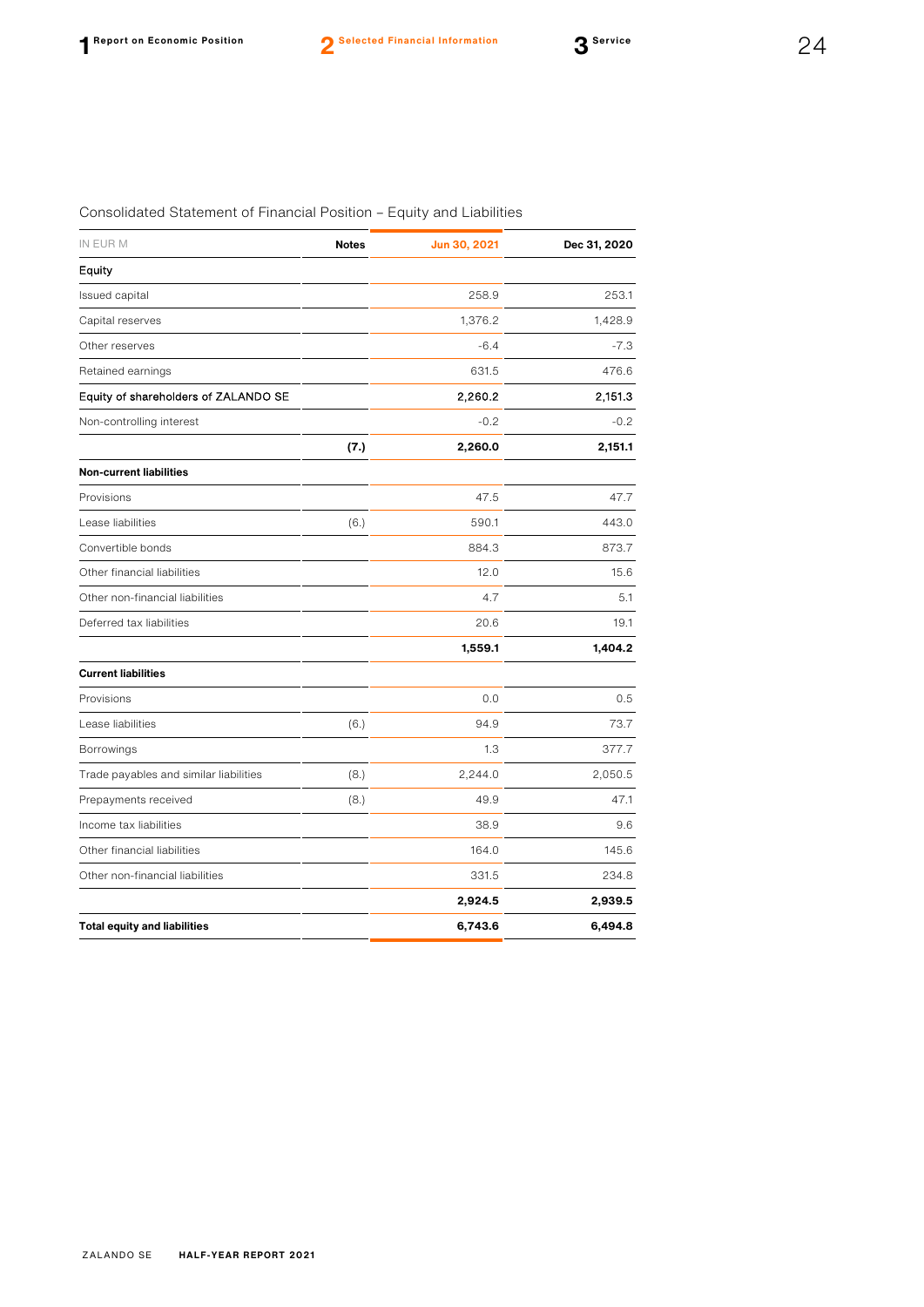# <span id="page-25-0"></span>**2.3 Consolidated Statement of Changes in Equity**

Consolidated Statement of Changes in Equity 2021

| IN EUR M                                | <b>Notes</b> | <b>Issued capital</b> | <b>Capital reserves</b> |  |
|-----------------------------------------|--------------|-----------------------|-------------------------|--|
| As of Jan 1, 2021                       |              | 253.1                 | 1,428.9                 |  |
| Net income for the period               |              | 0.0                   | 0.0                     |  |
| Other comprehensive income              |              | 0.0                   | 0.0                     |  |
| Total comprehensive income              |              | 0.0                   | 0.0                     |  |
| Capital increase                        | (7.)         | 6.3                   | 1.8                     |  |
| Transfer of treasury shares             | (7.)         | 0.6                   | 10.8                    |  |
| Repurchase of treasury shares           | (7.)         | $-1.2$                | $-104.5$                |  |
| Share-based payments                    |              | 0.0                   | 26.0                    |  |
| Deferred taxes for share-based payments |              | 0.0                   | 13.2                    |  |
| As of Jun 30, 2021                      |              | 258.9                 | 1,376.2                 |  |

# Consolidated Statement of Changes in Equity 2020

| IN EUR M                               | <b>Notes</b> | <b>Issued capital</b> | <b>Capital reserves</b> |  |
|----------------------------------------|--------------|-----------------------|-------------------------|--|
| As of Jan 1, 2020                      |              | 248.7                 | 1,200.5                 |  |
| Net income for the period              |              | 0.0                   | 0.0                     |  |
| Other comprehensive income             |              | 0.0                   | 0.0                     |  |
| Total comprehensive income             |              | 0.0                   | 0.0                     |  |
| Capital increase                       | (7.)         | 1.3                   | 19.8                    |  |
| Transfer/repurchase of treasury shares | (7.)         | 0.1                   | $-0.1$                  |  |
| Share-based payments                   |              | 0.0                   | 25.6                    |  |
| As of Jun 30, 2020                     |              | 250.1                 | 1,245.8                 |  |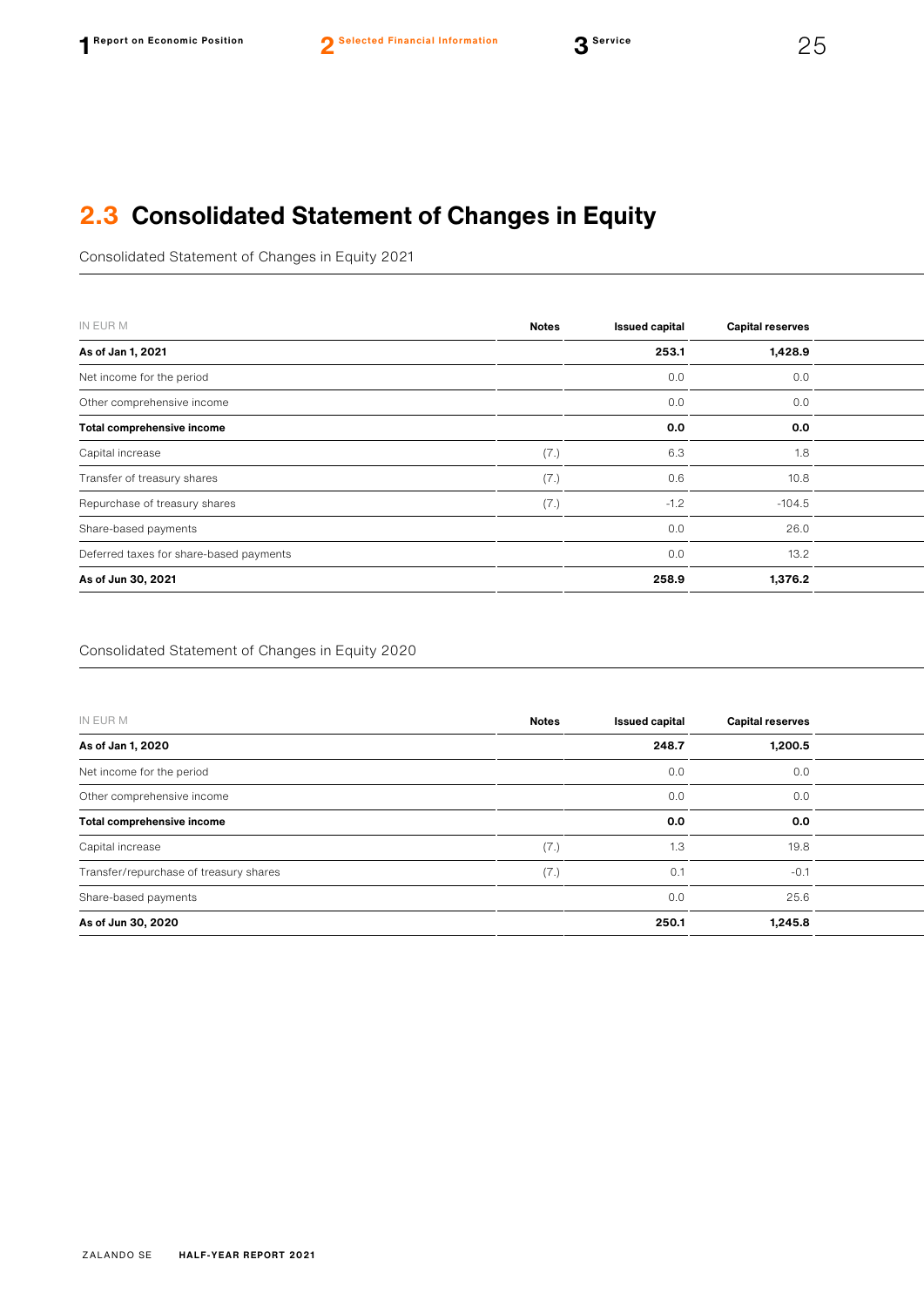|              |                             |                                      |                          | <b>Office Leadings</b>      |                  |  |  |
|--------------|-----------------------------|--------------------------------------|--------------------------|-----------------------------|------------------|--|--|
| <b>Total</b> | Non-controlling<br>interest | Shareholders of<br><b>ZALANDO SE</b> | <b>Retained earnings</b> | <b>Currency translation</b> | Cash flow hedges |  |  |
| 2,151.1      | $-0.2$                      | 2,151.3                              | 476.6                    | $-0.6$                      | $-6.7$           |  |  |
| 154.9        | 0.0                         | 154.9                                | 154.9                    | 0.0                         | 0.0              |  |  |
| 1.0          | 0.0                         | 1.0                                  | 0.0                      | $-9.3$                      | 10.3             |  |  |
| 155.9        | 0.0                         | 155.9                                | 154.9                    | $-9.3$                      | 10.3             |  |  |
| 8.0          | 0.0                         | 8.0                                  | 0.0                      | 0.0                         | 0.0              |  |  |
| 11.4         | 0.0                         | 11.4                                 | 0.0                      | 0.0                         | 0.0              |  |  |
| $-105.7$     | 0.0                         | $-105.7$                             | 0.0                      | 0.0                         | 0.0              |  |  |
| 26.0         | 0.0                         | 26.0                                 | 0.0                      | 0.0                         | 0.0              |  |  |
| 13.2         | 0.0                         | 13.2                                 | 0.0                      | 0.0                         | 0.0              |  |  |
| 2,260.0      | $-0.2$                      | 2,260.2                              | 631.5                    | $-9.9$                      | 3.6              |  |  |
|              |                             |                                      |                          |                             |                  |  |  |

# Consolidated Statement of Changes in Equity 2020

I  $\overline{a}$ 

L  $\overline{a}$ 

| Other reserves   |                             |                          |                                             |                             |              |
|------------------|-----------------------------|--------------------------|---------------------------------------------|-----------------------------|--------------|
| Cash flow hedges | <b>Currency translation</b> | <b>Retained earnings</b> | <b>Shareholders of</b><br><b>ZALANDO SE</b> | Non-controlling<br>interest | <b>Total</b> |
| $-15.2$          | $-0.4$                      | 250.4                    | 1,683.9                                     | $-0.2$                      | 1,683.8      |
| 0.0              | 0.0                         | 36.2                     | 36.2                                        | 0.0                         | 36.2         |
| 13.9             | $-5.1$                      | 0.0                      | 8.8                                         | 0.0                         | 8.8          |
| 13.9             | $-5.1$                      | 36.2                     | 44.9                                        | 0.0                         | 44.9         |
| 0.0              | 0.0                         | 0.0                      | 21.1                                        | 0.0                         | 21.1         |
| 0.0              | 0.0                         | 0.0                      | 0.0                                         | 0.0                         | 0.0          |
| 0.0              | 0.0                         | 0.0                      | 25.6                                        | 0.0                         | 25.6         |
| $-1.4$           | $-5.5$                      | 286.6                    | 1,775.6                                     | $-0.2$                      | 1,775.4      |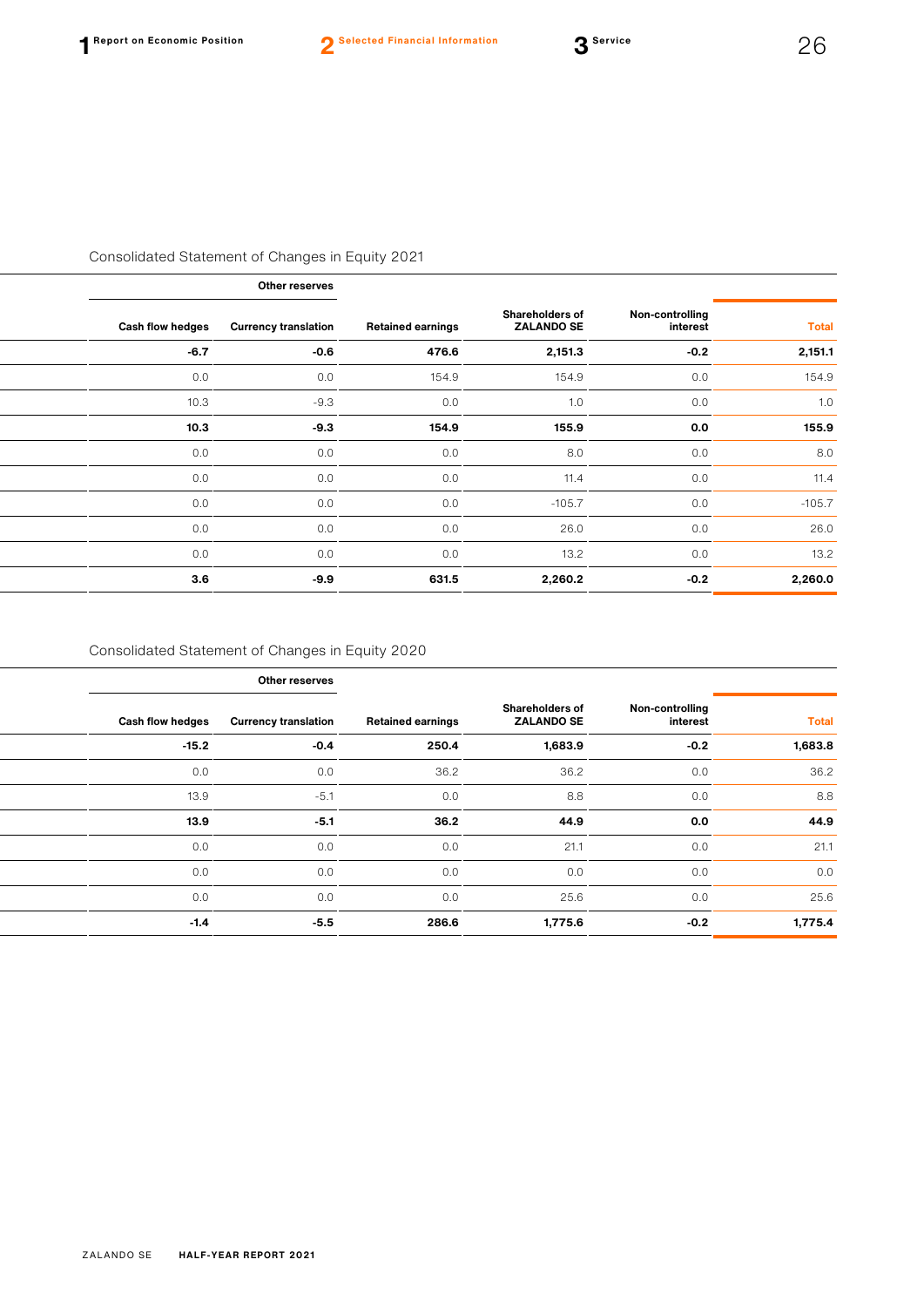# <span id="page-27-0"></span>**2.4 Consolidated Statement of Cash Flows**

Consolidated Statement of Cash Flows

|         | IN EUR M |                                                                                                                 | <b>Notes</b> | Apr $1 -$<br><b>Jun 30,</b><br>2021 | Apr $1 -$<br>Jun 30,<br>2020 | $Jan 1 -$<br><b>Jun 30,</b><br>2021 | Jan 1-<br>Jun 30,<br>2020 |
|---------|----------|-----------------------------------------------------------------------------------------------------------------|--------------|-------------------------------------|------------------------------|-------------------------------------|---------------------------|
| 1.      |          | Net income for the period                                                                                       |              | 120.4                               | 122.6                        | 154.9                               | 36.2                      |
| 2.      | $+$      | Non-cash expenses from share-based payments                                                                     |              | 11.3                                | 13.5                         | 26.0                                | 27.9                      |
| З.      | $^{+}$   | Depreciation of property, plant and equipment,<br>and right-of-use assets and amortization of intangible assets |              | 57.3                                | 52.2                         | 110.5                               | 102.8                     |
| 4.      | $+$      | Income taxes                                                                                                    | (3.)         | 54.1                                | 75.1                         | 70.6                                | 27.8                      |
| 5.      |          | Income taxes paid, less refunds                                                                                 |              | $-25.5$                             | $-10.5$                      | $-50.5$                             | $-31.9$                   |
| 6.      |          | +/- Increase/decrease in provisions                                                                             |              | $-0.3$                              | $-1.1$                       | $-0.5$                              | $-2.7$                    |
| 7.      |          | -/+ Other non-cash income/expenses                                                                              |              | 5.3                                 | 0.6                          | 7.4                                 | 2.5                       |
| 8.      |          | +/- Decrease/increase in inventories                                                                            |              | 208.4                               | 294.6                        | $-189.5$                            | 80.6                      |
| 9.      |          | +/- Decrease/increase in trade and other receivables                                                            |              | $-147.7$                            | $-115.3$                     | $-104.1$                            | $-13.6$                   |
|         |          | 10. +/- Increase/decrease in trade payables and similar liabilities                                             | (8.)         | $-0.8$                              | $-104.4$                     | 197.4                               | $-175.3$                  |
|         |          | 11. -/+ Increase/decrease in other assets/liabilities                                                           |              | 79.5                                | 58.5                         | 36.8                                | 70.7                      |
| $12. =$ |          | Cash flow from operating activities                                                                             | (9.)         | 361.8                               | 385.8                        | 259.0                               | 125.0                     |
| $13. +$ |          | Proceeds from disposal of property, plant and equipment,<br>intangible assets and financial assets              |              | 0.0                                 | 0.0                          | 0.0                                 | 6.0                       |
| $14. -$ |          | Cash paid for investments in property, plant and equipment                                                      |              | $-31.0$                             | $-25.1$                      | $-47.1$                             | $-54.1$                   |
| $15. -$ |          | Cash paid for investments in intangible assets                                                                  |              | $-20.6$                             | $-18.2$                      | $-44.3$                             | $-37.0$                   |
|         |          | 18. +/- Change in restricted cash                                                                               |              | $-0.2$                              | 0.0                          | $-0.2$                              | 0.0                       |
| 19. =   |          | Cash flow from investing activities                                                                             | (9.)         | $-51.8$                             | $-43.3$                      | $-91.6$                             | $-85.1$                   |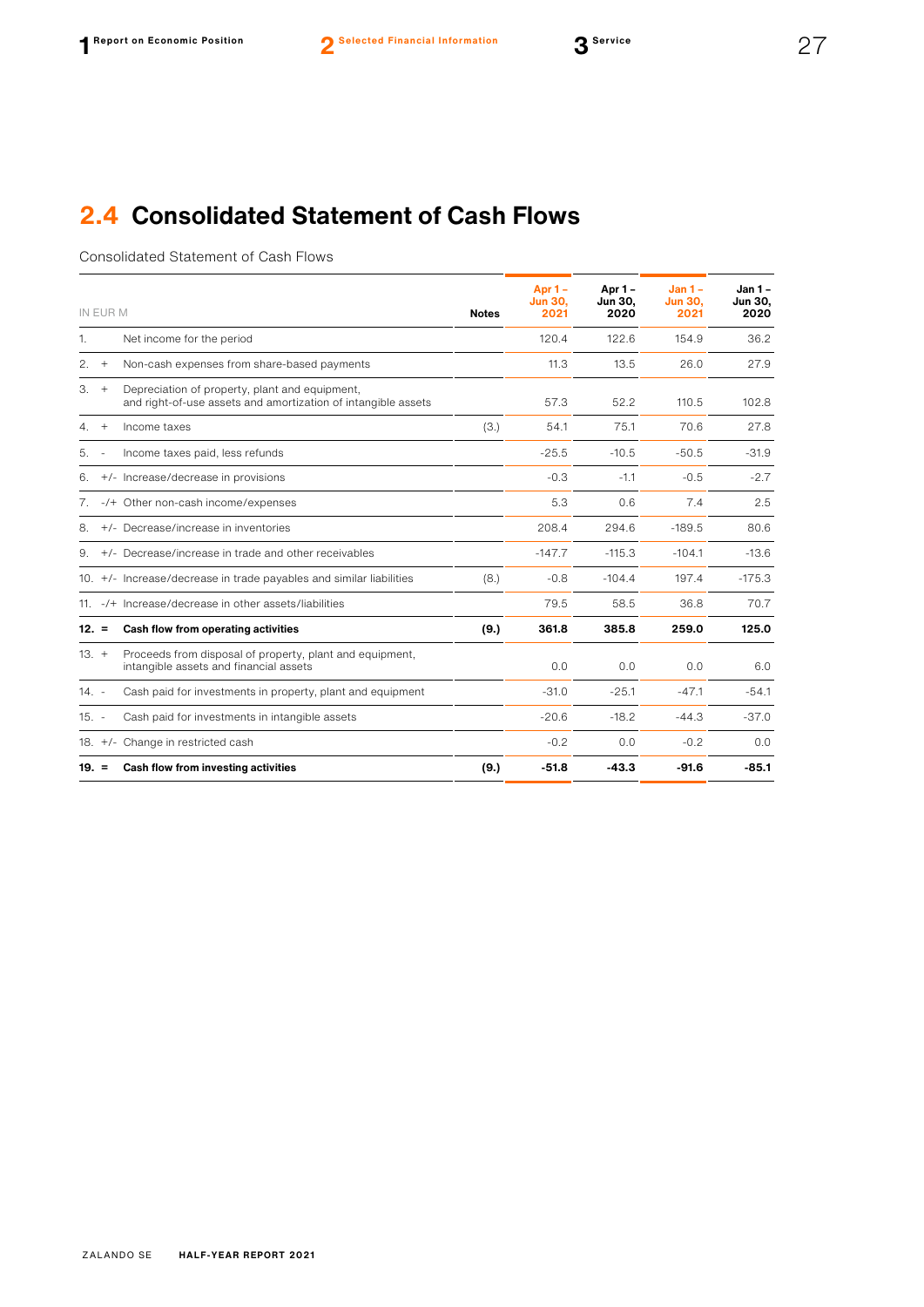## Consolidated Statement of Cash Flows

| IN EUR M |                                                                                                               | <b>Notes</b> | Apr $1 -$<br><b>Jun 30.</b><br>2021 | Apr $1 -$<br><b>Jun 30.</b><br>2020 | $Jan 1 -$<br><b>Jun 30.</b><br>2021 | Jan 1 -<br>Jun 30,<br>2020 |
|----------|---------------------------------------------------------------------------------------------------------------|--------------|-------------------------------------|-------------------------------------|-------------------------------------|----------------------------|
| $20. +$  | Cash received from capital increases by the shareholders and<br>stock option exercises less transaction costs |              | 5.0                                 | 20.5                                | 19.4                                | 21.1                       |
| $21. -$  | Repurchase of treasury shares                                                                                 |              | $-105.7$                            | 0.0                                 | $-105.7$                            | 0.0                        |
|          | 22. +/- Cash received from loans/cash repayments of loans                                                     |              | $-1.4$                              | $-0.7$                              | $-376.4$                            | 373.6                      |
| $23. -$  | Cash payments for the principal portion of lease liabilities                                                  |              | $-23.6$                             | $-17.5$                             | $-41.3$                             | $-32.8$                    |
| $24. =$  | Cash flow from financing activities                                                                           | (9.)         | $-125.8$                            | 2.2                                 | $-503.9$                            | 361.8                      |
| $25. =$  | Net change in cash and cash equivalents<br>from cash-relevant transactions                                    |              | 184.3                               | 344.7                               | $-336.5$                            | 401.8                      |
|          | 26. +/- Change in cash and cash equivalents due to<br>exchange rate movements                                 |              | $-9.5$                              | $-1.3$                              | $-8.8$                              | $-0.8$                     |
| $27 +$   | Cash and cash equivalents at the beginning of the period                                                      |              | 2,123.9                             | 1,034.0                             | 2,644.0                             | 976.5                      |
| $28. =$  | Cash and cash equivalents as of June 30                                                                       | (9.)         | 2,298.7                             | 1,377.5                             | 2,298.7                             | 1,377.5                    |

# Interest paid and received included in cash flow from operating activities:

## Cash-Effective Interest

| Apr $1 -$<br><b>Jun 30,</b><br>2021 | Apr 1 –<br>Jun 30,<br>2020 | $Jan 1 -$<br><b>Jun 30,</b><br>2021 | Jan 1 -<br><b>Jun 30,</b><br>2020 |
|-------------------------------------|----------------------------|-------------------------------------|-----------------------------------|
| $-10.2$                             | $-6.4$                     | $-17.8$                             | $-13.6$                           |
| 2.5                                 | 1.8                        | 1.0                                 | 3.1                               |
| $-7.7$                              | $-4.6$                     | $-16.8$                             | $-10.6$                           |
|                                     |                            |                                     |                                   |

The calculation below shows the calculation of the free cash flow based on the cash flow from operating activities.

Free Cash Flow

| IN EUR M                                                      | Apr $1 -$<br><b>Jun 30.</b><br>2021 | Apr 1 –<br><b>Jun 30.</b><br>2020 | $Jan 1 -$<br><b>Jun 30.</b><br>2021 | Jan 1 -<br>Jun 30,<br>2020 |
|---------------------------------------------------------------|-------------------------------------|-----------------------------------|-------------------------------------|----------------------------|
| Cash flow from operating activities                           | 361.8                               | 385.8                             | 259.0                               | 125.0                      |
| Payments received from the sale of non-current assets         | 0.0                                 | 0.0                               | 0.0                                 | 6.0                        |
| Cash paid for investments in property,<br>plant and equipment | $-31.0$                             | $-25.1$                           | $-47.1$                             | $-54.1$                    |
| Cash paid for investments in intangible assets                | $-20.6$                             | $-18.2$                           | $-44.3$                             | $-37.0$                    |
| <b>Free cash flow</b>                                         | 310.2                               | 342.5                             | 167.6                               | 39.9                       |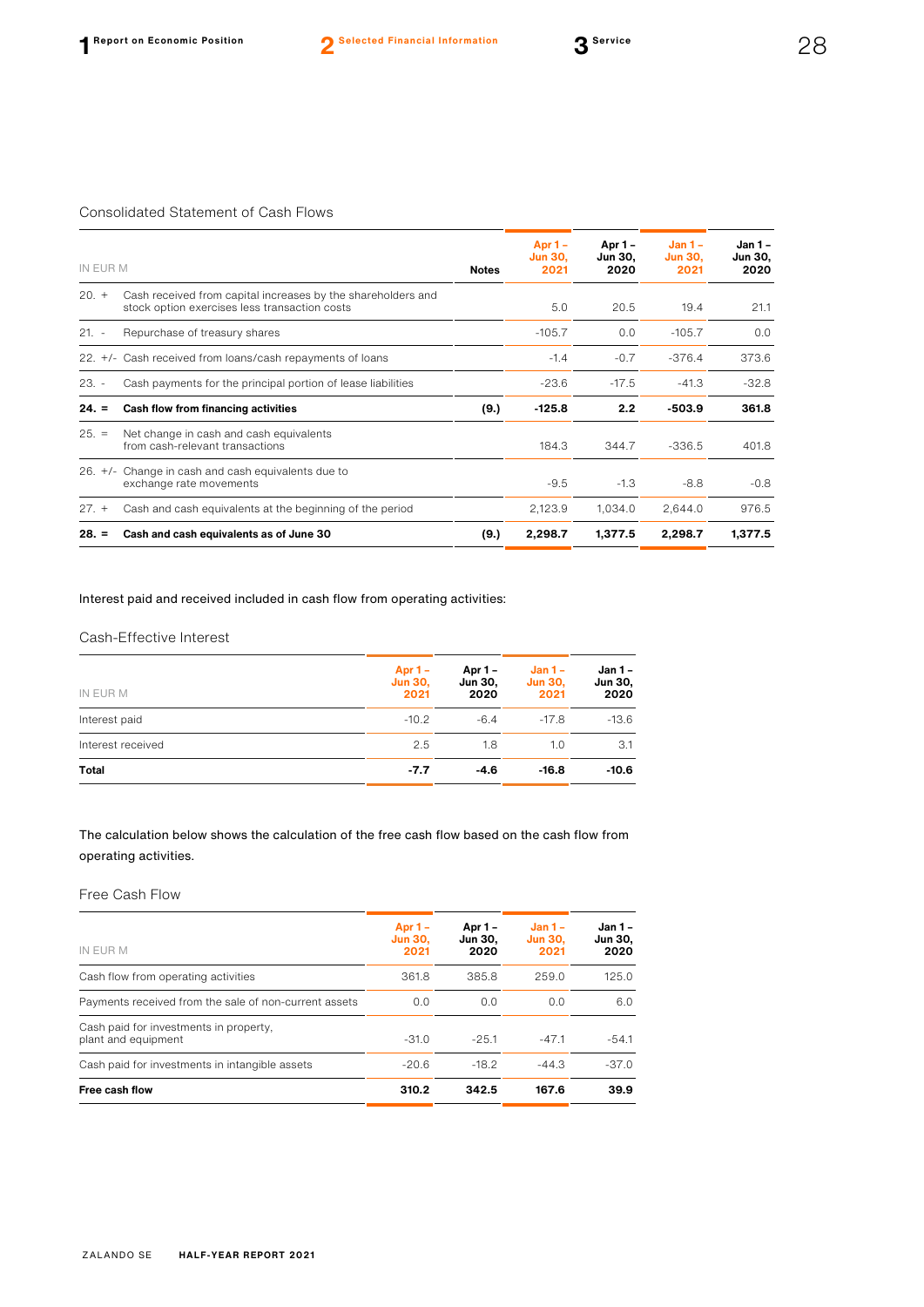# <span id="page-29-0"></span>**2.5 Condensed Notes to the Consolidated Financial Statements**

# **2.5.1 Corporate Information**

ZALANDO SE is a publicly listed European stock corporation with registered offices in Berlin, Germany. ZALANDO SE, Berlin, is the parent of the Zalando group (hereinafter referred to as "Zalando" or the "group").

The interim condensed and reviewed consolidated financial statements as of June 30, 2021 of ZALANDO SE comply with International Financial Reporting Standards (IFRS) as adopted by the EU. These interim condensed consolidated financial statements were prepared in accordance with IAS 34 Interim Financial Reporting in conjunction with IAS 1 Presentation of Financial Statements. The requirements of the WpHG ("Wertpapierhandelsgesetz": German Securities Trading Act) were also complied with. The interim condensed consolidated financial statements do not include all of the information and disclosures required for consolidated financial statements as of year-end and must therefore be read in conjunction with the consolidated financial statements for the year ended December 31, 2020.

## Accounting and Measurement Principles

The accounting policies and recognition and measurement methods applied in the consolidated financial statements as of December 31, 2020 have been applied without change.

As explained in the 2020 annual report, the first-time application of amendments to IFRS accounting standards or interpretations in fiscal year 2021 did not have any material impact on the interim condensed consolidated financial statements.

The interim condensed consolidated financial statements are presented in euros.

Due to rounding, it is possible that figures may not add up exactly to the total stated, and the percentages presented may not precisely reflect the figures they correspond to.

## Basis of Consolidation

The number of subsidiaries included in the basis of consolidation increased from 47 as of December 31, 2020 to 48 as of June 30, 2021.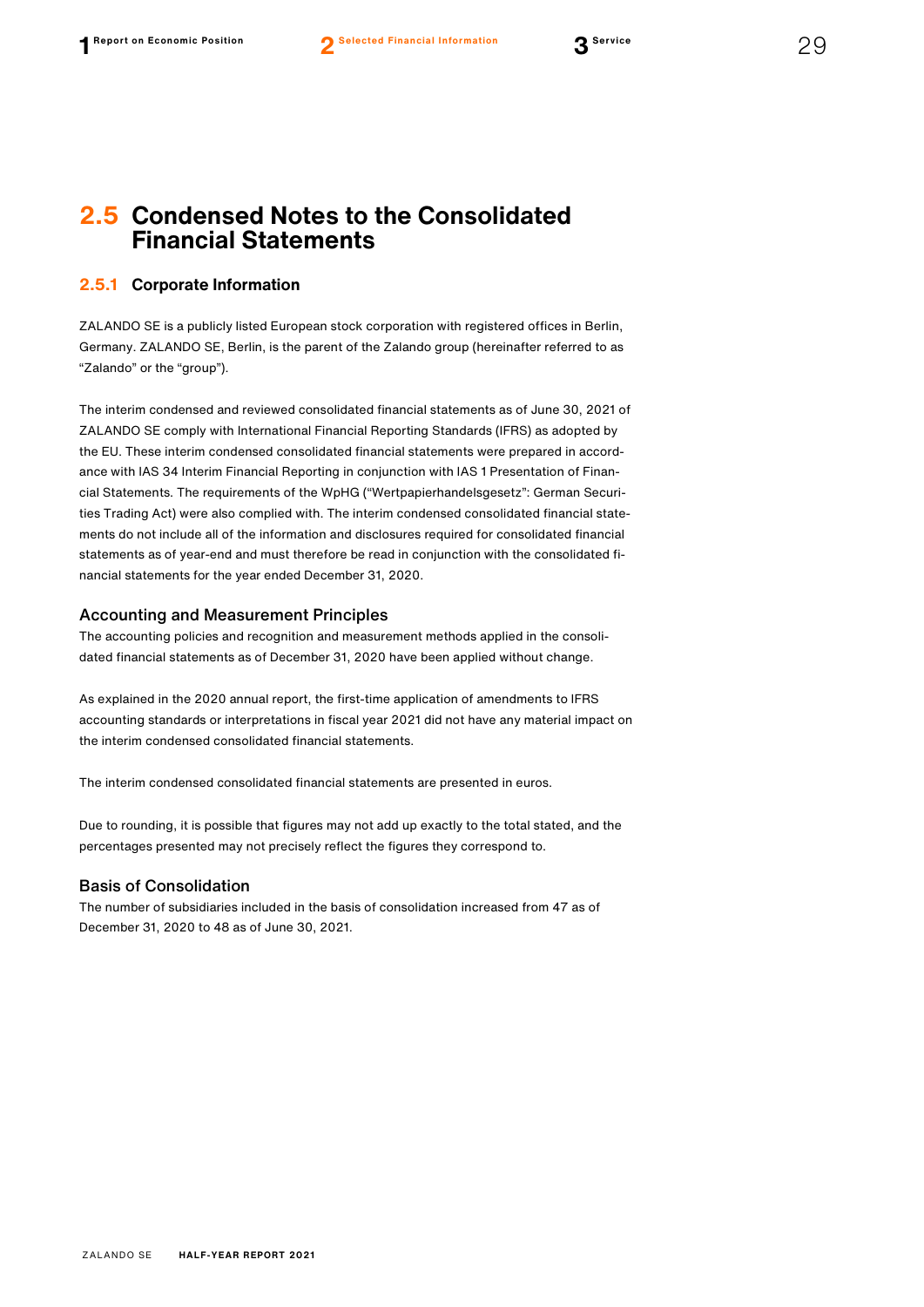# **2.5.2 Selected Notes to the Consolidated Statement of Comprehensive Income**

## **(1.) Revenue**

Revenue

| Apr $1 -$<br><b>Jun 30.</b><br>2021 | Apr 1 –<br>Jun 30,<br>2020 | $Jan 1 -$<br><b>Jun 30,</b><br>2021 | Jan 1 -<br><b>Jun 30,</b><br>2020 |
|-------------------------------------|----------------------------|-------------------------------------|-----------------------------------|
| 2.439.1                             | 1.884.3                    | 4.445.4                             | 3.317.8                           |
| 294.1                               | 150.4                      | 525.5                               | 241.1                             |
| 2,733.1                             | 2.034.7                    | 4.970.9                             | 3,558.9                           |
|                                     |                            |                                     |                                   |

In Q2 2021, Zalando increased its revenue by EUR 698.4m from EUR 2,034.7m to EUR 2,733.1m compared to the prior-year period. This corresponds to year-on-year revenue growth of 34.3%.

In the first six months of 2021, revenue rose by 39.7% to EUR 4,970.9m (prior-year period: EUR 3,558.9m) compared to the corresponding prior-year period, reflecting intensive new customer acquisitions and a strongly performing Partner Business during the first two quarters of 2021. Performance was supported by the extended lockdowns throughout Europe directing consumer demand toward digital offerings. After a very strong spring/summer season start in Q1, Zalando saw its strong seasonal trading continue and achieved both a strong Mid Season Sale and a successful start into the End of Season Sale in Q2 2021.

### **(2.) Cost of Sales**

Cost of Sales

|                     | Apr $1 -$              | Apr 1 –         | $Jan 1 -$              | Jan 1 –         |
|---------------------|------------------------|-----------------|------------------------|-----------------|
| IN EUR M            | <b>Jun 30,</b><br>2021 | Jun 30,<br>2020 | <b>Jun 30,</b><br>2021 | Jun 30,<br>2020 |
| Non-personnel costs | 1.474.6                | 1.097.6         | 2.754.0                | 2.047.8         |
| Personnel costs     | 49.6                   | 33.8            | 95.0                   | 69.8            |
| Total               | 1,524.2                | 1.131.4         | 2.849.0                | 2,117.6         |

Cost of sales mainly consists of cost of materials, personnel costs, write-downs on inventories, third-party services and infrastructure costs. For the first six months, the cost of sales rose from EUR 2,117.6m to EUR 2,849.0m.

Cost of materials in the group totaled EUR 2,406.6m (prior-year period: EUR 1,794.2m) and write-downs on inventories amounted to EUR 129.2m (prior-year period: EUR 149.6m).

Zalando generated a gross profit of EUR 2,122.0m in the first half of 2021 (prior-year period: EUR 1,441.3m) with the gross margin increasing by 2.2 percentage points to 42.7%. The positive development of cost of sales can largely be explained by the exceptional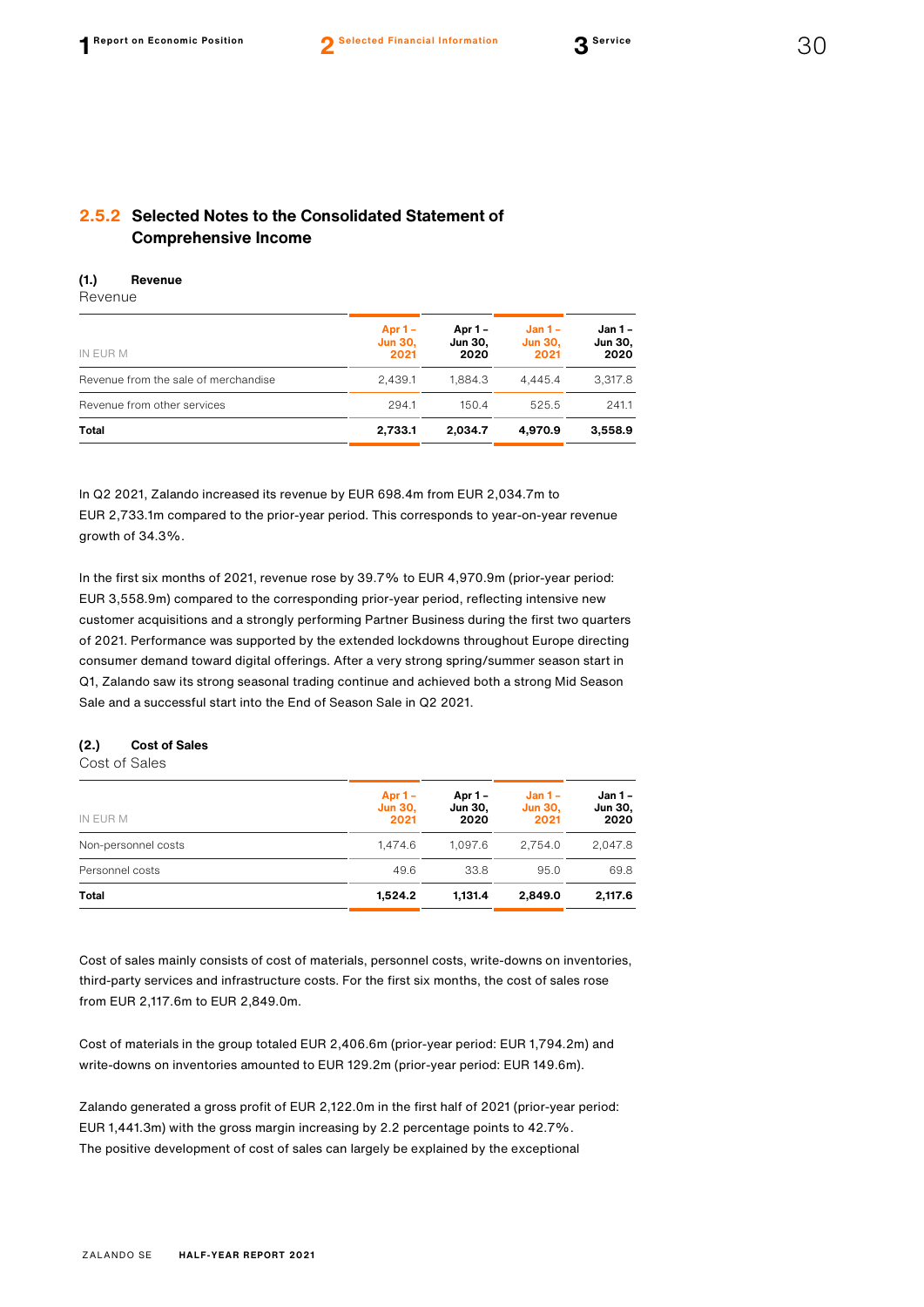inventory write-down of EUR 28.9m recognized in HY1 2020 as a result of revised sales expectations in response to the dramatic drop in demand due to the coronavirus crisis in Europe. Additionally, the gross profit margin benefited from a strong sell-through of fall/winter 2020 (FW20) and spring/summer 2021 (SS21) items, as well as the strong Partner Business performance in the first six months of this year.

#### **(3.) Income Taxes**

Income Taxes

| IN EUR M       | Apr $1 -$<br><b>Jun 30,</b><br>2021 | Apr 1 –<br>Jun 30,<br>2020 | $Jan 1 -$<br><b>Jun 30,</b><br>2021 | Jan 1 -<br><b>Jun 30,</b><br>2020 |
|----------------|-------------------------------------|----------------------------|-------------------------------------|-----------------------------------|
| Deferred taxes | $-3.1$                              | 50.6                       | $-8.1$                              | 1.8                               |
| Current taxes  | 57.2                                | 24.5                       | 78.7                                | 26.0                              |
| Total          | 54.1                                | 75.1                       | 70.6                                | 27.8                              |

Income tax expense consists of current tax expense and deferred tax income. The increase in the second quarter of 2021 is mainly related to the higher taxable income compared to the first quarter.

#### **(4.) Earnings per Share**

The basic earnings per share are determined by dividing the net income for the period attributable to the shareholders by the basic weighted average number of shares.

Basic Earnings per Share (EPS)

|                                                                                        | Apr $1 -$<br><b>Jun 30.</b> | $Jan 1 -$<br>Apr 1 –<br><b>Jun 30.</b><br><b>Jun 30.</b> |       | Jan 1 -<br><b>Jun 30,</b> |  |
|----------------------------------------------------------------------------------------|-----------------------------|----------------------------------------------------------|-------|---------------------------|--|
|                                                                                        | 2021                        | 2020                                                     | 2021  | 2020                      |  |
| Net income for the period attributable to the<br>shareholders of ZALANDO SE (in EUR m) | 120.4                       | 122.6                                                    | 154.9 | 36.2                      |  |
| Basic weighted average number of shares<br>(in millions)                               | 259.2                       | 249.2                                                    | 256.7 | 248.9                     |  |
| Total (in EUR)                                                                         | 0.46                        | 0.49                                                     | 0.60  | 0.15                      |  |

The basic earnings per share developed in line with the increase in net income attributable to the shareholders of ZALANDO SE during the first six months of 2021 in comparison to the corresponding prior-year period.

The diluted earnings per share are determined by dividing the net income for the period attributable to the shares by the diluted weighted average number of shares.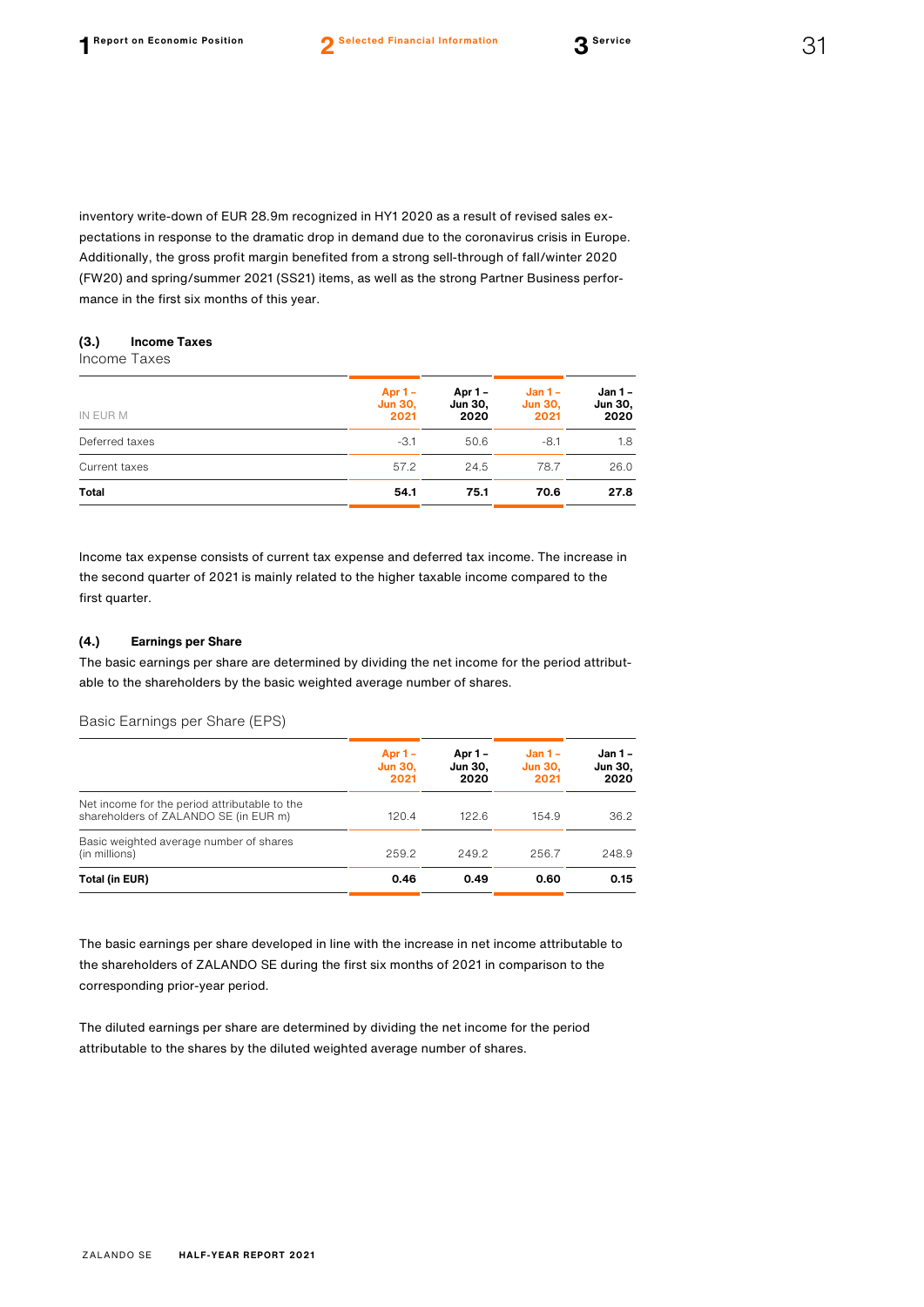#### Diluted Earnings per Share (EPS)

|                                                                                        | Apr $1 -$<br><b>Jun 30,</b><br>2021 | Apr 1 –<br><b>Jun 30,</b><br>2020 | $Jan 1 -$<br><b>Jun 30,</b><br>2021 | Jan 1 –<br>Jun 30,<br>2020 |
|----------------------------------------------------------------------------------------|-------------------------------------|-----------------------------------|-------------------------------------|----------------------------|
| Net income for the period attributable<br>to the shareholders of ZALANDO SE (in EUR m) | 125.7                               | 122.6                             | 165.5                               | 36.2                       |
| Diluted weighted average number of shares<br>(in millions)                             | 276.8                               | 259.4                             | 277.1                               | 258.6                      |
| Total (in EUR)                                                                         | 0.45                                | 0.47                              | 0.60                                | 0.14                       |

The dilutive effect stems solely from equity-settled share-based payment awards granted to employees. All employee options were considered in the calculation of the diluted earnings per share, except for those equity-settled share-based payments containing performance conditions that had not yet been met as of the reporting date. As a result, options granted within the scope of LTI 2021 (prior-year period: options granted within the scope of LTI 2018, LTI 2019 and EIP in fiscal year 2018 and under the VSOP 2018) were not taken into account in the calculation of diluted earnings. Furthermore, options that were out of the money during the respective reporting period were excluded from the calculation.

# **2.5.3 Selected Notes to the Consolidated Statement of Financial Position**

#### **(5.) Inventories**

Inventories mainly comprise goods required for Zalando's wholesale business. The increase in inventories from EUR 1,361.2m to EUR 1,550.7m predominantly relates to the higher stock inbound level in Q2 2021.

# **(6.) Right-of-use Assets and Lease Liabilities**

Right-of-use assets have a carrying amount of EUR 591.0m as of June 30, 2021. The steep increase of EUR 179.7m in Q1 2021 that mainly resulted from the new lease contracts, starting in Q1 2021, for an office building in Berlin, Germany, a warehouse in Rotterdam (Bleiswijk), the Netherlands and two new Outlet stores in Constance and Düsseldorf, Germany, was partly offset in Q2 2021. With the commencement of a sublease agreement for office space in April 2021, right-of-use assets decreased by EUR 52.2m. In addition to this, a receivable from the sublease of EUR 65.8m has been recognized in non-current financial assets.

Lease liabilities have a carrying amount of EUR 684.9m as of June 30, 2021, thereof EUR 590.1m non-current, and EUR 94.9m current. They represent the discounted financial obligations resulting from lease contracts in accordance with IFRS 16. The steep increase by 32.6% mainly results from the new lease contracts entered into in Q1 2021.

#### **(7.) Equity**

In the first half of 2021, equity increased from EUR 2,151.1m to EUR 2,260.0m. The EUR 108.9m increase primarily stems from the positive net income of the period and from share-based compensation, partly offset by repurchases of treasury shares (1.2m shares for a total of EUR 105.7m) as part of the share buy-back program in May and June 2021.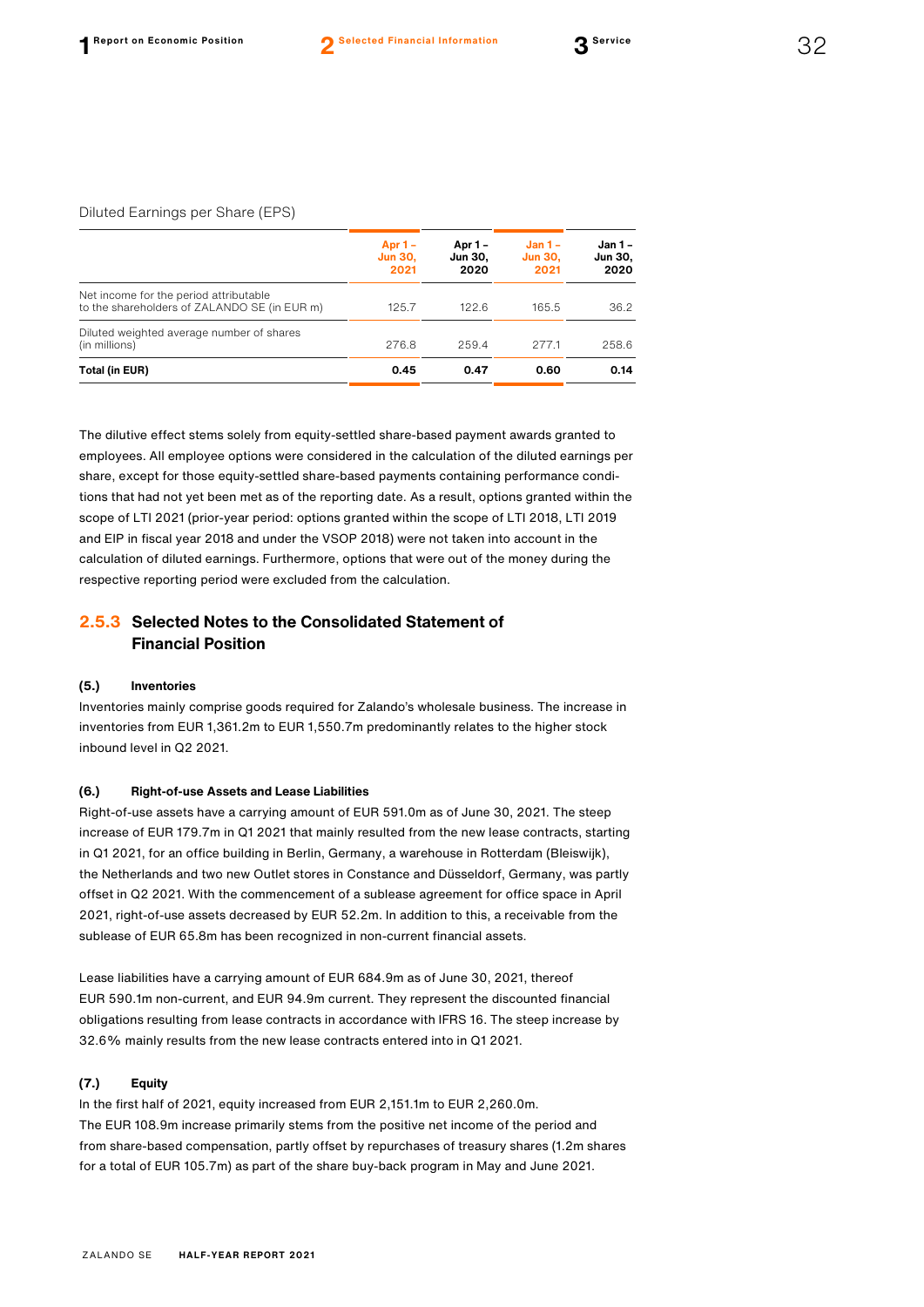In the reporting period, the equity ratio increased from 33.1% at the beginning of the year to 33.5% as of June 30, 2021.

#### **(8.) Trade Payables and Similar Liabilities and Prepayments Received**

Trade payables and similar liabilities increased by EUR 193.5m to EUR 2,244.0m primarily due to deliveries of merchandise in connection with the higher business volume and stock inbounds.

Under reverse factoring agreements, suppliers' claims against Zalando totaling EUR 481.2m as of June 30, 2021 were transferred to various factoring providers (December 31, 2020: EUR 449.8m). These items were recognized in the statement of financial position under trade payables and similar liabilities.

Prepayments received pertain to advance payments received from customers for orders.

#### **(9.) Notes to the Statement of Cash Flows**

In the first half of 2021, Zalando generated a positive cash flow from operating activities of EUR 259.0m, an increase of EUR 134.0m compared to the prior-year period (prior-year period: EUR 125.0m). The operating cash flow of the first six months of the year was largely driven by the strong positive net income, which was only partly offset by an overall negative impact stemming from the net working capital development. Predominantly, the net working capital development was impacted by an increase in inventories and trade receivables due to high stock inbound and business volumes.

Cash outflow from investing activities during the first six months of the year essentially contains capex, being the sum of the payments for investments in property, plant and equipment and intangible assets, amounting to EUR 91.4m (prior-year period: EUR 91.1m). Capex mainly consisted of investments in the logistics infrastructure, relating primarily to the fulfillment center in Rotterdam (Bleiswijk), the Netherlands, as well as investments in internally developed software. In HY1 2020, cash flow from investing activities also contained a compensating cash inflow of EUR 6.0m from the sale of a disposal group.

In Q1 2021, Zalando repaid the revolving credit facility drawn in Q1 2020, resulting in cash outflows from financing activities of EUR 375.0m. Additionally, Zalando spent EUR 105.7m to repurchase its own treasury shares (1.2m shares) in May and June 2021. In addition to this, cash flow from financing activities contains cash outflows for the repayment of the principal portion of lease liabilities of EUR 41.3m (prior-year period: EUR 32.8m) and strike price payments received from the exercise of employee stock options of EUR 19.4m (prior-year period: EUR 21.1m).

Aggregate cash and cash equivalents decreased by EUR 345.4m in the first six months of 2021, resulting in Zalando carrying cash and cash equivalents of EUR 2,298.7m as of June 30, 2021.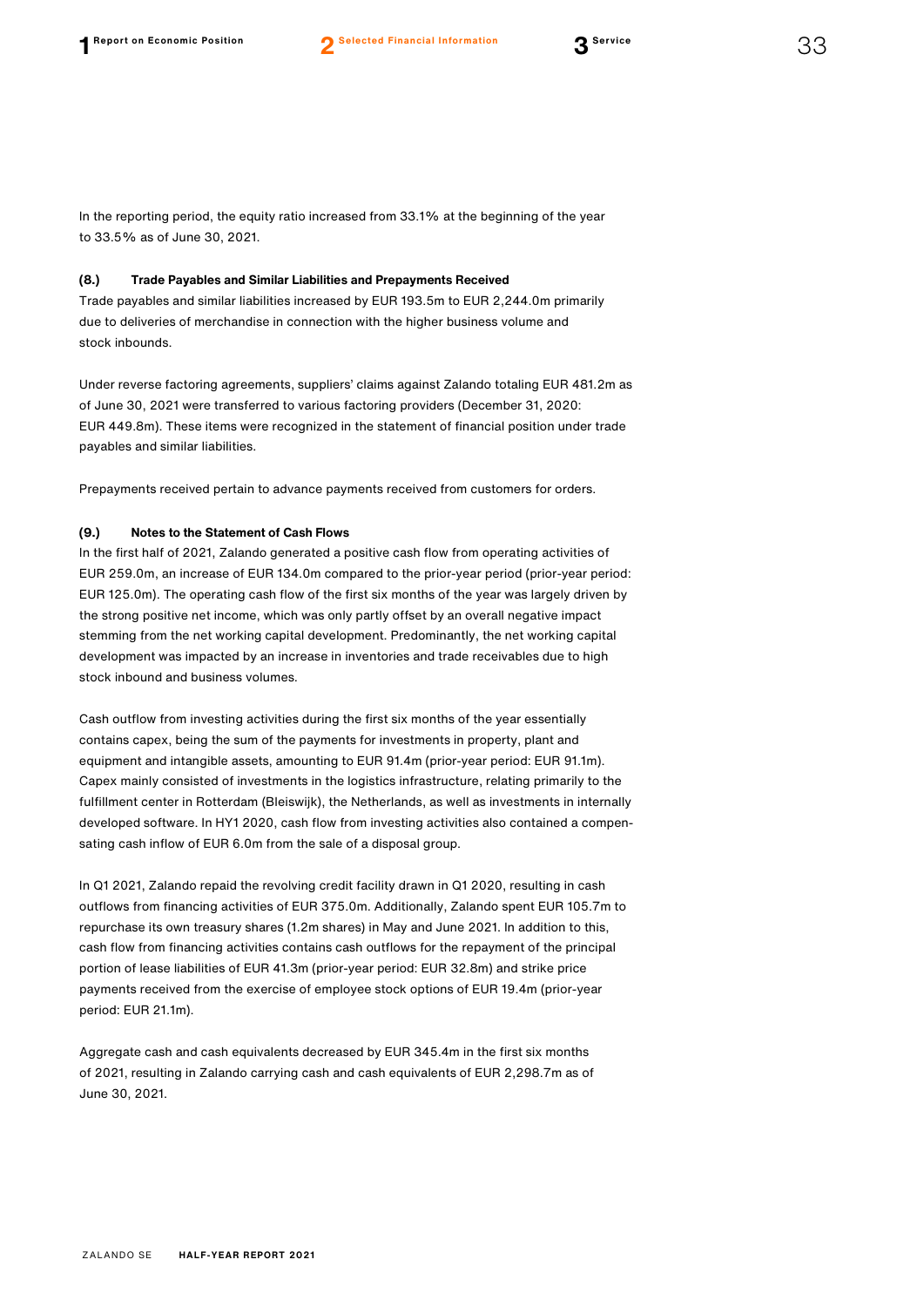## **2.5.4 Other Selected Notes**

#### **(10.) Information about Related Parties**

Zalando identified the related parties of ZALANDO SE in accordance with IAS 24.

Zalando had transactions with related parties in the reporting period in the ordinary course of business. The transactions were carried out in accordance with the arm's length principle.

These transactions resulting from the purchase of goods and services gave rise to liabilities of EUR 165.4m as of the reporting date (prior-year period: EUR 126.8m). Of this amount, EUR 165.4m (prior-year period: EUR 123.1m) is due to a reverse factoring provider on account of reverse factoring agreements between Zalando and related parties. As a result, there were trade payables or similar liabilities due directly to related parties totaling EUR 0.0m (prior-year period: EUR 3.7m). Trade receivables from related parties amount to EUR 0.3m (prior-year period: EUR 0.2m). Furthermore, Zalando provided services to related parties of around EUR 15.0m (prior-year period: EUR 10.4m).

Merchandise of EUR 149.7m was ordered from related parties in the reporting period. The order volume totaled EUR 117.5m in the comparative period of the prior year. In addition, goods totaling EUR 1.7m were sold to related parties (prior-year period: EUR 1.3m). The cost of services received from related parties came to EUR 0.0m in the reporting period (prior-year period: EUR 0.2m).

In addition, members of the Management Board and entities fully owned by members of the Management Board have exercised options during the reporting period – namely 6.2m options under SOP 2013, 0.2m options under LTI 2019, 0.1m options under SOP 2011 and 0.1m options under VSOP 2018.

#### **(11.) Segment Reporting**

The condensed segment results for the second quarter of 2021 highlight the strong performance as well as the continuous growth of the Fashion Store and Offprice segment.

#### Segment Development for the Quarter

| IN EUR M                                     | <b>Fashion</b><br><b>Store</b> | <b>Offprice</b> | All other<br>segments | <b>Total</b> | Recon-<br>ciliation | <b>Total</b><br>group |
|----------------------------------------------|--------------------------------|-----------------|-----------------------|--------------|---------------------|-----------------------|
| Revenue                                      | 2.490.8                        | 360.5           | 66.8                  | 2.918.0      | $-184.9$            | 2,733.1               |
| thereof intersegment<br>revenue              | 173.1                          | 0.5             | 10.9                  | 184.5        | $-184.5$            | 0.0                   |
| Earnings before interest and<br>taxes (EBIT) | 159.1                          | 26.0            | $-0.5$                | 184.6        | 1.8                 | 186.4                 |

Segment Results of the Group Q2 2021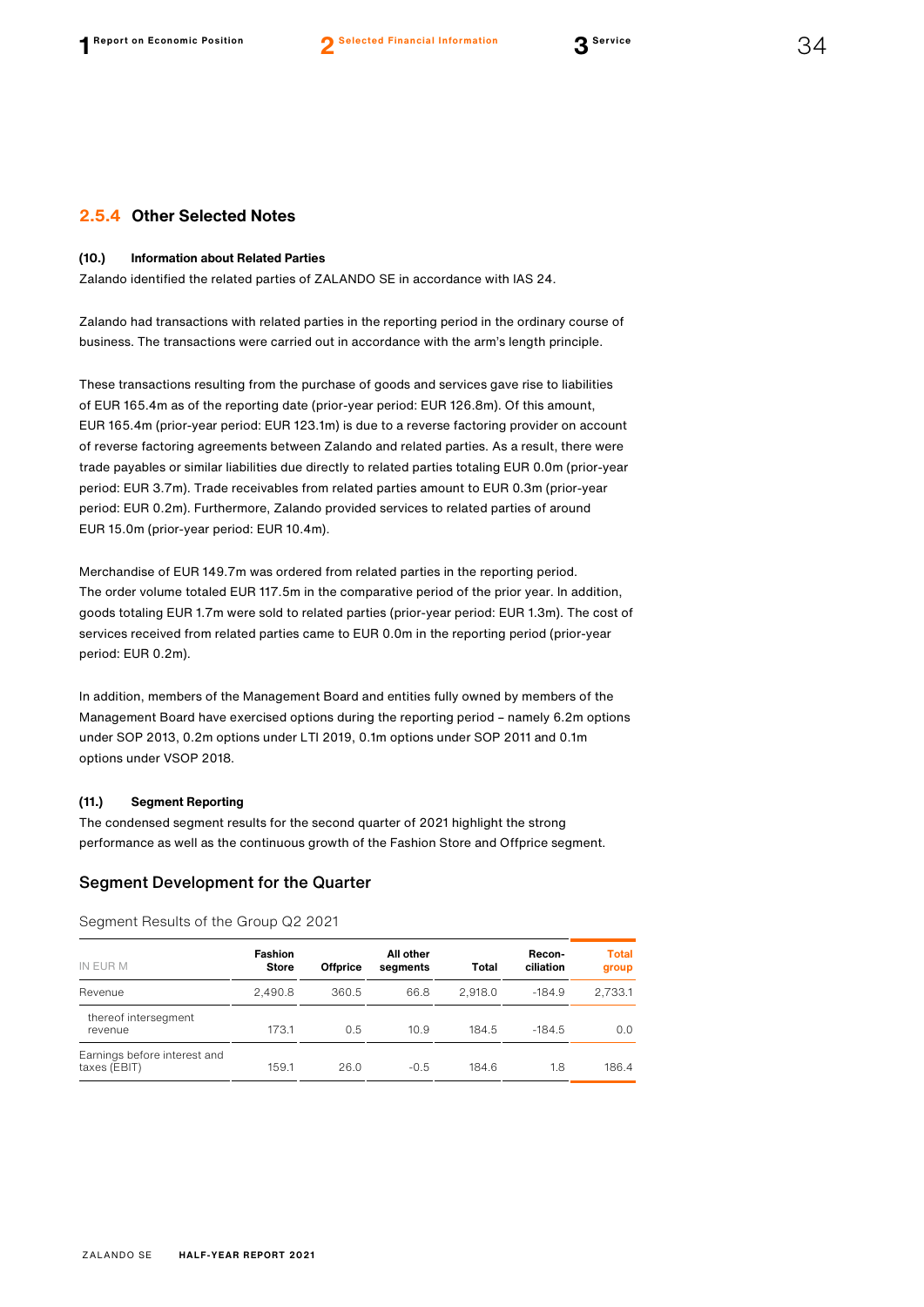#### Segment Results of the Group Q2 2020

| IN EUR M                                     | <b>Fashion</b><br><b>Store</b> | Offprice | All other<br>segments | Total   | Recon-<br>ciliation | <b>Total</b><br>group |
|----------------------------------------------|--------------------------------|----------|-----------------------|---------|---------------------|-----------------------|
| Revenue                                      | 1,870.2                        | 252.2    | 40.1                  | 2.162.5 | $-127.8$            | 2,034.7               |
| thereof intersegment<br>revenue              | 118.4                          | 0.0      | 9.4                   | 127.8   | $-127.8$            | 0.0                   |
| Earnings before interest and<br>taxes (EBIT) | 186.9                          | 14.4     | $-2.2$                | 199.1   | $-0.7$              | 198.4                 |

# Financial information for the Fashion Store segment, including intersegment transactions, breaks down into the regions DACH and Rest of Europe as follows:

#### Fashion Store Results by Region Q2 2021

| IN EUR M                                  | <b>DACH</b> | <b>Rest of</b><br><b>Europe</b> | <b>Fashion</b><br><b>Store</b> |
|-------------------------------------------|-------------|---------------------------------|--------------------------------|
| Revenue                                   | 1.159.3     | 1.331.4                         | 2.490.8                        |
| thereof intersegment revenue              | 88.8        | 84.2                            | 173.1                          |
| Earnings before interest and taxes (EBIT) | 121.9       | 37.1                            | 159.1                          |

#### Fashion Store Results by Region Q2 2020

| IN EUR M                                  | <b>DACH</b> | <b>Rest of</b><br><b>Europe</b> | <b>Fashion</b><br><b>Store</b> |
|-------------------------------------------|-------------|---------------------------------|--------------------------------|
| Revenue                                   | 863.4       | 1.006.8                         | 1.870.2                        |
| thereof intersegment revenue              | 54.0        | 64.4                            | 118.4                          |
| Earnings before interest and taxes (EBIT) | 118.8       | 68.2                            | 186.9                          |

In Q2 2021, revenue in the Fashion Store segment grew by 33.2%. The significant increase in revenue was mainly attributable to a significant increase in the number of orders, on the back of strong new customer acquisitions and the exceptional engagement of Zalando's existing customer base. This was the combined result of a strongly growing Partner Program offering customers an even more attractive assortment, together with the persistently growing trend toward online shopping. Profitability remained positive in the Fashion Store segment, with an EBIT margin of 6.4% in Q2 2021, equivalent to a decrease of 3.6 percentage points compared to the prior-year period. The decline of the EBIT margin mainly results from the increase in the marketing cost ratio. In the prior-year period Zalando had deliberately reduced investments in response to the coronavirus crisis while in Q2 2021 it increased personalized marketing investments. This was partly offset by the improvement in the fulfillment cost ratio thanks to the high utilization of our logistics infrastructure and favorable developments in the return rates. Furthermore, the reduction can be explained by the partial reversal of the inventory writedowns in Q2 2020. During the first quarter of 2020, Zalando had recognized an exceptional inventory write-down of EUR 40.2m which was partly reversed in Q2 2020 (EUR 11.3m).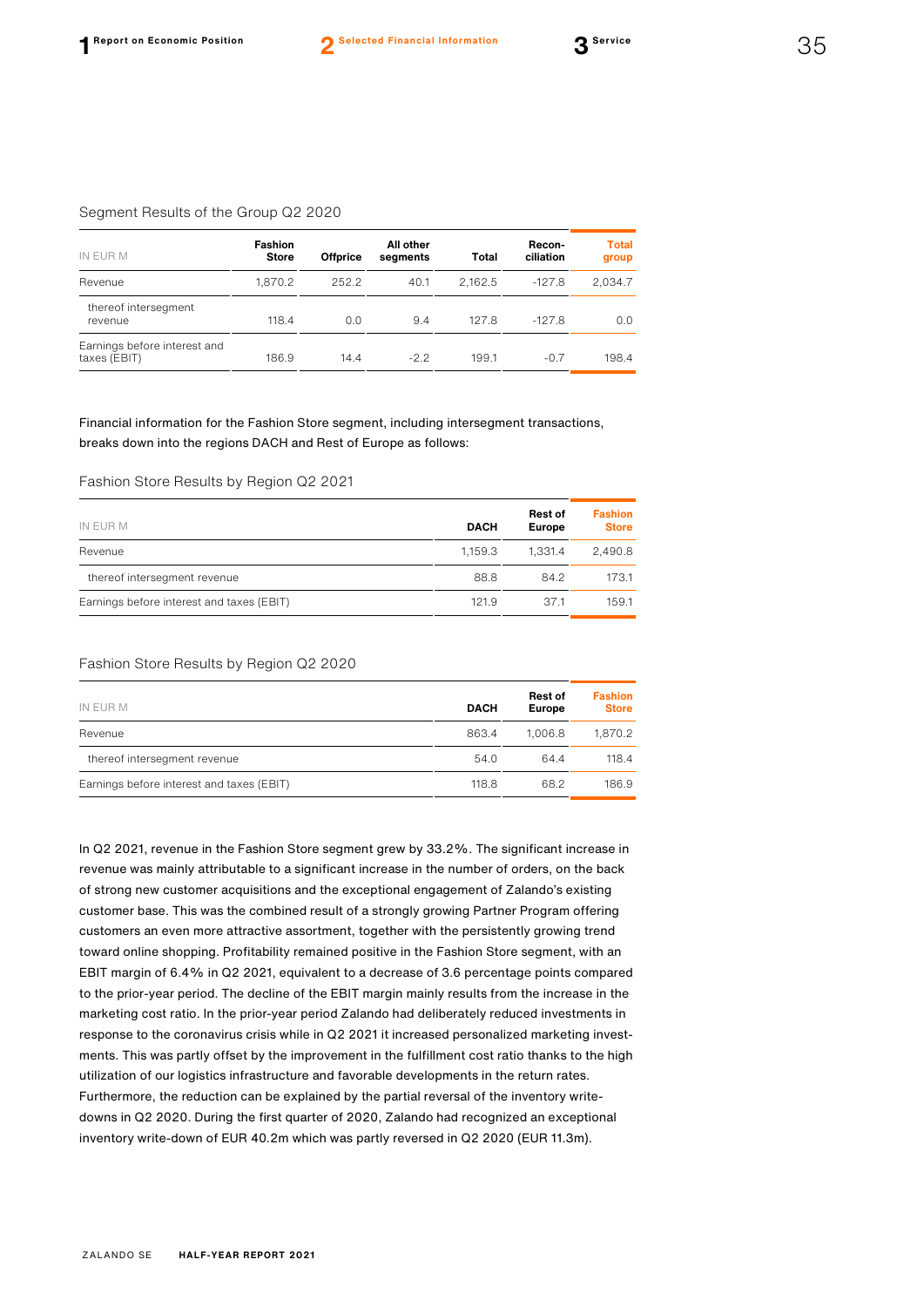The Offprice segment was able to maintain its strong performance with revenue growth of 42.9% in Q2 2021. The business of Zalando Lounge continued its steady growth trajectory, with the tailwind created by lockdown measures, and consumers' continued attraction to deals and discounts. The positive performance was to a small degree offset by the reopening of offline stores starting mid May. At the same time, the Outlet stores experienced a faster than expected ramp up after the lockdown restrictions were lifted. The Offprice segment recorded EBIT of EUR 26.0m with the EBIT margin increasing from 5.7% in the prior-year period to 7.2% in Q2 2021. The increase was largely driven by savings in fulfillment costs, partly offset by a decreased gross profit margin driven by high discount levels and higher marketing spending.

The revenue in all other segments grew by 66.5% in Q2 2021, primarily driven by the strong performance of Zalando Marketing Services (ZMS) as partners increasingly invested more in branding campaigns year on year, as well as solid revenue growth seen for our integration businesses. Profitability improved with the EBIT margin increasing by 4.7 percentage points to -0.8%, benefiting largely from the strong top-line performance.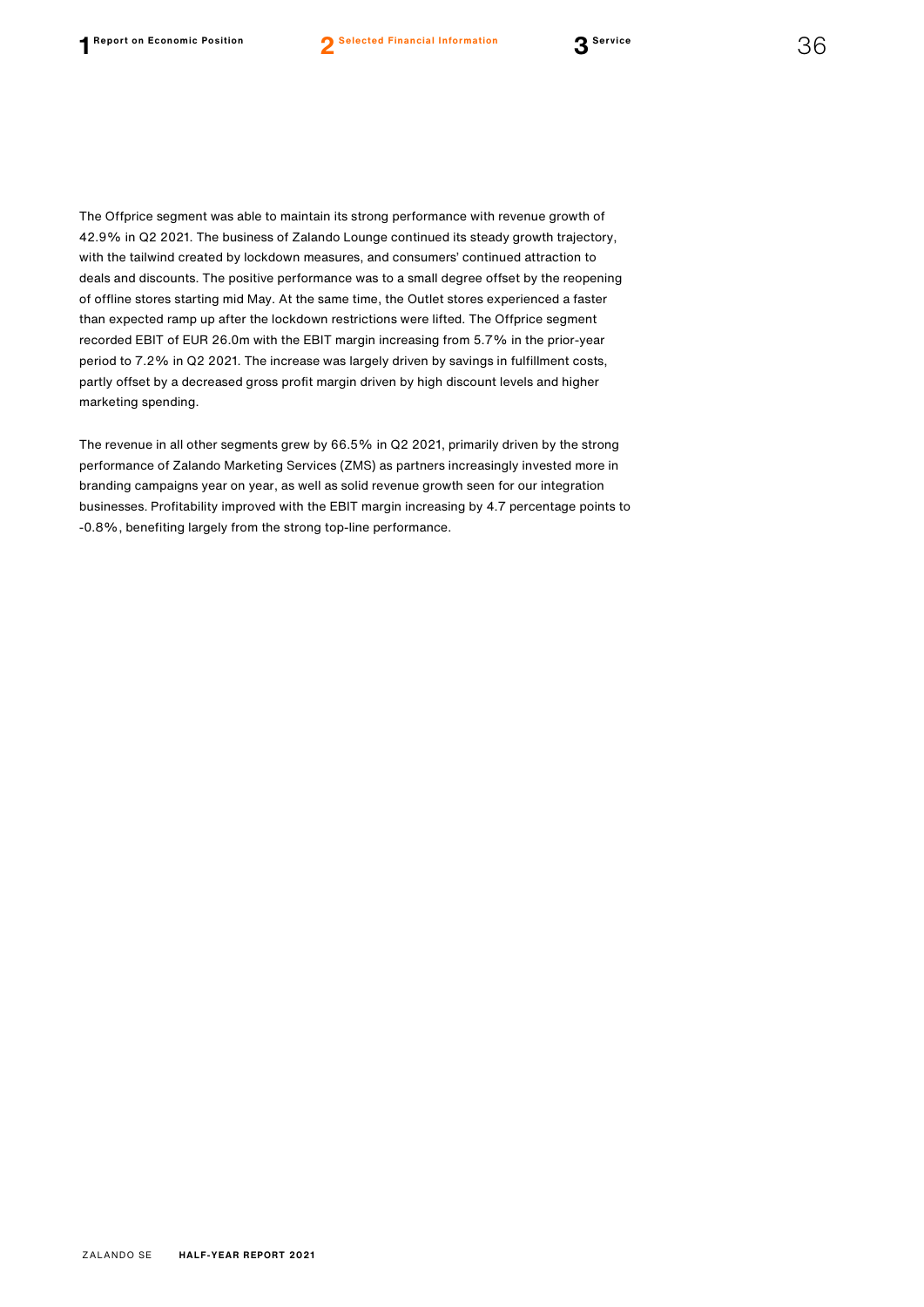# Segment Development for the First Six Months

#### Segment Results of the Group HY 2021

| IN EUR M                                     | <b>Fashion</b><br><b>Store</b> | <b>Offprice</b> | All other<br>segments | Total   | Recon-<br>ciliation | <b>Total</b><br>group |
|----------------------------------------------|--------------------------------|-----------------|-----------------------|---------|---------------------|-----------------------|
| Revenue                                      | 4.500.0                        | 678.3           | 125.5                 | 5.303.8 | $-332.9$            | 4.970.9               |
| thereof intersegment<br>revenue              | 307.7                          | 0.7             | 24.5                  | 332.9   | $-332.9$            | 0.0                   |
| Earnings before interest and<br>taxes (EBIT) | 212.7                          | 50.0            | $-1.0$                | 261.8   | 3.2                 | 264.9                 |

## Segment Results of the Group HY 2020

| IN EUR M                                     | <b>Fashion</b><br><b>Store</b> | Offprice | All other<br>segments | Total   | Recon-<br>ciliation | <b>Total</b><br>group |
|----------------------------------------------|--------------------------------|----------|-----------------------|---------|---------------------|-----------------------|
| Revenue                                      | 3,261.8                        | 437.0    | 77.5                  | 3.776.3 | $-217.4$            | 3,558.9               |
| thereof intersegment<br>revenue              | 199.7                          | 0.0      | 17.7                  | 217.4   | $-2174$             | 0.0                   |
| Earnings before interest and<br>taxes (EBIT) | 75.3                           | 20.6     | $-9.8$                | 86.1    | $-0.7$              | 85.3                  |

#### Fashion Store Results by Region HY 2021

| IN EUR M                                  | <b>DACH</b> | <b>Rest of</b><br>Europe | <b>Fashion</b><br><b>Store</b> |
|-------------------------------------------|-------------|--------------------------|--------------------------------|
| Revenue                                   | 2.080.3     | 2.419.7                  | 4.500.0                        |
| thereof intersegment revenue              | 157.8       | 149.9                    | 307.6                          |
| Earnings before interest and taxes (EBIT) | 199.9       | 12.8                     | 212.7                          |

## Fashion Store Results by Region HY 2020

| IN EUR M                                  | <b>DACH</b> | <b>Rest of</b><br><b>Europe</b> | <b>Fashion</b><br><b>Store</b> |
|-------------------------------------------|-------------|---------------------------------|--------------------------------|
| Revenue                                   | 1.527.0     | 1.734.8                         | 3.261.8                        |
| thereof intersegment revenue              | 93.6        | 106.1                           | 199.7                          |
| Earnings before interest and taxes (EBIT) | 101.1       | $-25.8$                         | 75.3                           |
|                                           |             |                                 |                                |

In the Fashion Store segment, revenue rose by 38.0% in the first six months of 2021 compared to the corresponding prior-year period. This development reflects the steady increase in customer demand fueled by the ongoing offline to online shift. The EBIT margin in the Fashion Store segment increased by 2.4 percentage points from 2.3% in the first six months of 2020 to 4.7% in the first six months of 2021. Key drivers were the improvement in the cost of sales ratio as there were no exceptional inventory write-downs comparable to those recognized in 2020 as well as a lower fulfillment cost ratio.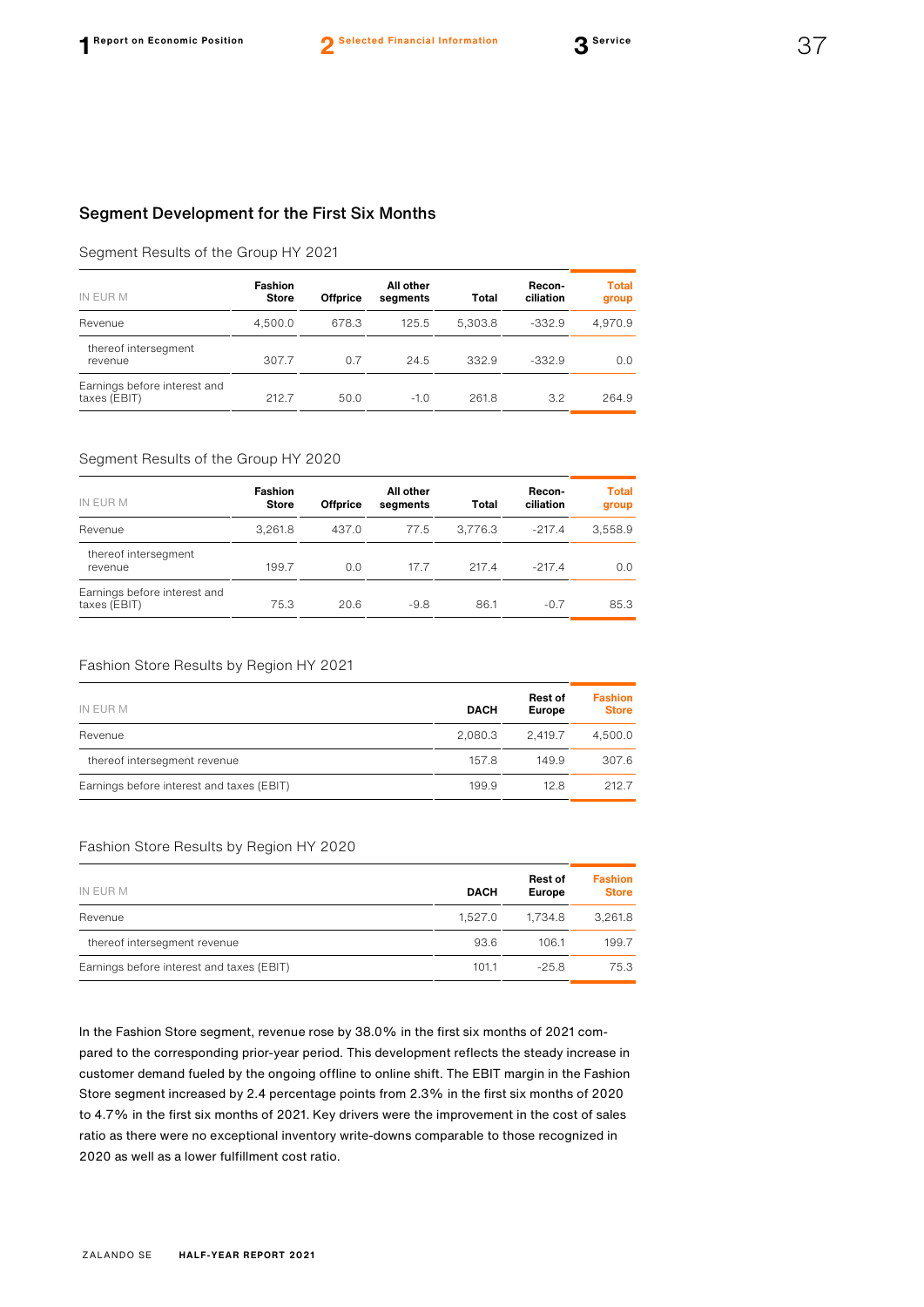In the Offprice segment, revenue grew by 55.2% in the first six months of 2021 compared to the corresponding prior-year period. The Offprice segment recorded an EBIT margin of 7.4%, an increase of 2.7 percentage points compared to the prior-year period. The strong performance is largely attributable to the steady growth of Zalando Lounge during the first six months and supported by the reopening of the Outlet stores after lockdown restrictions were lifted.

In all other segments total revenue increased by 61.9% during the first half of the year compared to the prior-year period, the main reason being the strong performance of ZMS. The EBIT margin in all other segments increased by 11.9 percentage points to -0.8% in the first six months of 2021 in comparison to the first six months of 2020, benefiting largely from the strong top-line performance.

#### **(12.) Subsequent Events**

No significant events occurred between the reporting date (June 30, 2021) and the date the interim consolidated financial statements and the interim group management report were authorized for issue by the Management Board (August 3, 2021) which could materially affect the presentation of the financial performance and position of the group.

Berlin, August 3, 2021

The Management Board

|  |  | Robert Gentz - David Schneider - James M. Freeman. II - David Schröder - Dr. Astrid Arndt |  |  |
|--|--|-------------------------------------------------------------------------------------------|--|--|
|--|--|-------------------------------------------------------------------------------------------|--|--|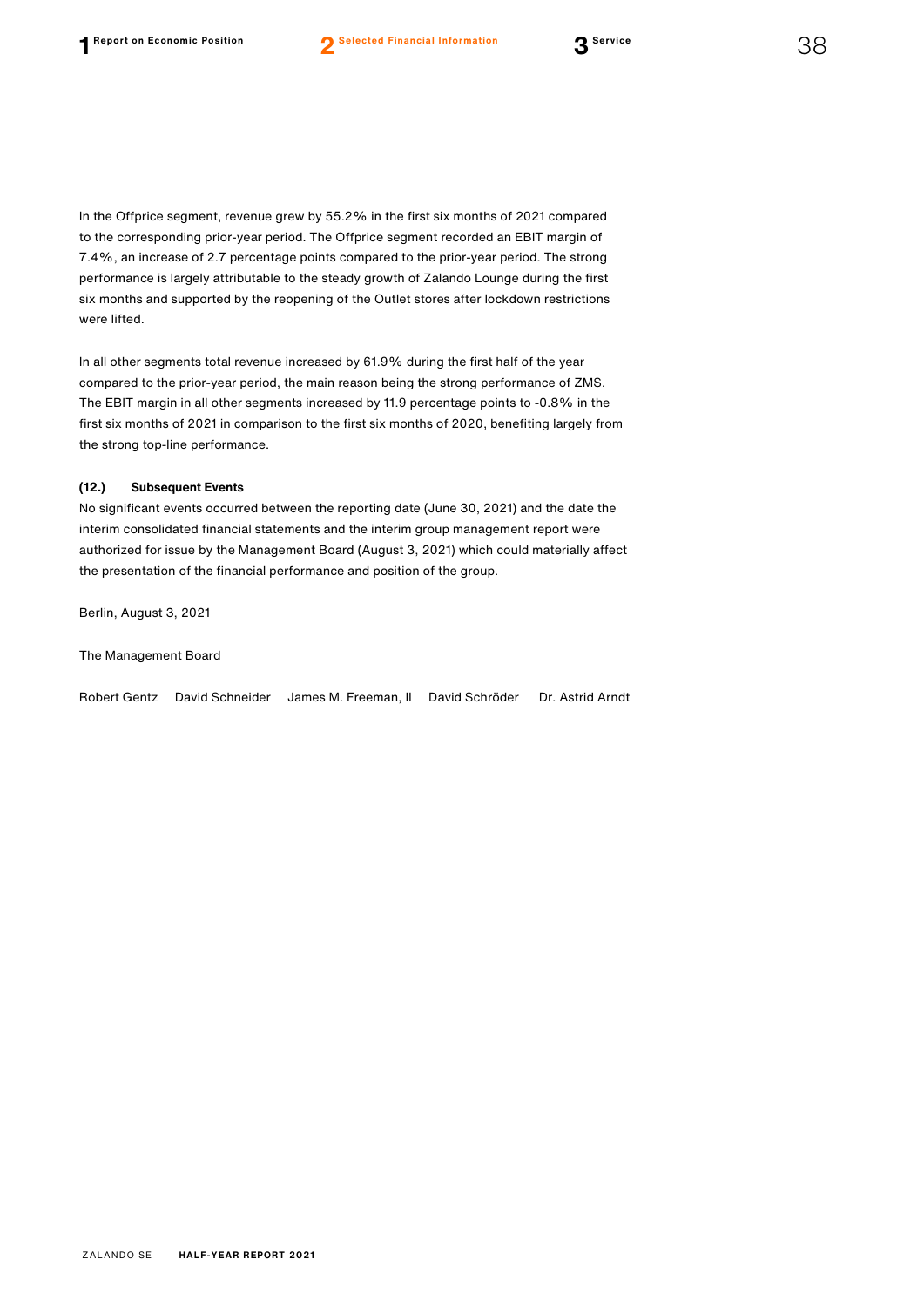# <span id="page-39-0"></span>**2.6 Responsibility Statement by the Management Board**

We assure to the best of our knowledge and in accordance with the applicable reporting principles for half-yearly financial reporting, that the interim consolidated financial statements give a true and fair view of the assets, financial, and earnings position of the group, and that the interim group management report includes a fair review of the development and performance of the business and the position of the group, together with a description of the principal opportunities and risks associated with the expected development of the group for the remaining months of the fiscal year.

Berlin, August 3, 2021

The Management Board

Robert Gentz David Schneider James M. Freeman, II David Schröder Dr. Astrid Arndt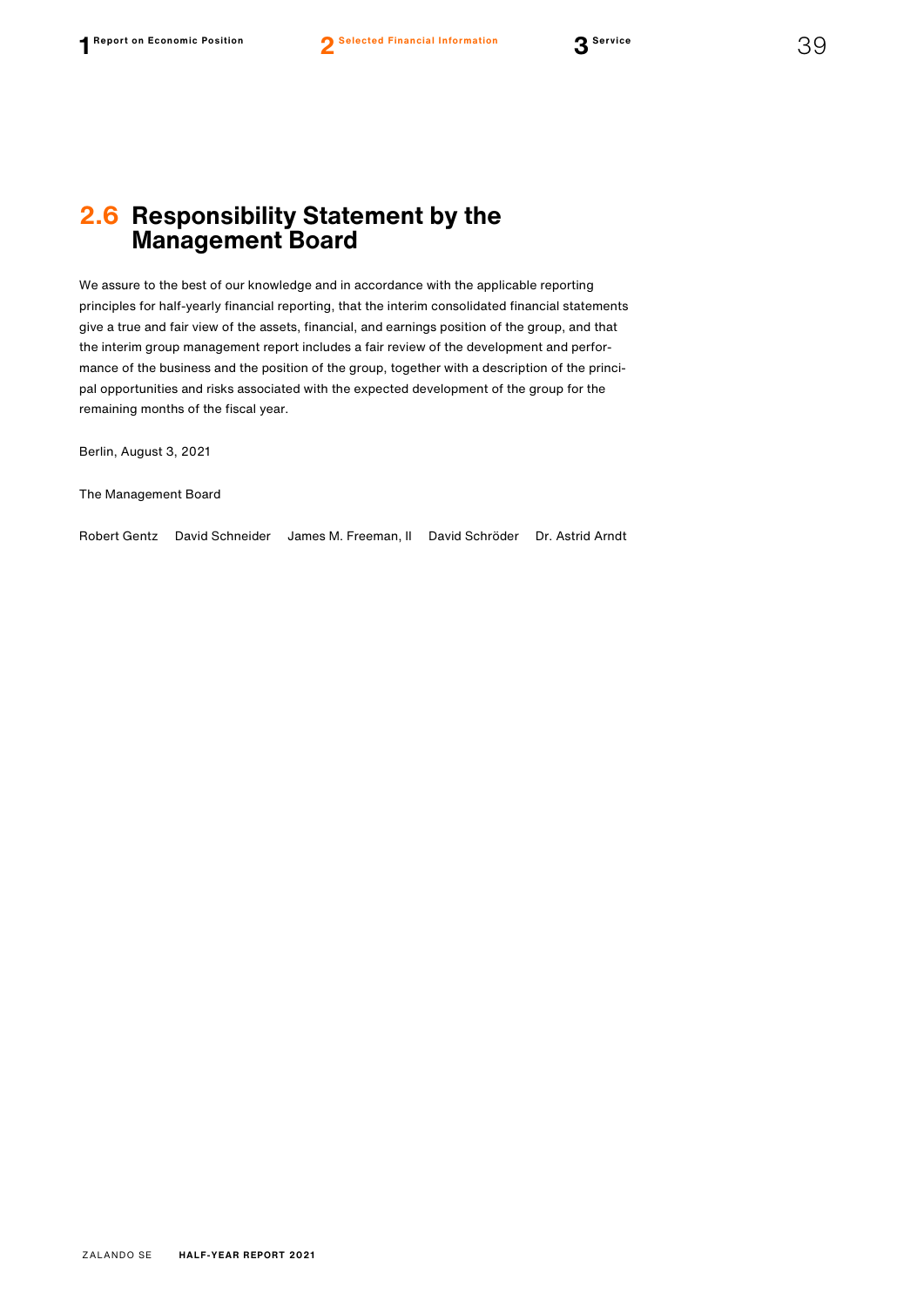# <span id="page-40-0"></span>**2.7 Review Report**

#### TO ZALANDO SE

We have reviewed the interim condensed consolidated financial statements of ZALANDO SE, Berlin, which comprise the consolidated statement of comprehensive income, the consolidated statement of financial position, the consolidated statement of changes in equity, the consolidated statement of cash flows and selected explanatory notes, and the interim group management report for the period from January 1 to June 30, 2021, which are part of the halfyear financial report pursuant to Sec. 115 WpHG ["Wertpapier-handelsgesetz": German Securities Trading Act]. The executive directors are responsible for the preparation of the interim condensed consolidated financial statements in accordance with IFRSs on interim financial reporting as adopted by the EU and of the interim group management report in accordance with the requirements of the WpHG applicable to interim group management reports. Our responsibility is to issue a report on the interim condensed consolidated financial statements and the interim group management report based on our review.

We conducted our review of the interim condensed consolidated financial statements and of the interim group management report in compliance with German Generally Accepted Standards for the Review of Financial Statements promulgated by the Institut der Wirtschaftsprüfer [Institute of Public Auditors in Germany] (IDW). Those standards require that we plan and perform the review to obtain a certain level of assurance in our critical appraisal to preclude that the interim condensed consolidated financial statements are not prepared, in all material respects, in accordance with IFRSs on interim financial reporting as adopted by the EU and that the interim group management report is not prepared, in all material respects, in accordance with the requirements of the WpHG applicable to interim group management reports. A review is limited primarily to making inquiries of the company's employees and analytical assessments and therefore does not provide the assurance obtainable from an audit of financial statements. Since, in accordance with our engagement, we have not performed an audit of financial statements, we cannot issue an auditor's report.

Based on our review, nothing has come to our attention that causes us to believe that the interim condensed consolidated financial statements are not prepared, in all material respects, in accordance with IFRSs on interim financial reporting as adopted by the EU or that the interim group management report is not prepared, in all material respects, in accordance with the provisions of the WpHG applicable to interim group management reports.

Berlin, August 3, 2021

Ernst & Young GmbH Wirtschaftsprüfungsgesellschaft

Ludwig **Haas** Wirtschaftsprüfer Wirtschaftsprüfer [German Public Auditor] [German Public Auditor]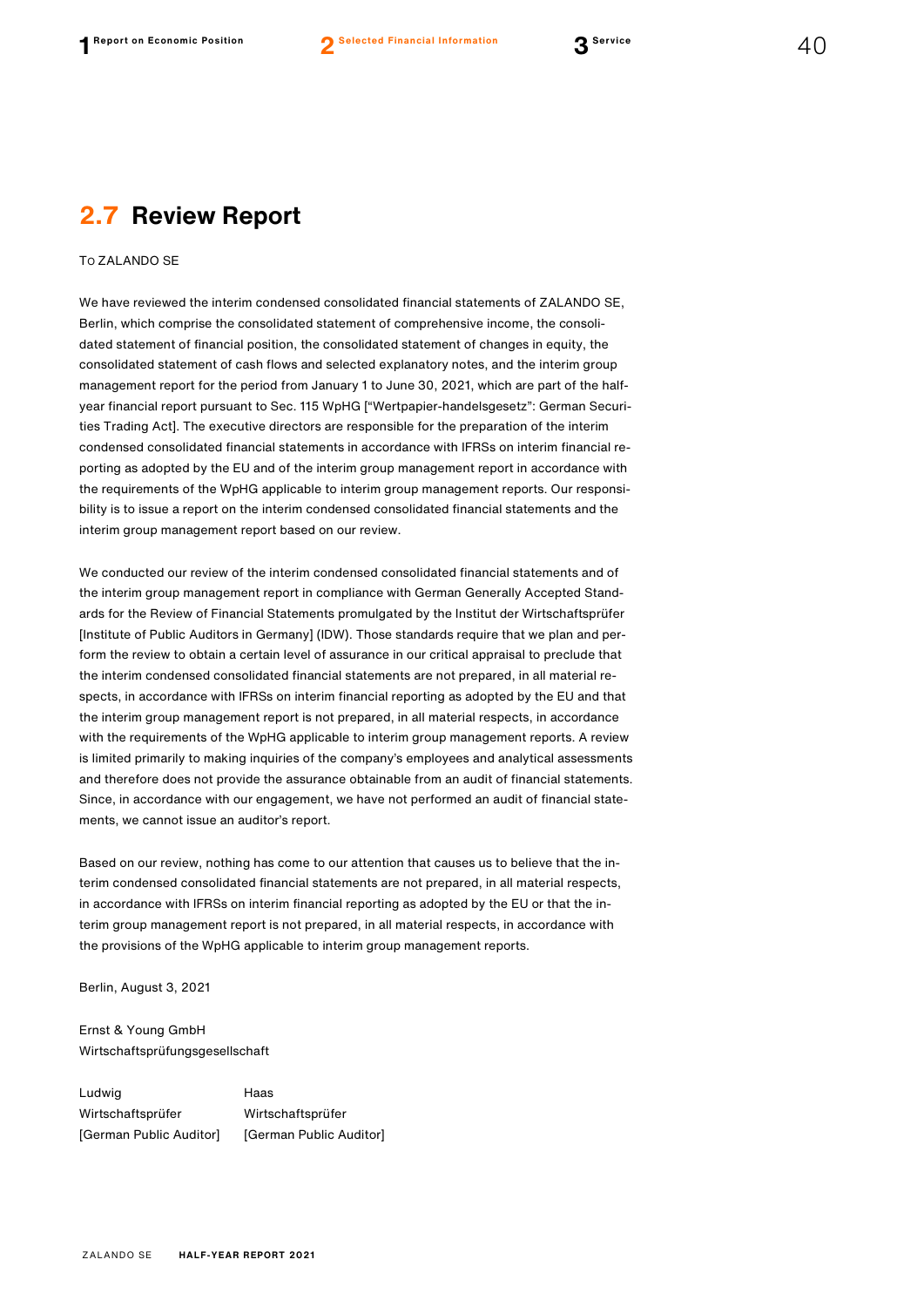

ZALANDO SE **HALF-YEAR REPORT 2021**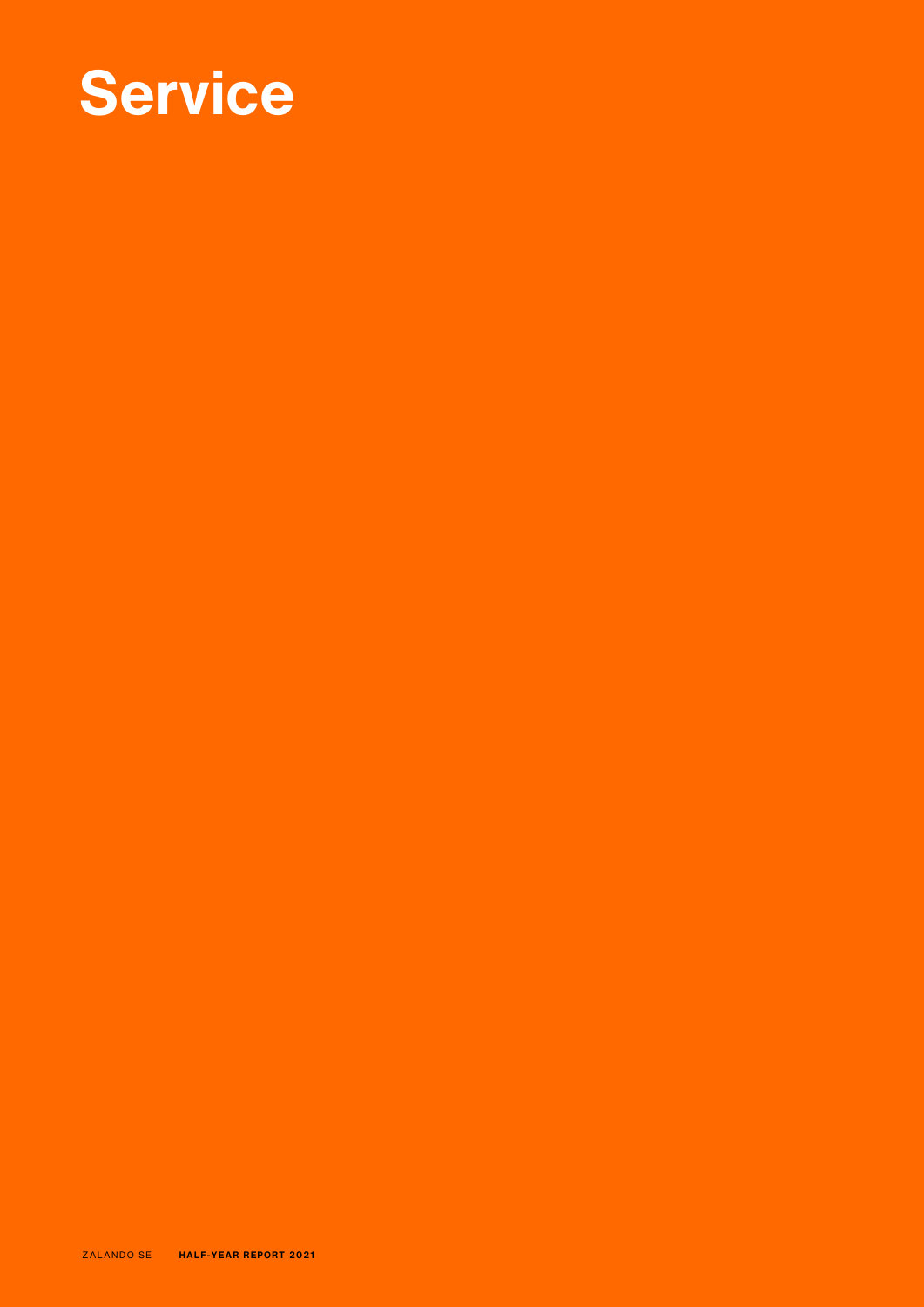

#### <span id="page-42-0"></span>**Active Customers**

We define active customers as the number of customers who have placed at least one order in the last 12 months during the reporting period, irrespective of returns. The number of customers who have completely canceled their orders is excluded.

#### **Adjusted EBIT**

We define adjusted EBIT as EBIT before equity-settled share-based payment expense, restructuring costs and non-operating one-time effects.

#### **Adjusted EBITDA**

We define adjusted EBITDA as EBITDA before equity-settled share-based payment expense, restructuring costs and non-operating one-time effects.

#### **Average Basket Size**

We define the average basket size as the gross merchandise volume (including the gross merchandise volume from our Partner Program) after cancellations and returns and including VAT, divided by the number of orders in the last 12 months of the reporting period. The gross merchandise volume is defined as the total amount spent by our customers (including VAT) less cancellations and returns during the last twelve months.

#### **Average Orders per Active Customer**

We define the average orders per active customer as the number of orders in the last 12 months of the reporting period, divided by the number of active customers.

#### **Capex**

The sum of the payments for investments in property, plant and equipment and intangible assets excluding payments for the acquisition of companies.

#### **EBIT**

EBIT is short for earnings before interest and taxes.

#### **EBITDA**

EBITDA is short for EBIT before depreciation and amortization of property, plant and equipment, and right-of-use assets and intangible assets.

#### **EBIT Margin**

The EBIT margin is defined as EBIT as a percentage of revenue.

## **Free Cash Flow**

Cash flow from operating activities plus cash flow from investment activities (excluding investments in time deposits and restricted cash).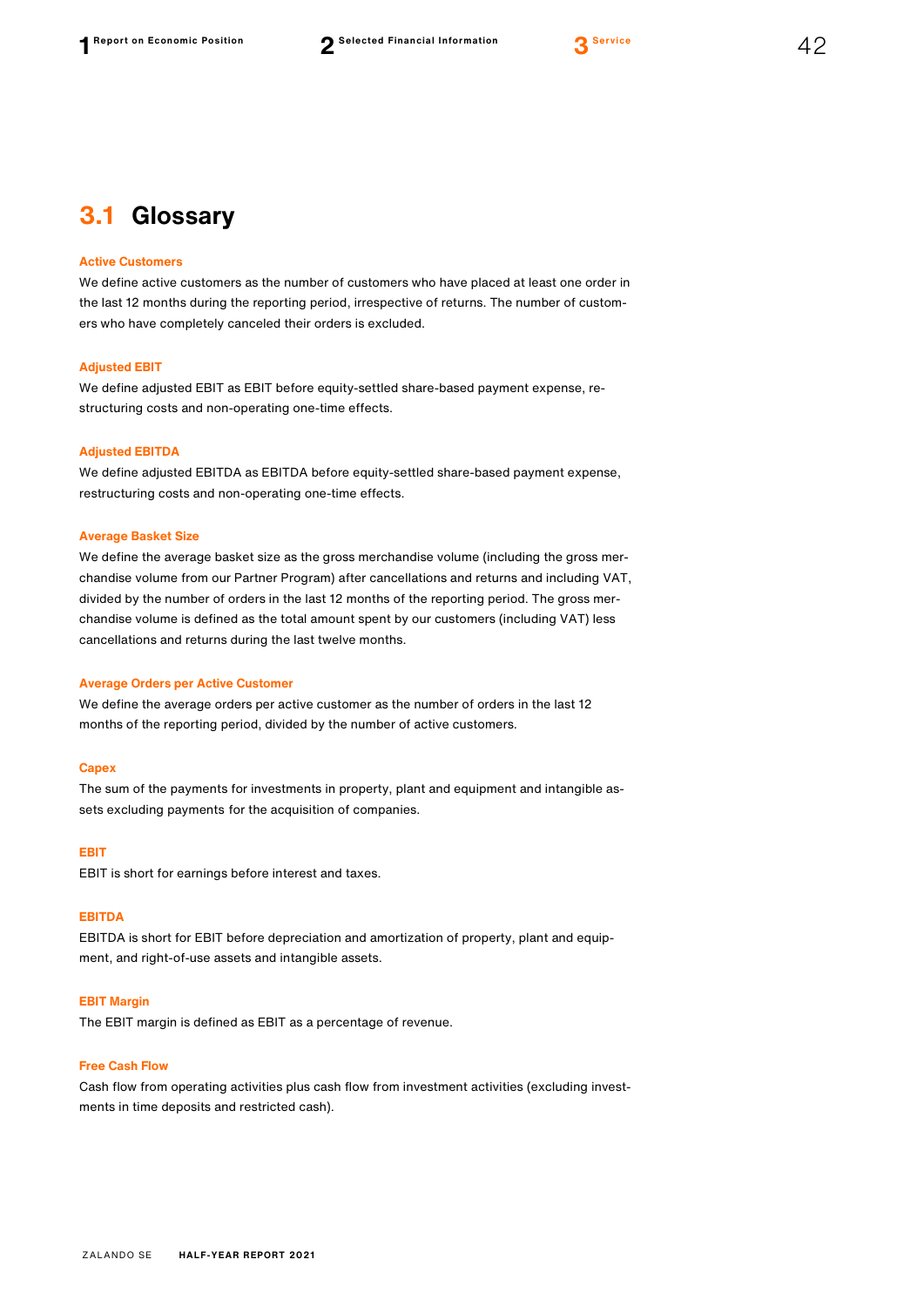

# **GMV**

GMV (gross merchandise volume) is defined as the value of all merchandise sold to customers after cancellations and returns and including VAT, dynamically reported. It does not include B2B revenues (e.g. Partner Program commission, Zalando Marketing Services or Zalando Fulfillment Solutions) and other B2C revenues (e.g. service charges like express delivery fees); these are included in revenue only. GMV is recorded based on the time of the customer order.

#### **Mobile Visit Share (as % of Site Visits)**

We define the mobile visit share (as % of site visits) as the number of page views via m.sites, t.sites or apps divided by the total number of page views during the period in question. Due to a change in consent management following the GDPR introduction, some of the data is estimated using a statistical method.

#### **Net Working Capital**

We calculate net working capital as the sum of inventories and trade receivables less trade payables and similar liabilities.

#### **Number of Orders**

We define the number of orders as the number of orders placed by customers during the reporting period, irrespective of cancellations or returns. An order is counted on the day the customer places the order. The number of orders placed may differ from the number of orders delivered because the orders at the end of the reporting period may still be in transit or may have been canceled.

## **Site Visits**

We define site visits as the number of series of page views from the same device and the same source (via websites, m.sites, t.sites or apps) during the relevant period. The series is considered ended when a page view is not recorded for longer than 30 minutes. Due to a change in consent management following the GDPR introduction, some of the data is estimated using a statistical method.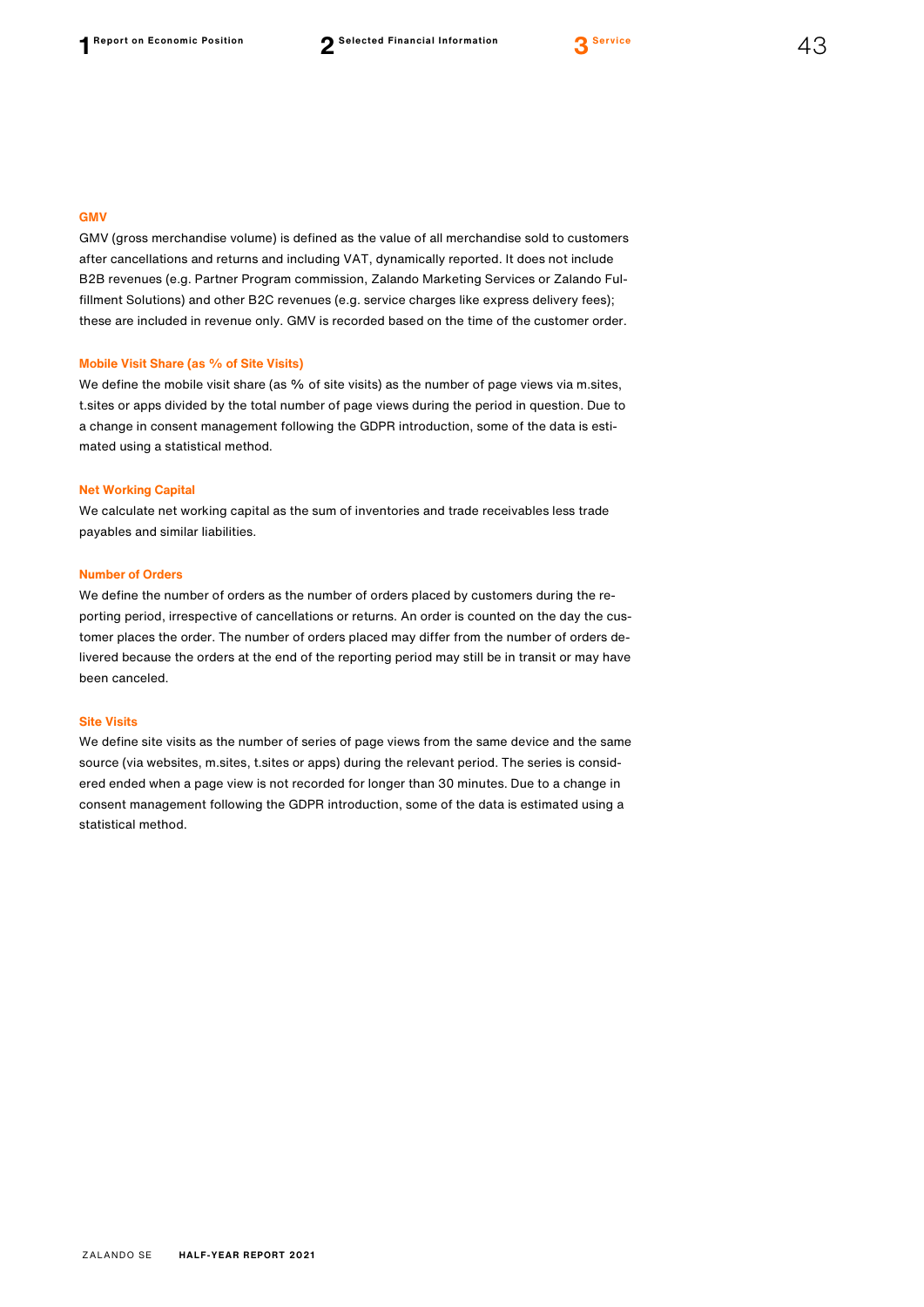# <span id="page-44-0"></span>**3.2 Financial Calendar 2021**

Financial Calendar

| Date                  | Event                                         |
|-----------------------|-----------------------------------------------|
| Wednesday, November 3 | Publication of the third quarter results 2021 |

# <span id="page-44-1"></span>**3.3 Imprint**

## **Contact**

ZALANDO SE Valeska-Gert-Straße 5 10243 Berlin [corporate.zalando.com](https://corporate.zalando.com/en) [press@zalando.com](mailto:press@zalando.com)

# Investor Relations

Patrick Kofler/Head of Investor Relations [investor.relations@zalando.de](mailto:investor.relations@zalando.de)

#### **Statement Relating to the Future**

This interim report contains statements that relate to the future and are based on assumptions and estimates made by the management of ZALANDO SE. Even if the management is of the opinion that these assumptions and estimates are appropriate, the actual development and the actual future results may vary from these assumptions and estimates as a result of a variety of factors. These factors include, for example, changes to the overall economic environment, the statutory and regulatory conditions in Germany and the EU and changes in the industry. ZALANDO SE makes no guarantee and accepts no liability for future development and the actual results achieved in the future matching the assumptions and estimates stated in this interim report. It is neither the intention of ZALANDO SE nor does ZALANDO SE accept a special obligation to update statements related to the future in order to align them with events or developments that take place after this interim report is published.

The interim report is available in English and German. If there are variances, the German version has priority over the English translation. It is available for download in both languages a[t https://corporate.zalando.com/en/investor-relations.](https://corporate.zalando.com/en/investor-relations)